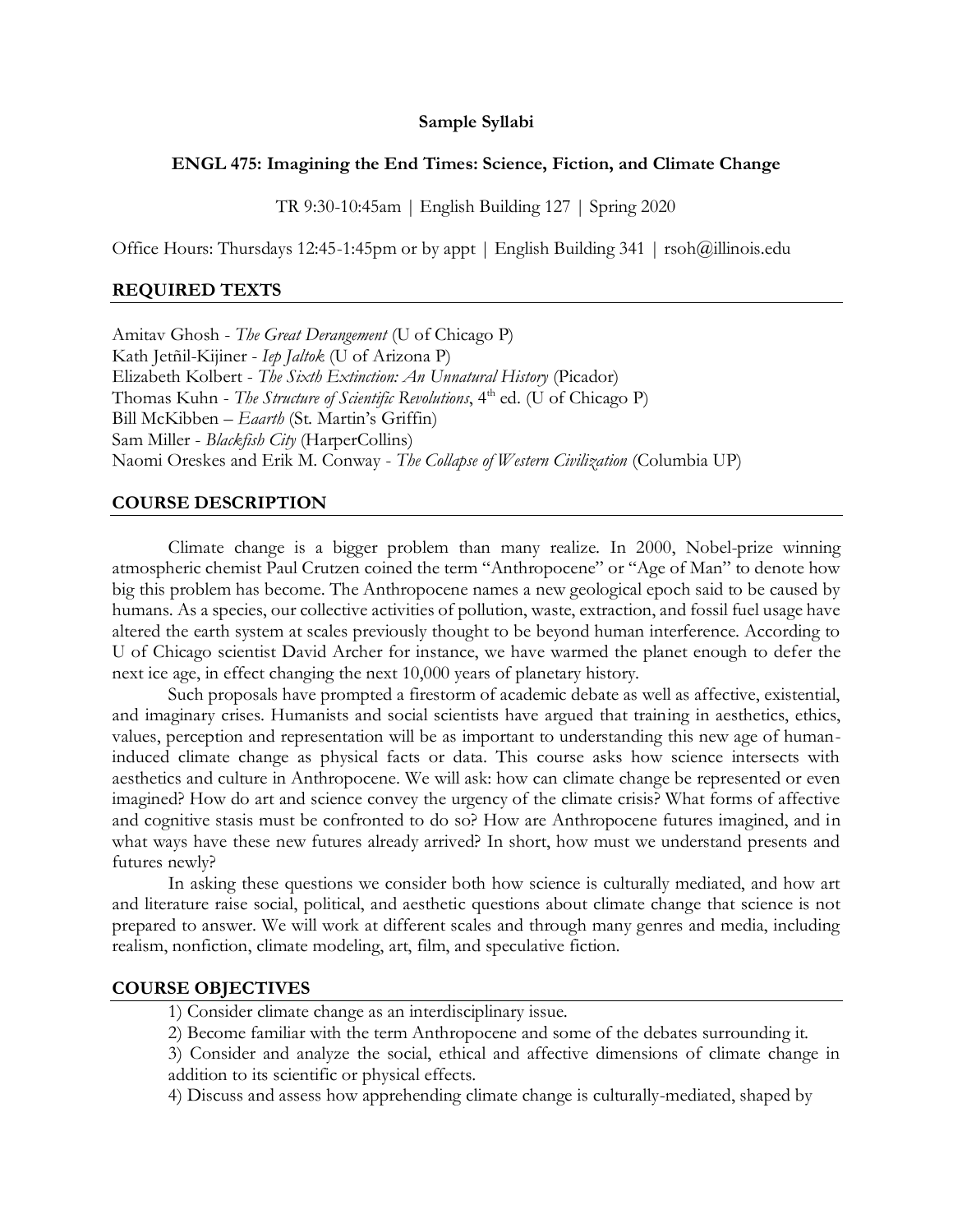genres, forms, imagines and narrative techniques.

## **CLASS POLICIES**

Refer to me as Dr. Oh or Professor Oh.

**Care and Attendance –** We will expect to learn from one another in an environment where everyone feels comfortable contributing. You must treat your fellow students and instructor with respect at all times. Be courteous, curious, generous, and thoughtful. Care-ful attendance requires that you complete the reading, arrive on time, and be fully present in our conversations. You should take notes during your preparation for class and during our discussions. Our classroom can only be as good as you make it.

**Readings** – Bring all readings to class with you everyday. It is difficult to participate in discussion if you cannot refer to the text. If you do not bring the day's text to class you will lose participation points. You are responsible for acquiring the required books for this class. You may buy/rent them from the university bookstore or other vendors (such as Amazon, Chegg etc.) but you must make sure to get the correct edition. Having the same edition is important so we can all have the same page references during our discussions. Readings will be available on Compass.

**Technology** – Because we will be looking at different media, including web-based artwork, technology (laptops) will be allowed on specified days when we will need to access these materials in class. These days are marked with an \*. Otherwise, technology is not to be used in class.

**Requests for Special Accommodations** – UIUC provides accommodations to students with documented disabilities. To obtain disability-related adjustments or aids, students with disabilities should be in touch with me and Disability Resources and Educational Services (1207 Oak St./disability@illinois.edu). Once your accommodations have been determined by DRES, please meet with me so we can discuss your needs and make any necessary arrangements. Be aware that it is your responsibility to self-identify and seek accommodations from DRES; also note that accommodations are not retroactive but begin the day you contact me with a letter of accommodation from DRES.

**Late Papers** – Late papers will be docked  $\frac{1}{3}$  letter grade per calendar day they are late (i.e. A- to B+). This includes the day it is due, if a paper is turned in after the deadline. For example, if a paper is due at noon and is turned in at 3pm that day, it is considered 1 day late. Extenuating circumstances will be considered on a case-by-case basis.

**Extensions** - MUST be requested at least 24 hours in advance of a paper deadline via email. Verbal confirmation does not count. I am willing to work with you on assignment deadlines, but it is your responsibility to request extensions in a timely manner. Do not email me the day a paper is due and ask for an extension. Extenuating circumstances like family or serious medical emergencies will be considered on a case by case basis.

**Course Grades** – We will use  $+/-$  letter grades. A = 96-94, A $-$  = 93-90, B $+$  = 89-87, B = 86-84, B- $= 83-80$ ,  $C + 79-77$ ,  $C = 76-74$ ,  $C - 73-70$ ,  $D + 69-67$ ,  $D = 66-64$ ,  $D - 63-60$ **NB**: You must complete all papers in this class to receive a passing grade.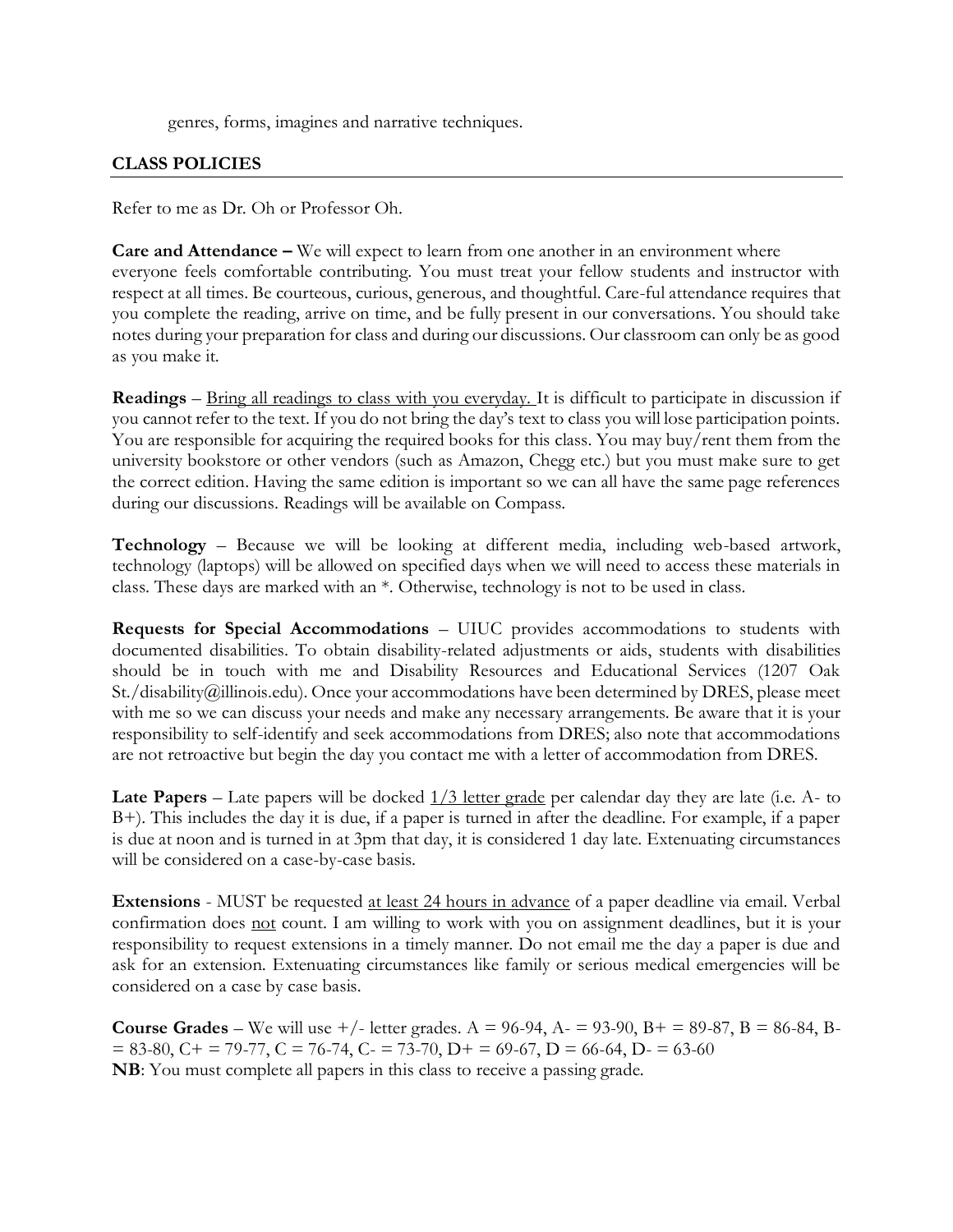**Academic Integrity and Plagiarism** - Plagiarism in any form will not be tolerated. All work you submit must be your own. Whenever you use ideas from other people, even if you paraphrase them, you must cite your sources. When you quote directly from any materials, including internet pages, make sure to use quotation marks and note the author and page number parenthetically.

We will follow Articles 1-401 through 1-406 of the *Student Code*. This rule defines infractions of academic integrity, which include but are not limited to cheating, fabrication, and plagiarism. You are responsible for following these guidelines. If you have questions about whether something would be an infraction, speak with me. Ignorance of these codes does not constitute an excuse for plagiarism. English department faculty are required to report every suspected case of plagiarism to the Director of Undergraduate Studies before beginning investigative procedures. Consequences for plagiarism can include failing the class or dismissal from the university. No one wants that. Just don't do it.

**Office Hours** – I ask that everyone come visit me during office hours at least once by October 31. You needn't stay long but this will give you an opportunity to talk about a fictional or theoretical piece you find interesting or frustrating, upcoming assignments and papers, ask questions about the course, ask about topics we have not fully addressed in class, or just introduce yourself. I suggest you come by earlier rather than later. If you cannot make my office hours you can email me to set up an appointment.

## **GRADES AND ASSIGNMENTS**

## **Attendance - 10%**

If you're not in class, you can't contribute to your peers' learning and you miss their insights about course texts. You are allowed three absences during the semester for any reason before your grade will be affected. You do not need to let me know why you are absent, but it is wise to save your absences for times when you are ill rather than skipping class 'just because.' If you exceed the allowed absences, your final grade will be lowered accordingly, typically by 1/3 letter grade per excess absence (i.e. A to A-). Extenuating circumstances will be considered on a case by case basis.

If there is a prolonged period of time when you know you will not be able to come to class or you have extenuating circumstances that will contribute to your missing more than 3 classes (such as an ongoing illness) it is your responsibility to communicate with me in a timely manner, to arrange to turn in any assignments that may be due, and to learn about the proceedings of the class and subsequent assignments. If you register late for the course, it is largely up to you to catch up with the work that you have missed. Lateness for classes is also disruptive, and late arrivals will adversely affect your attendance grade. If you know that you will not be able to attend class on a particular date, or that you will be late, it would help to let me know ahead of time.

## **Engaged Participation - 10%**

In addition to care-ful attendance (outlined above), engaged participation is a requirement for this course. This means coming to class having already read, taken notes on, and reflected on the materials for the day. We will be learning from each other, so come prepared to contribute your thoughts to discussion. Discussion will be a crucial component of your learning and success in this class. I may occasionally 'cold call' on students; if you do not wish to respond you may 'pass' with no adverse effects.

## **Discussion leading – 10%**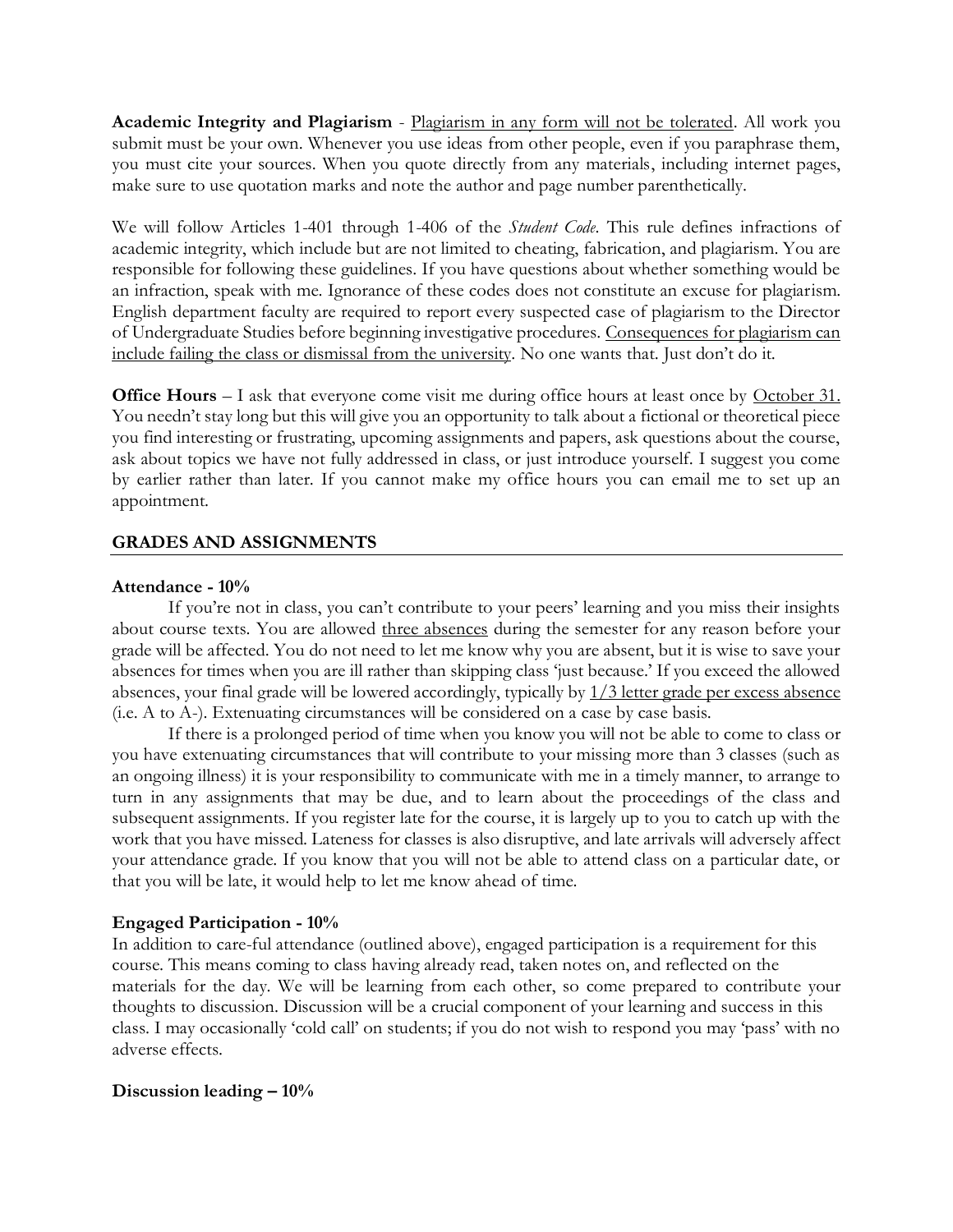Beginning in week four, twice during the semester you will sign up to lead class discussion. You are responsible for **two things**. **First**, think of these days as days when you are extra responsible for the day's readings. On these days you will be one of the individuals primarily responsible for maintaining class discussion and answering questions. While other students will also be participating, you will put forth an **extra** effort to raise interesting points about the text, respond to other students' observations and questions, and help lead class. As such, be sure to prepare for the class by taking notes and preparing page numbers to reference.

**Second**, you will come up with **three** articulate and thoughtful discussion questions to pose to the class, which you will field to your satisfaction. The questions must go beyond opinions (I "like" or "think") and also "yes" or "no" questions. Think of this as your opportunity to guide us toward parts of the fiction or criticism that you found most illuminating or provocative, or that you have questions about and would like to puzzle through with the class. You might draw our attention to passages you think are particularly relevant, interesting, or challenging, patterns you think are significant, or ask about how the text relates to our organizing themes and questions.

Discussion leading questions should be emailed to me by midnight before your discussion leading day. You should plan for your discussion leading to run about 10-15 minutes.

### **Critical response papers (3-4pgs) – 30% total**

Three times during the semester you will write a short critical assessment/analysis in response to the readings. This is an opportunity for you to review, discuss, assess, analyze, and take stock of our course readings and ideas. Rather than trying to cover all the readings in a section, you should develop a line of thought or argument across a few texts, or focus on unpacking one text. However many texts you decide to focus on, you should follow and develop a main idea or analysis over the course of the paper. Though it does not need to be tightly 'proven' the way you would prove a thesis in an argumentative essay, there should be an identifiable idea, theme, or question that you unpack over the course of the paper. Critical response papers are due at **12 noon** on Fridays the week they are listed on the syllabus via Compass.

\*Graduate students should follow these guidelines but be sure to engage with criticism (not just fiction or art) and submit slightly longer, 5-7 page papers.

### **The Sixth Extinction presentation – 5%**

*The Sixth Extinction* is an exemplary piece of nonfiction writing that tells stories about scientific cultures, science as culture, and the pathways through which scientific knowledge develops and is disseminated or received. While we will read some chapters together in class, we are unable to read the whole book due to time constraints; your job in this presentation will be to report on one of the chapters we will not collectively read.

What is the 'story' that Kolbert tells in the chapter you select? Does she trace a scientific discovery, a process of knowledge dissemination, unpack the history of a word or species? What scale does she work at and to what effect? In addition to presenting your take on Kolbert's argument you should offer some thoughts about how this chapter compliments the rest of her book and the ideas of the course. You may also want to draw attention to particular rhetorical or literary devices she uses to tell her story. After listening to your presentation, your peers should have a sense of why Kolbert's chapter is significant, both within the book and for understanding the effects of climate change. Depending on the size of the class these will be individual or group presentations and should run 10- 15 minutes.

#### **An Eco-topian Lexicon close reading and presentation – 10%**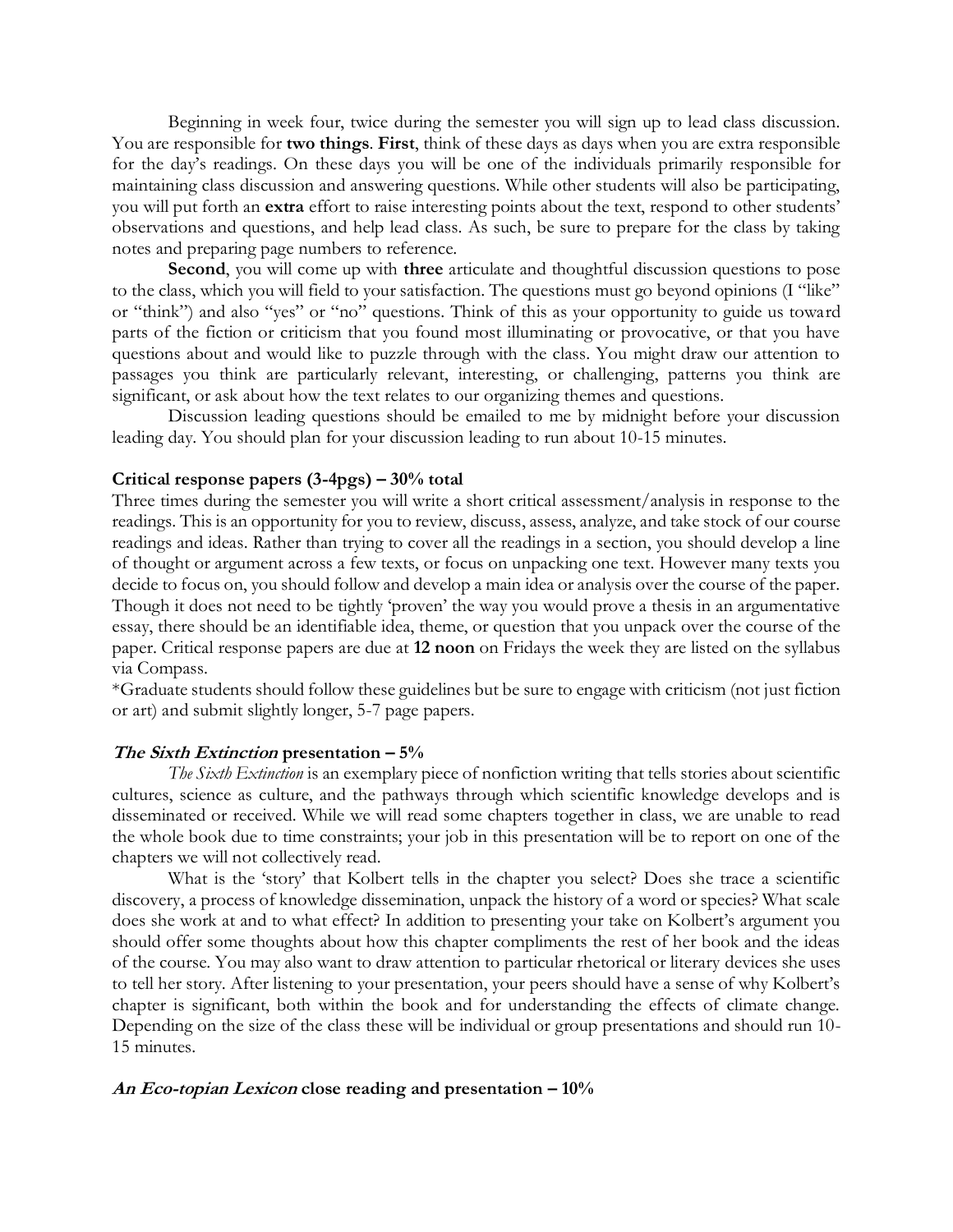*An Eco-topian Lexicon* borrows or modifies existing words to produce conceptual tools for thinking the climate crisis and its futures. For this assignment you will be assigned one 'loanword' from the *Lexicon*. It is your job to offer a report of this word – to summarize the argument made about it in the *Lexicon* and offer some comments on how you think the word relates to the challenges of apprehending climate change that we are discussing in class. You should assess the word's conceptual strengths, associations, and purchase, and its potential weaknesses or pitfalls.

This assignment is mean to provide scaffolding for your own final project of crafting a climate change keyword, outlined below. Depending on the size of the class these will be individual or group presentations and should run 10-20 minutes.

\*While selected entries will be on Compass, my personal copy of the book will be on reserve in the undergraduate library if you wish to peruse more.

### **Final Project: Apprehending Climate Change Key Word and Analysis – 25%**

As a new reality, climate change and the Anthropocene require new languages to make them visible, apprehensible, and hopefully, livable. This final project is inspired by *An Eco-topian Lexicon* and the plethora of other recent collections of climate change/environmental keywords that have been published within the last decade. The proliferation of keyword collections for thinking about our climate present and future signals the inadequacy of our existing vocabularies and the centrality of language for apprehending the real.

In this project you will undertake your own keyword entry similar to the ones we read in *An Eco-topian Lexicon*. You can make up an entirely new word, recontextualize or redefine an existing word, or modify an existing word. Your keyword entry may address the challenge of imagining unimaginable futures, conveying the uncanniness of the present, and/or relinquishing attachments to the Holocene past. Further details will be distributed later in class.

## **SCHEDULE OF READINGS**

I reserve the right to modify this schedule at any point during the semester. You will receive timely notice of changes.

\* mark days when you may bring computers to class

## Unit I: The Limits of Imagination

#### The Problem of Stasis

**Week 1** Jan 21 Paul Crutzen – "Geology of Mankind" Greta Thunberg - UN speech transcript

Jan 23

Kevin Sack and John Schwartz – *The New York Times*, "Left to Louisiana's Tides, a Village Fights for Time"

John Schwartz and Mark Schleifstein – *The New York Times,* "Fortified but Still in Peril, New Orleans Fights for its Future"

Naomi Oreskes – "The scientific consensus on climate change"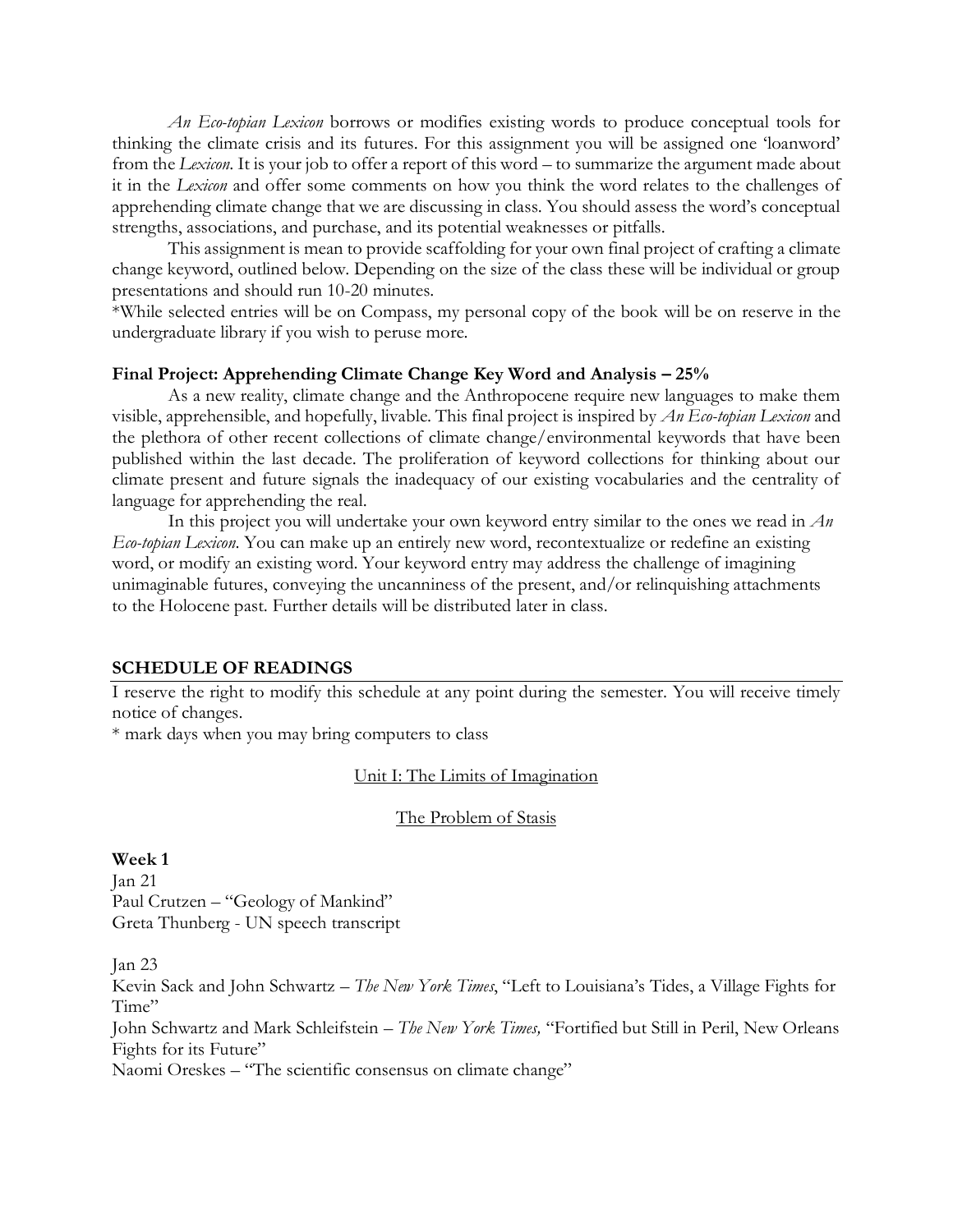## Apprehending the Present?

## **Week 2**

Jan. 28 – NO CLASS Read for background: Will Steffen, Jacques Grinevald, Paul Crutzen, and John McNeill, "The Anthropocene: Conceptual and Historical Perspectives," *Philosophical Transactions of the Royal Society* 369 (2011): 842-67

## Jan. 30

Roy Scranton – *Learning to Die in the Anthropocene*, "Introduction: Coming Home" Jacques Ranciere – *The Politics of Aesthetics*, "The distribution of the sensible" pp. 12-19 Robert Graves and Didier Madoc-Jones - "Postcards from the Future" (Link on Compass)\*

## **Week 3**

Feb. 4 Bill McKibben – *Eaarth* ch. 1 pp. 4-27 Thomas Kuhn – *The Structure of Scientific Revolutions*, ch. 1 pp. 1-9, ch. 6 pp. 52-65

Feb. 6

Bill McKibben – *Eaarth* ch. 1 pp. 28-46 Thomas Kuhn - *The Structure of Scientific Revolutions*, ch. 10 pp. 111-134

## **Week 4**

Feb. 11 Bill McKibben – *Eaarth* ch. 2 pp. 47-101 Timothy Morton – *Hyperobjects*, "A Quake in Being: Introduction to Hyperobjects" Kim Stanley Robinson – "There is No Planet B"

Feb. 13 Ursula Heise – "Narrative in the World Risk Society" Kathy Jetñil-Kijiner – "Tell Them" from *Iep Jaltok*

Feb. 14 – DUE at noon: Critical response paper 1

## Urgent Scales

## **Week 5**

Feb. 18 Deborah Coen – "Big is a Thing of the Past" Kathy Jetñil-Kijiner – "Two Degrees" from *Iep Jaltok* Feb. 20 Amitav Ghosh – *The Great Derangement*, "Stories" pp. 3-84

## **Week 6**

Feb. 25 Amitav Ghosh - *The Great Derangement*, "History" pp. 87-115 Amitav Ghosh - *The Great Derangement*, "Politics" pp.119-162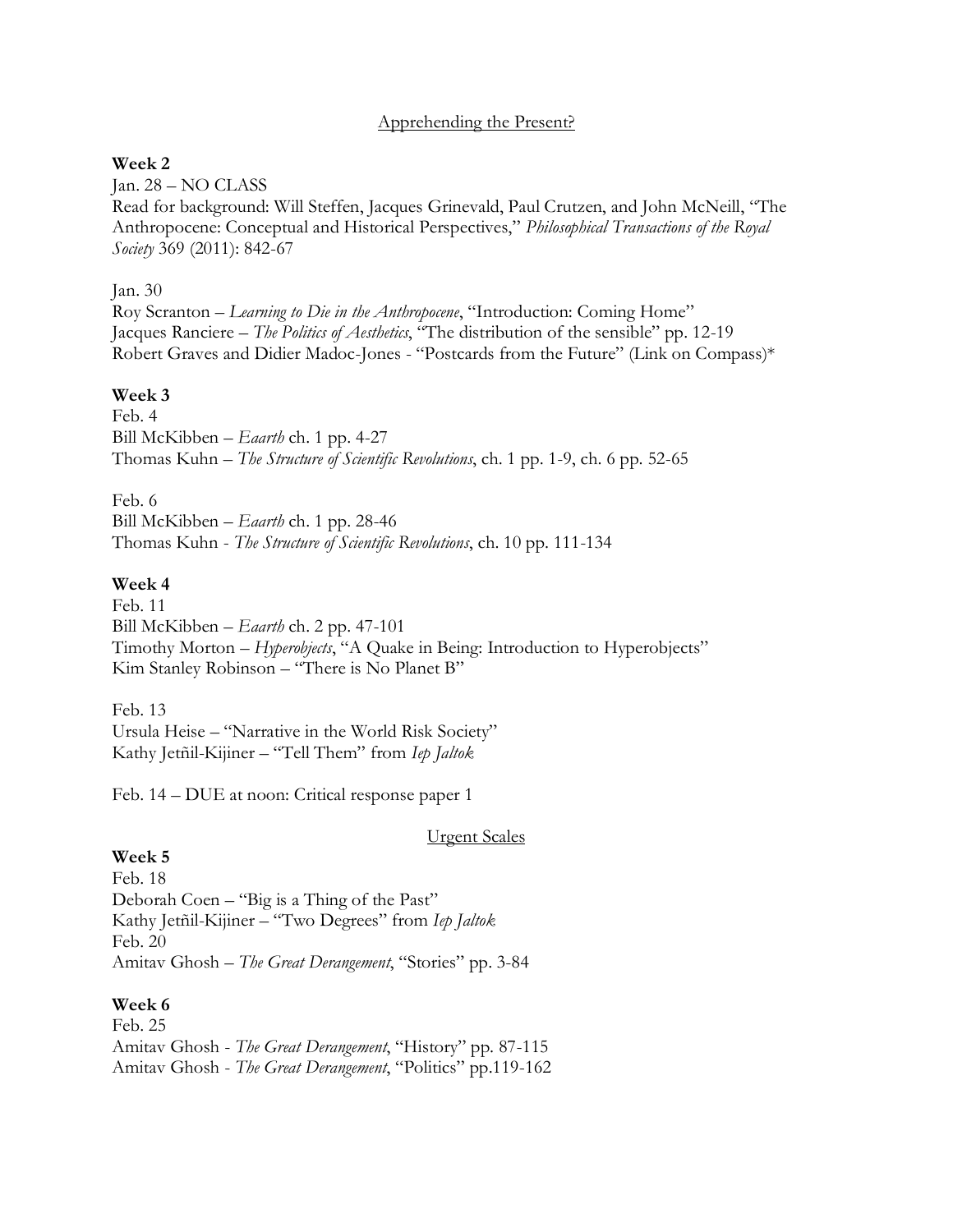## Unit II: Imagining the Unimaginable

## Speculative Futures

Feb. 27

Naomi Oreskes and Erik Conway - *The Collapse of Western Civilization* (through 'Lexicon of Archaic Terms')

## **Week 7**

Mar. 3 *Mad Max: Fury Road* (watch in class) Darko Suvin – "On the Poetics of the Science Fiction Genre"

Mar. 5 *Mad Max: Fury Road* (in class)

Mar. 6 – DUE: Critical response paper 2

## **Week 8**

Mar. 10 Sam Miller - Blackfish City, pp. 1-79 Gerry Canavan and Kim Stanley Robinson - *Green Planets*, "Introduction: If This Goes On"

Mar. 12 Sam Miller - Blackfish City, pp. 80-163

Week 9 SPRING BREAK NO CLASS

## **Week 10**

Mar. 24 Sam Miller - Blackfish City, pp. 164-243 Donna Haraway – "Anthropocene, Capitalocene, Plantationocene, Chthulucene: Making Kin"

Mar. 26 Sam Miller - Blackfish City, pp. 244-325

## **Week 11**

Mar. 31 IN CLASS – *An Ecotopian Lexicon* close reading and presentation ~\*~, apocalypso, gyebale, plant time, shakita ga nai, sila, or solastalgia

## Whose Anthropocene?

Apr. 2

Andreas Malm and Alf Hornborg – "Critique of the Anthropocene Narrative" Dana Luciano – "The Inhuman Anthropocene"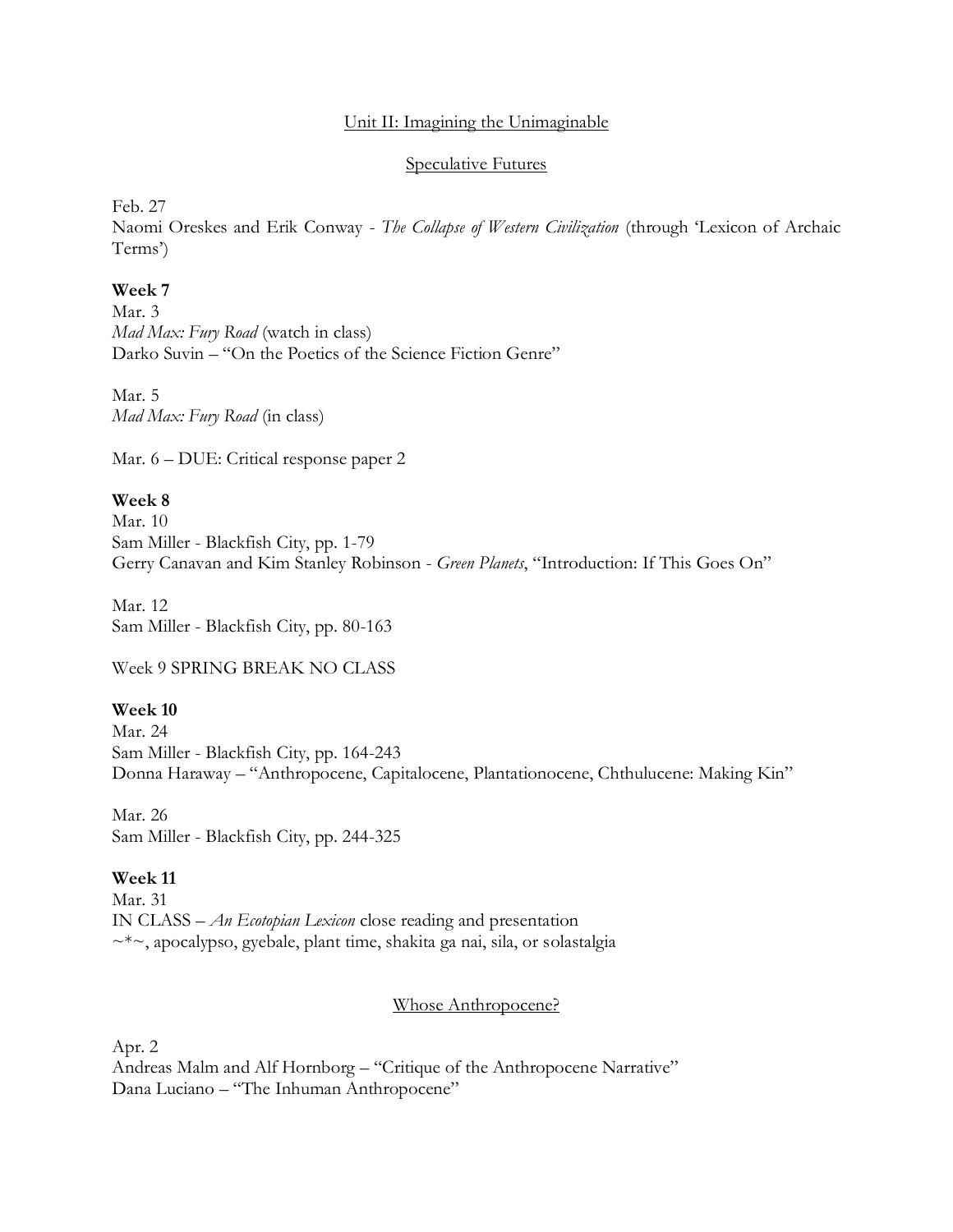## **Week 12**

Apr. 7 Rob Nixon – "The Great Acceleration and the Great Divergence" Mike Davis – "Slum Ecology" Kathy Jetñil-Kijiner - "Dear Matafele Peinman" from *Iep Jaltok*

Apr. 9 Elizabeth Kolbert – *The Sixth Extinction*, "Preface," chapters 1-2

Apr. 10 – DUE at noon: Critical response paper 3

## **Week 13**

Apr. 14 Elizabeth Kolbert – *The Sixth Extinction* chapters 5, 13 Anohni – "4 degrees" and "Hopelessness" (link on Compass)\*

Apr. 16 Kolbert presentations on ch. 3, 4, 6, 7, 8, 9 10, 11, or 12

## Apocalypse Now

## **Week 14**

Apr. 21 Tsing et. al. - *Arts of Living on a Damaged Planet* – "Monsters" and "Ghosts" Chris Jordan – *Midway: Message from the Gyre* (link on Compass)\*

Apr. 23

IPCC Summary for Policymakers, 2018 (skim) Courtney Mattison – "Our Changing Seas" (link of Compass)\* Clips from *The Island President* (watch in class)

## **Week 15**

Apr. 28 Field trip to the National Center for Supercomputing Applications David Archer, *The Long Thaw* – Prologue, ch. 12

Apr. 30 - NO CLASS – individual final project meetings – bring apprehending climate change lexicon entry draft or concept map

Week 16 May 5 - NO CLASS – individual final project meetings – bring apprehending climate change lexicon entry draft or concept map

May  $10$  – Apprehending climate change keyword entry due by midnight of May  $10<sup>th</sup>$  via email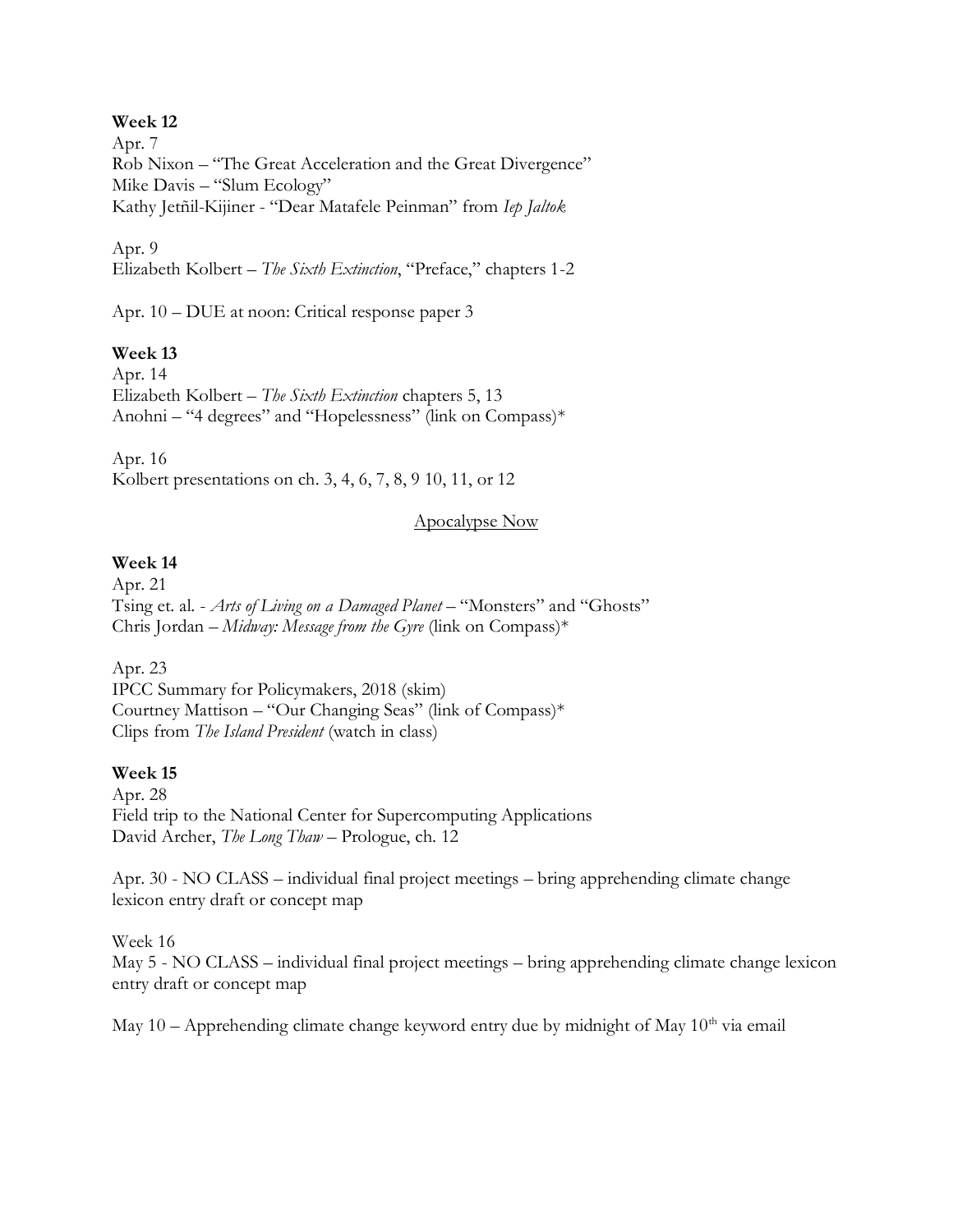## **ENGL 301: Introduction to Critical Theory**

## **TR 11-12:15pm | English Building 127 | Spring 2020**

## **Office Hours: Thursdays 12:45-1:45pm or by appt | English Building 341 | rsoh@illinois.edu**

## **COURSE DESCRIPTION**

This course will examine the major theoretical and methodological approaches to literary and cultural studies that have evolved over the last few decades. Our readings will include some of the foundational texts of structuralism, deconstruction, psychoanalysis, feminism, queer theory, Marxism, critical race theory, and postcolonial studies. While we consider how these theoretical approaches have reconfigured the goals and methods of lixterary studies, and we will also critically assess their ideological agendas and practical implications. Finally, we will determine how best to "use" and engage with theory in our own writing and research as we test their applications to several short works of literature.

## **REQUIRED TEXTS**

Vincent B. Leitch, ed. - *Norton Anthology of Theory and Criticism*, 3rd edition Robert Dale Parker - *How to Interpret Literature*, 3rd edition Other critical readings and literary primary texts will be available on Compass

## **SHARED LITERARY ARCHIVE (print from Compass)**

Derek Walcott – "The Light of the World" Elizabeth Bishop – "One Art" Alice Munro – "Boys and Girls" Kate Chopin – "Desiree's Baby" Charlotte Perkins Gilman - "The Yellow Wallpaper"

## **COURSE OBJECTIVES**

1) Become familiar with the specific terms and concepts of critical theory.

2) Be able to discuss, analyze, and compare different theories and their relationships with each other.

3) Practice using terms and concepts from critical theory to analyze literature and other cultural or aesthetic objects.

4) Practice and hone skills in critical analysis, including reading for academic arguments, identifying argumentative main points, and assessing strengths, implications, or gaps of theories.

## **CLASS POLICIES**

Refer to me as Dr. Oh or Professor Oh.

**Care and Attendance –** We will expect to learn from one another in an environment where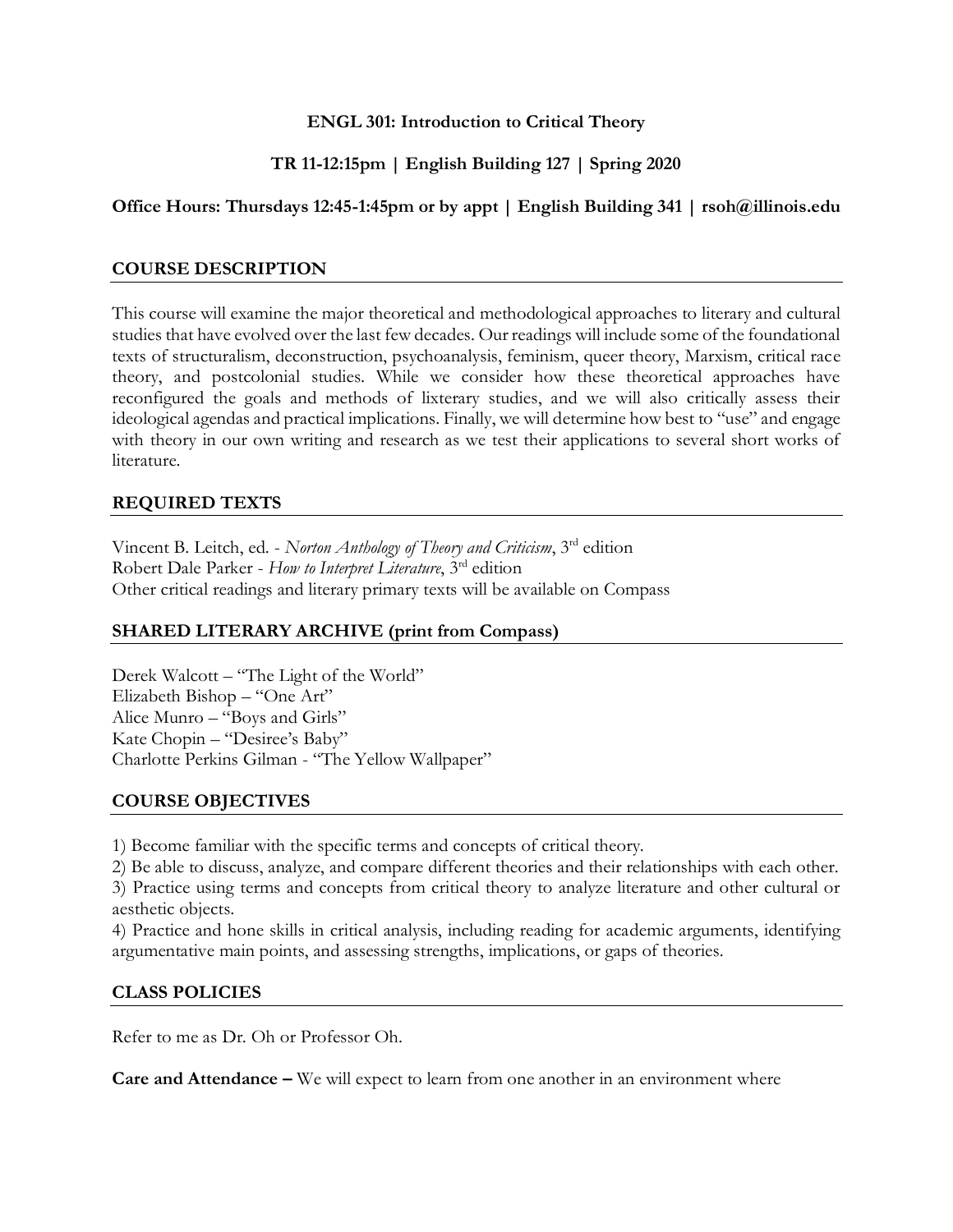everyone feels comfortable contributing. You must treat your fellow students and instructor with respect at all times. Be courteous, curious, generous, and thoughtful. Care-ful attendance requires that you complete the reading, arrive on time, and be fully present in our conversations. You should take notes during your preparation for class and during our discussions. Our classroom can only be as good as you make it.

**Readings** – Bring all readings to class with you everyday. It is difficult to participate in discussion if you cannot refer to the text. If you do not bring the day's text to class you will lose participation points. You are responsible for acquiring the required books for this class. You may buy/rent them from the university bookstore or other vendors (such as Amazon, Chegg etc.) but you must make sure to get the correct edition. Having the same edition is important so we can all have the same page references during our discussions. We will also think with a small shared archive of textual objects as we read different theories. Print these and bring a copy with you to class each day.

**Technology** – The temptation to browse the internet is high, so laptops and cell phones are not to be used during class. Print out readings and bring them with you. If I notice that you are using technology in class your participation grade will be adversely affected. If you require a laptop due to a documented disability, please speak with me.

**Requests for Special Accommodations** – UIUC provides accommodations to students with documented disabilities. To obtain disability-related adjustments or aids, students with disabilities should be in touch with me and Disability Resources and Educational Services (1207 Oak St./disability@illinois.edu). Once your accommodations have been determined by DRES, please meet with me so we can discuss your needs and make any necessary arrangements. Be aware that it is your responsibility to self-identify and seek accommodations from DRES; also note that accommodations are not retroactive but begin the day you contact me with a letter of accommodation from DRES.

**Late Papers** – Late papers will be docked  $\frac{1}{3}$  letter grade per calendar day they are late (i.e. A- to B+). This includes the day it is due, if a paper is turned in after the deadline. For example, if a paper is due at noon and is turned in at 3pm that day, it is considered 1 day late. Extenuating circumstances will be considered on a case-by-case basis.

**Extensions** - MUST be requested at least 24 hours in advance of a paper deadline via email. Verbal confirmation does not count. I am willing to work with you on assignment deadlines, but it is your responsibility to request extensions in a timely manner. Do not email me the day a paper is due and ask for an extension. Extenuating circumstances like family or serious medical emergencies will be considered on a case by case basis.

**Course Grades** – We will use  $+/-$  letter grades. A = 96-94, A = 93-90, B + = 89-87, B = 86-84, B- $= 83-80$ ,  $C_{+} = 79-77$ ,  $C = 76-74$ ,  $C_{-} = 73-70$ ,  $D_{+} = 69-67$ ,  $D = 66-64$ ,  $D_{-} = 63-60$ **NB**: You must complete all papers in this class to receive a passing grade.

**Academic Integrity and Plagiarism** - Plagiarism in any form will not be tolerated. All work you submit must be your own. Whenever you use ideas from other people, even if you paraphrase them, you must cite your sources. When you quote directly from any materials, including internet pages, make sure to use quotation marks and note the author and page number parenthetically.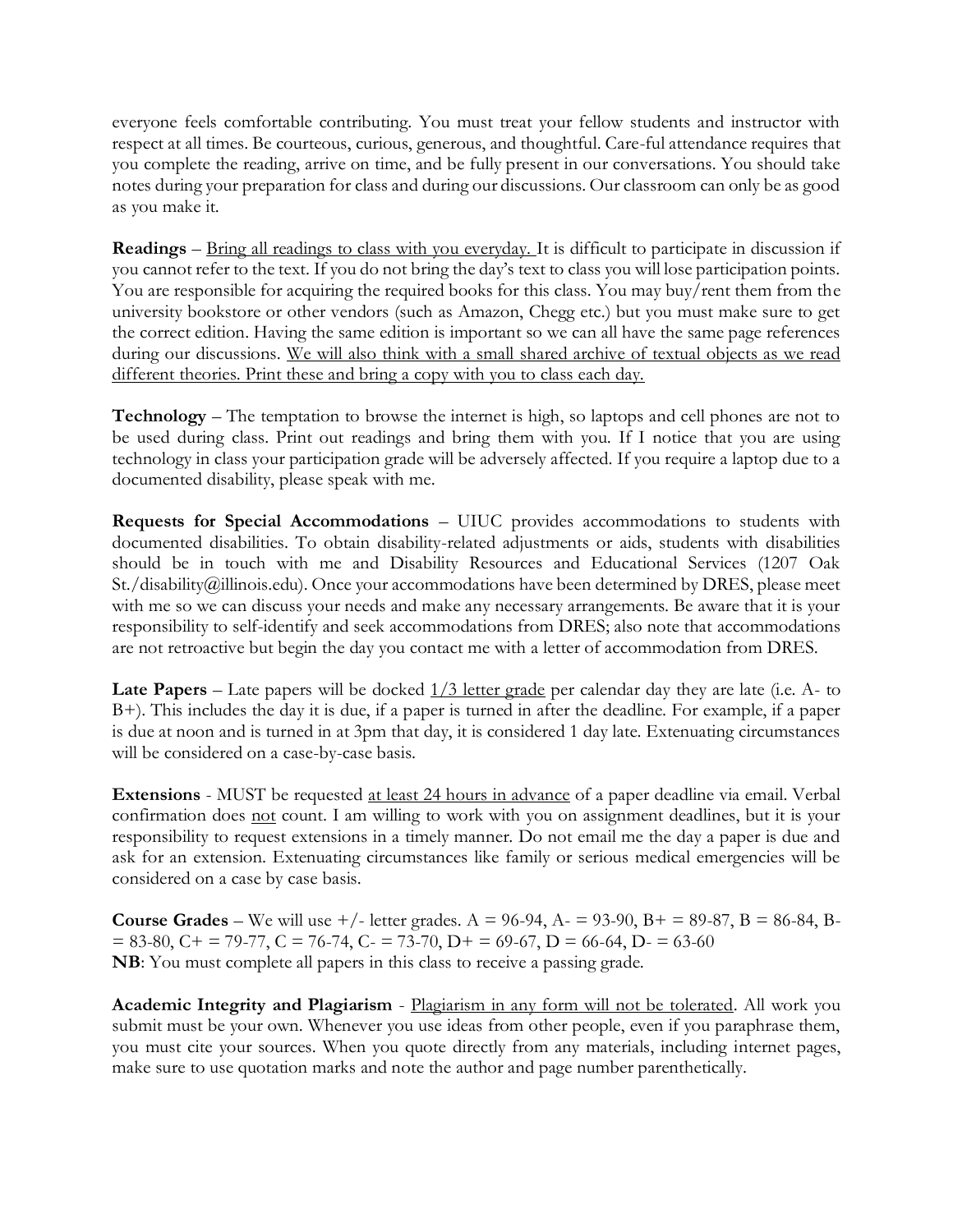We will follow Articles 1-401 through 1-406 of the *Student Code*. This rule defines infractions of academic integrity, which include but are not limited to cheating, fabrication, and plagiarism. You are responsible for following these guidelines. If you have questions about whether something would be an infraction, speak with me. Ignorance of these codes does not constitute an excuse for plagiarism. English department faculty are required to report every suspected case of plagiarism to the Director of Undergraduate Studies before beginning investigative procedures. Consequences for plagiarism can include failing the class or dismissal from the university. No one wants that. Just don't do it.

**Office Hours** – I ask that everyone come visit me during office hours at least once by March 31. You needn't stay long but this will give you an opportunity to talk about a fictional or theoretical piece you find interesting or frustrating, upcoming assignments and papers, ask questions about the course, ask about topics we have not fully addressed in class, or just introduce yourself. I suggest you come by earlier rather than later. If you cannot make my office hours you can email me to set up an appointment.

## **GRADES AND ASSIGNMENTS**

#### **Attendance (10%)**

If you're not in class, you can't contribute to your peers' learning and you miss their insights about course texts. You are allowed three absences during the semester for any reason before your grade will be affected. You do not need to let me know why you are absent, but it is wise to save your absences for times when you are ill rather than skipping class 'just because.' If you exceed the allowed absences, your final grade will be lowered accordingly, typically by 1/3 letter grade per excess absence (i.e. A to A-). Extenuating circumstances will be considered on a case by case basis.

If there is a prolonged period of time when you know you will not be able to come to class or you have extenuating circumstances that will contribute to your missing more than 3 classes (such as an ongoing illness) it is your responsibility to communicate with me in a timely manner, to arrange to turn in any assignments that may be due, and to learn about the proceedings of the class and subsequent assignments. If you register late for the course, it is largely up to you to catch up with the work that you have missed. Lateness for classes is also disruptive, and late arrivals will adversely affect your attendance grade. If you know that you will not be able to attend class on a particular date, or that you will be late, it would help to let me know ahead of time.

#### **Engaged Participation (10%)**

In addition to care-ful attendance (outlined above), engaged participation is a requirement for this course. This means coming to class having already read, taken notes on, and reflected on the materials for the day. We will be learning from each other, so come prepared to contribute your thoughts to discussion. Discussion will be a crucial component of your learning and success in this class. I may occasionally 'cold call' on students; if you do not wish to respond you may 'pass' with no adverse effects.

#### **Discussion Leading (5%)**

Beginning in week four, once during the semester you will sign up to lead class discussion. You are responsible for **two things**. **First**, think of these days as days when you are extra responsible for the day's readings. On these days you will be one of the individuals primarily responsible for maintaining class discussion and answering questions. While other students will also be participating,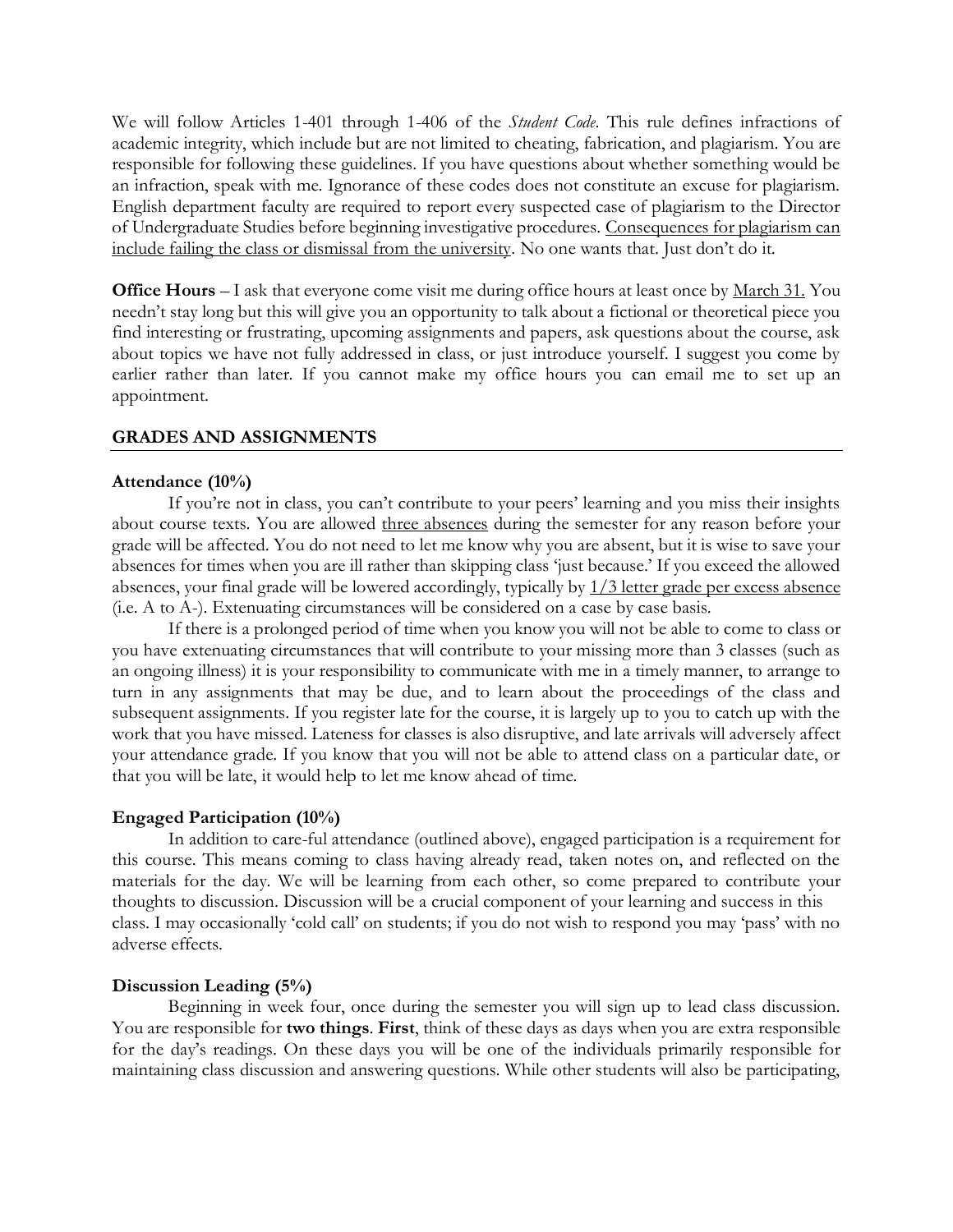you will put forth an **extra** effort to raise interesting points about the text, respond to other students' observations and questions, and help lead class. As such, be sure to

prepare for the class by taking notes and preparing page numbers to reference.

**Second**, you will come up with **three** articulate and thoughtful discussion questions to pose to the class, which you will field to your satisfaction. The questions must go beyond opinions (I "like" or "think") and also "yes" or "no" questions and instead involve analysis. Think of this as your opportunity to guide us toward parts of the day's readings that you found most illuminating or interesting, or that you had trouble with and would like to puzzle through with the class. You might highlight how you understood the argument, point out interesting or provocative parts of the argument, ask how the piece dialogues with other pieces we have read in class, or ask about the logical implications or limitations of the piece's critical ideas. You may ask up to **1** question about how the theory relates to one of our shared archive of class texts.

Discussion leading questions should be emailed to me by 10pm before your discussion leading day. You should plan for your discussion leading to run about **10-15 minutes.** Except in the case of documented emergencies, if you are absent during your discussion day you will not have the opportunity to make up this assignment**.**

## **Critical analysis papers (3-4 pages) (25%)**

Three times during the semester you will write a critical analysis of a few schools of theory by engaging with their primary texts (in *NATC*). These are opportunities for you to review the theories, analyze their main points and contributions, and assess their strengths, weaknesses, or implications. You may also compare and contrast aspects of the theories if appropriate. You may write about a particular work from each unit or write more synthetically across a couple of works from the units designated for a given response paper (i.e. structuralism, deconstruction). While you may cite *HIL* to support your analysis, you should engage primarily with the theoretical primary texts in *NATC.* For all papers, use 12-pt Times New Roman font and 1-inch margins. Papers must be double-spaced and will be graded on a check+/check/check- scale. Papers should be posted to Compass by noon the day they are due.

## **Short interpretive paper (3-4 pages) (10%)**

For this paper you will produce a succinct critical interpretation of a cultural or literary object of your choice using one of our theoretical lenses. The choice of theory and object are up to you; you may write about a novel, short story, poem, advertisement, film, or something else.

## **Midterm Exam (20%)**

This will be an in-class midterm. The format is TBD but will likely include matching terms/definitions, a series of short passages that must be identified (author, work) and briefly explained and one or multiple short essays.

## **Final Exam (20%)**

It will not be comprehensive but will include material covered in the second half of the course.

## **SCHEDULE OF READINGS**

\*\* All page numbers refer to the *Norton Anthology of Theory and Criticism* 3<sup>rd</sup> edition unless otherwise noted

\*\*HIL = *How to Interpret Literature*, 3rd edition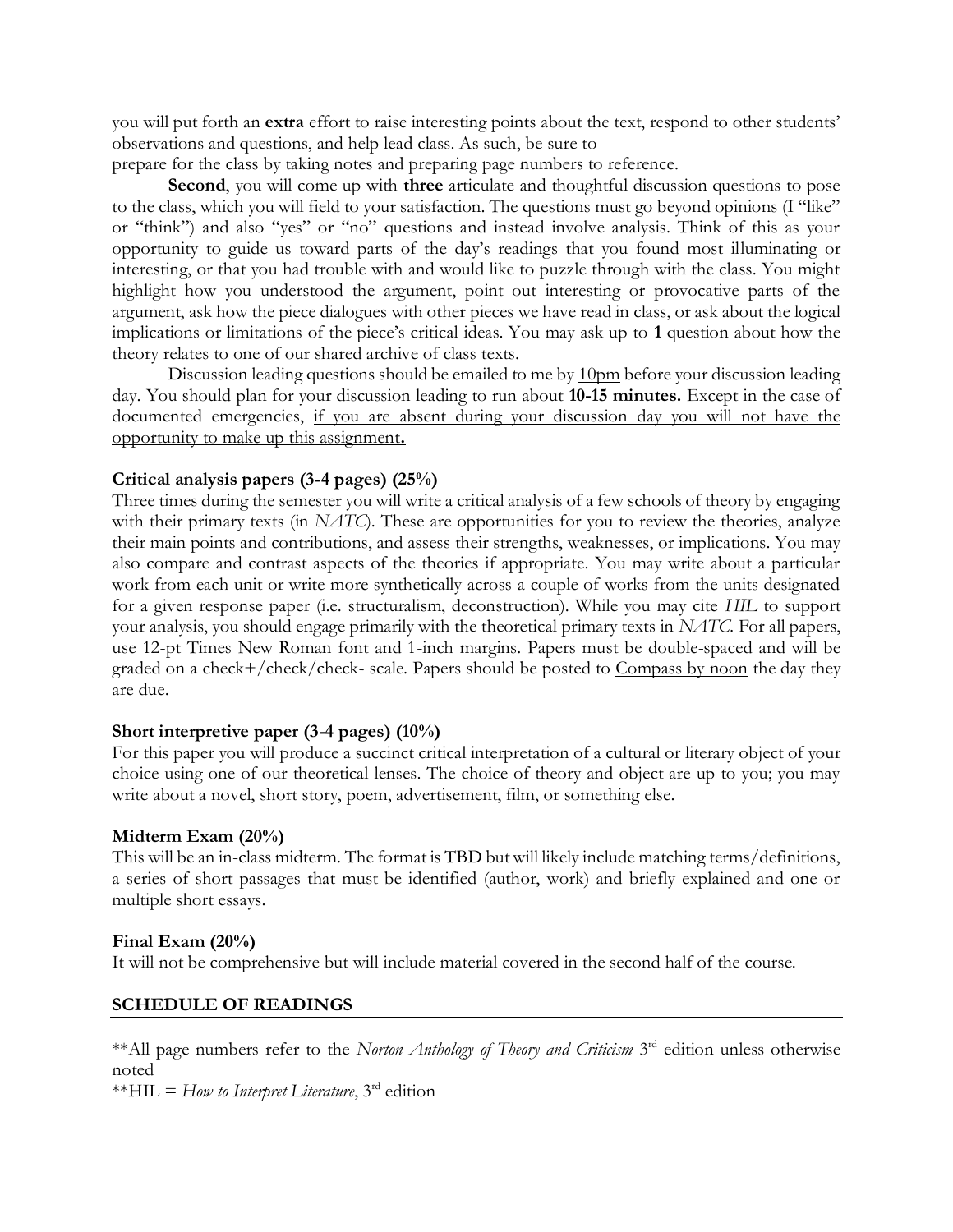## From New Criticism to Structuralism

## **Week 1**

Tuesday Jan. 21 Walcott – "The Light of the World", Bishop – "One Art"

Thursday Jan. 23 HIL – ch. 2 - New Criticism pg. 11-42 William Wimsatt and Monroe Bearslsy – "The Intentional Fallacy" (pp. 1195-1211)

### **Week 2**

Tuesday Jan. 28 - Kirstin Wilcox visit – Humanities career opportunities

Thursday Jan. 30 Ferdinand de Saussure, from *Course in General Linguistics* (pp. 824-840) HIL - ch. 3 Structuralism pg. 43-62 Munro – "Boys and Girls"

### **Week 3**

Tuesday Feb. 4 Mikhail Bakhtin – from *Discourse in the Novel* (pp. 997-1030) HIL – ch. 3 Structuralism pg. 62-77 (start w/ "Structuralism, Formalism, and Literary History" Walcott – "The Light of the World"

Thursday Feb. 6 Roland Barthes, "The Death of the Author," (pp. 1268-1272), and "From Work to Text" (pp. 1277- 1282) Michel Foucault, "What is an Author?" (pp. 1397-1409)

#### Deconstruction/Poststructuralism

## **Week 4**

Tuesday Feb. 11 Friedrich Nietzsche, "On Truth and Lying in a Non-Moral Sense" (pp. 752-762) HIL – ch. 4 Deconstruction pp. 85-98

Thursday Feb. 13 Plato – from *Phaedras* (pp. 89-95) Jacques Derrida – From *Dissemination*, "Plato's Pharmacy" (pp. 1602-1628) Elizabeth Bishop – "One Art"

## **Week 5**

Tuesday Feb. 18 Jacques Derrida, From *Dissemination*, "Plato's Pharmacy" cont. (pp. 1628-1636) HIL - ch. 4 Deconstruction pp. 98-110

Psychoanalysis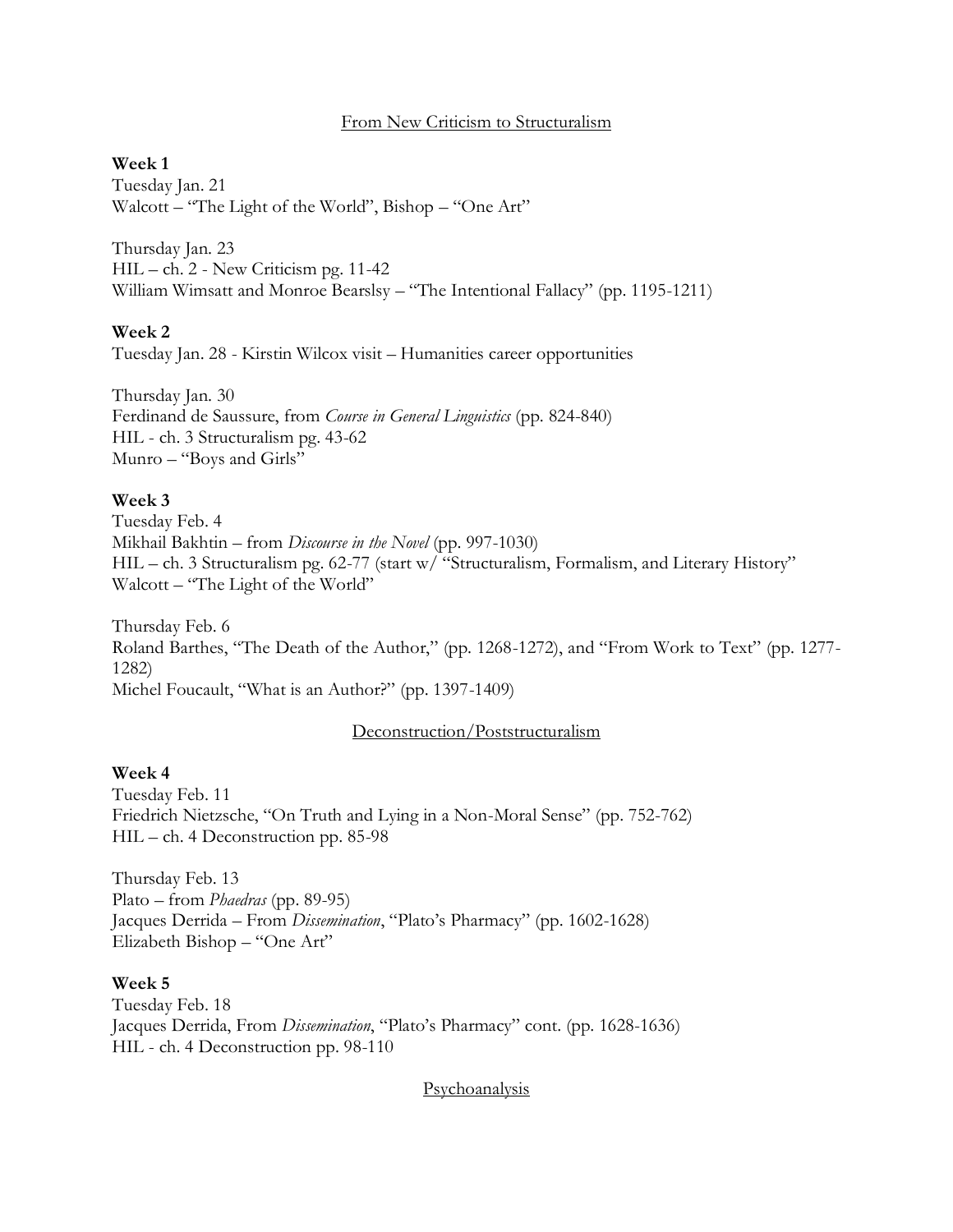Thursday Feb. 20 Sigmund Freud - "Interpretation of Dreams (pp. 783-799) HIL ch. 5 - Psychoanalysis pp. 111-127

DUE Friday Feb. 21 at noon: critical analysis paper – structuralism and deconstruction

## **Week 6**

Tuesday Feb. 25 Sigmund Freud - "Fetishism" (pp. 816-820), "The Uncanny" (pp. 799-816) HIL ch. 5 - Psychoanalysis pp. 111-137 Kate Chopin – "Desiree's Baby"

Thursday Feb. 27 Jacques Lacan – "The Mirror stage" (pp. 1111-1117), "The signification of the phallus (pp. 1105-1137) HIL – ch. 5 Psychoanalysis pp. 137-147

## Feminist Theory

## **Week 7**

Tuesday Mar. 3 Helene Cixous, "The Laugh of the Medusa" (pp. 1865-1886) Simone de Beauvoir - from *The Second Sex* (pp. 1214-1221) Charlotte Perkins Gilman, "The Yellow Wallpaper" HIL - ch. 6 Feminist Theory pg. 148-169

Thursday Mar. 5 Laura Mulvey – "Visual Pleasure and Narrative Cinema" (pp. 1954-1965) Judith Butler – from *Gender Trouble* (pp. 2372-2388) HIL - ch. 6 Feminist Theory pg. 169-184 (from "Visual Pleasure")

DUE Friday Mar. 6 at noon: critical analysis paper – feminist theory and psychoanalysis

## **Week 8**

Mar. 10 – midterm review

Mar. 12 – MIDTERM - in class

**Week 9** – SPRING BREAK – NO CLASS

## Queer Theory

## **Week 10**

Tuesday Mar. 24 Adrienne Rich – "Compulsory Heterosexuality and Lesbian Existence" (pp. 1513-1534) Eve Kosofsky Sedgwick – "Epistemology of the Closet" (pp. 2283-2288) HIL - ch. 7 Queer Studies pp. 185-200 Munro – "Boys and Girls"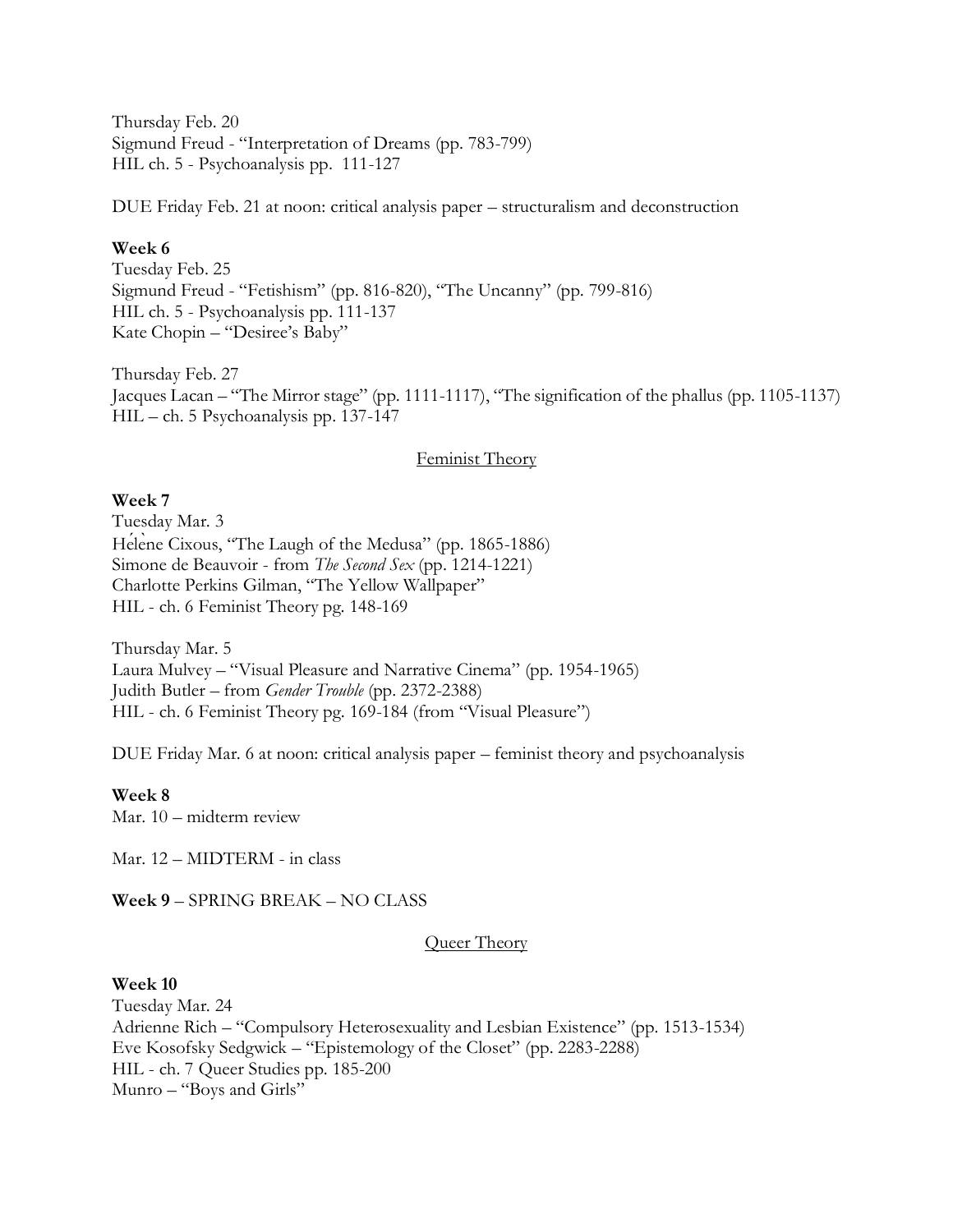Thursday Mar. 26 Monique Wittig – "One is not born a woman" (pp. 1821-1829) Lee Edelman – "The Future is Kid Stuff" (on compass) HIL - ch. 7 Queer Studies pp. 200-217

### Marxism and the Frankfurt School

## **Week 11**

Tuesday Mar. 31 Karl Marx and Friedrich Engels – from *Economic and philosophic manuscripts* (pp. 652-659), from *The Communist Manifesto* (661-664), from *Capital, Volume I* (pp. 667-678) HIL - ch. 8 Marxism pp. 220-230

Thursday Apr. 2 Louis Althusser – From *Ideology and Ideological State Apparatuses* (pp. 1282-1311) HIL - ch. 8 Marxism pp. 230-256 ("from Contemporary Marxism, Ideology, and Agency")

### **Week 12**

Tuesday Apr. 7 Max Horkheimer and Theodor W. Adorno – from *Dialectic of Enlightenment* (pp. 1030-1050)

## New Historicism and Cultural Studies

Thursday Apr. 9 Michel Foucault – "The History of Sexuality," (pp. 1421-1440), "Society must be defended" (pp. 1440- 1450) HIL – ch. 9 Historicism and Cultural Studies pp. 259-274

DUE Friday Apr. 10 at midnight: short interpretive paper

## **Week 13**

Tuesday Apr. 14 Raymond Williams "Residual and emergent cultures" (pp. 1342-1345) Stuart Hall, "Cultural Studies and Its Theoretical Legacies" (pp. 1702-1717) HIL – ch. 9 Historicism and Cultural Studies pp. 274-283 ("Cultural Studies" onward)

#### Postcolonialism and Critical Race Studies

Thursday Apr. 16 Edward Said – "Orientalism" (pp. 1780-1805), "Culture and Imperialism (pp. 1805-1821)

DUE Friday Apr. 17 at noon: critical analysis paper – Marxism and new historicism

#### **Week 14**

Tuesday Apr. 21 Gayatri Spivak – "Can the Subaltern Speak?" (pp. 1997-2021)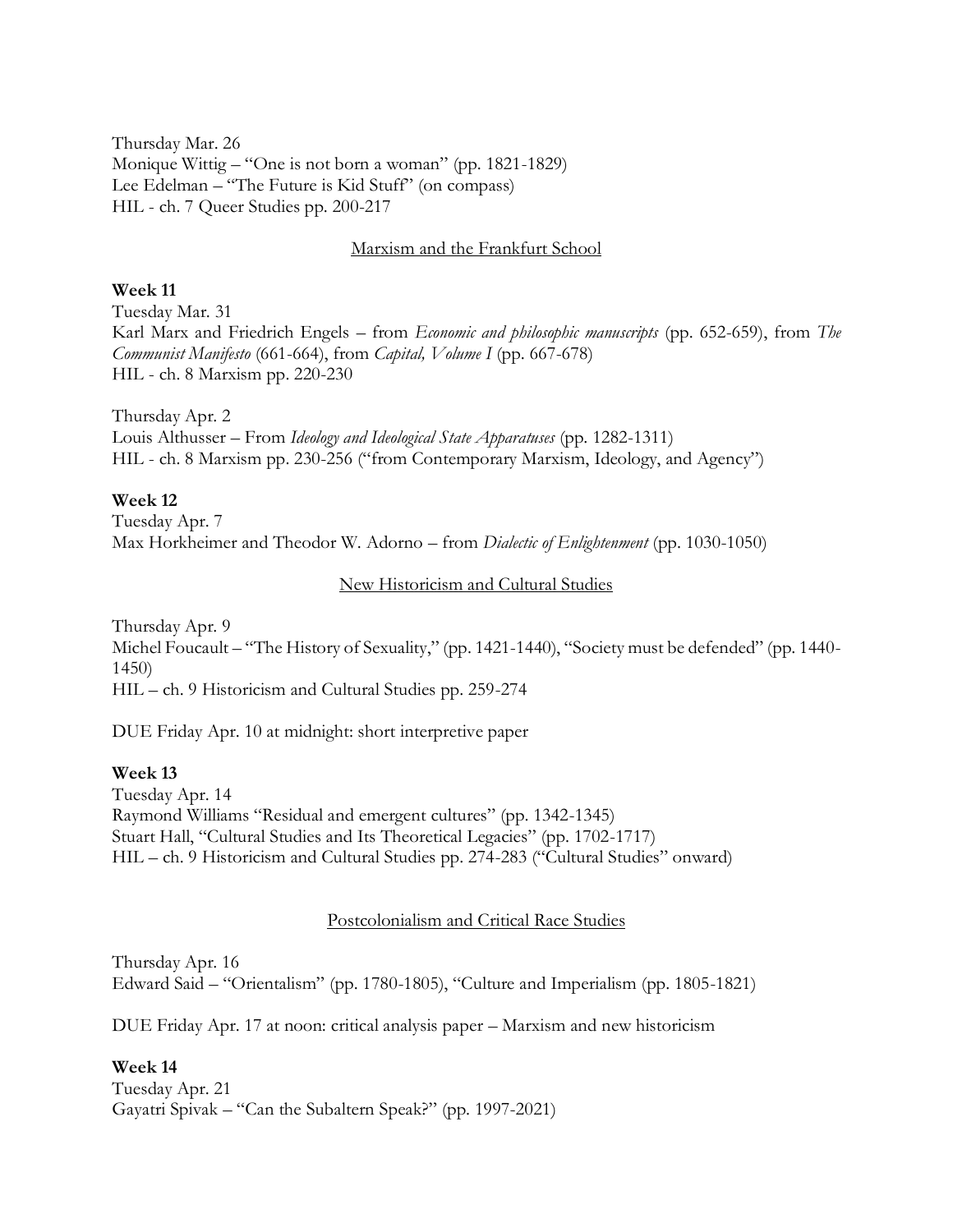HIL – ch. 10 Postcolonial and Race Studies pp. 285-311

Thursday Apr. 23 Fanon – From *The Wretched of the Earth* (1361-1366), from *Black Skin, White Masks* (1251-1360) HIL – ch. 10 Postcolonial and Race Studies pp. 311-319

## **Week 15**

Tuesday Apr. 28 Toni Morrison – "The Afro-American Presence in American Literature" (pp. 1670-1684) Gloria Anzaldúa – From *Borderlands/La Frontera* (pp. 1983-1997) HIL – ch. 10 Postcolonial and Race Studies pp. 319-327 (from "Whiteness studies and racialization")

Thursday Apr. 30 - Final exam review

Final exam TBD

I reserve the right to make changes to this syllabus during the semester.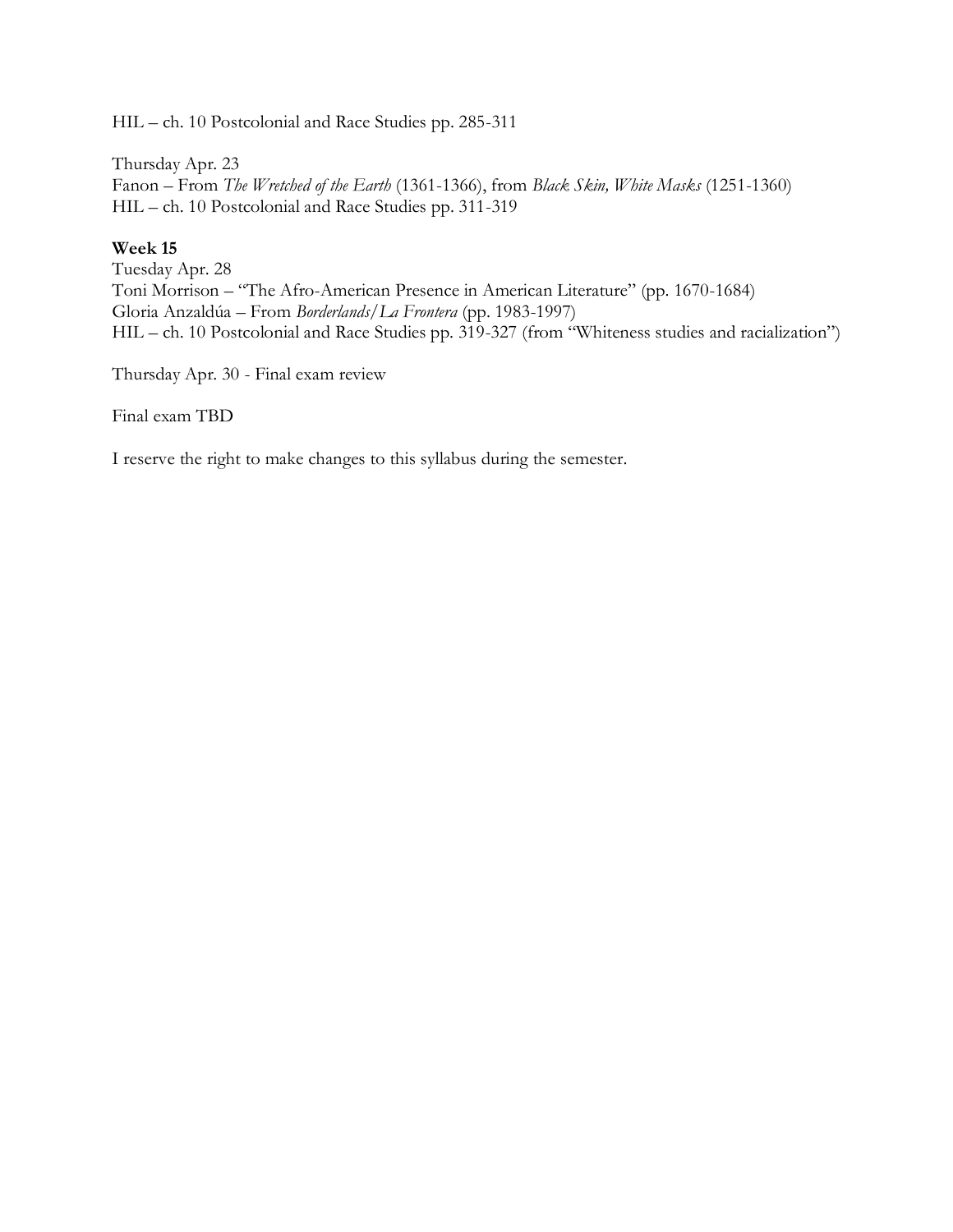## **ENGL 103 Introduction to Fiction Prof. Rebecca Oh**

## **TR 11-12:15 | 119 English Building | Fall 2019**

**Office Hours: Thursdays 2:15-3:15pm or by appt | English Building 341 | [rsoh@illinois.edu](mailto:rsoh@illinois.edu)** Credit hours: 3 | Gen Ed requirements: Humanities – Lit and Art | no prerequisites

What is fiction and how does it work? How does it differ from similar genres that tell stories about people and their lives, like autobiography or memoir? Why do we care about made up things, events, and characters? This course will address these questions and serve as an introduction to the genre of prose fiction. Our primary texts will be novels and short stories.

In the first part of class we will introduce key terms used to analyze most fiction, and we will focus on fiction's basic elements: plot, setting, character, symbolism, tone/style, theme, and narrative point of view or perspective. We expand upon these basics in the rest of class by focusing on some particular qualities or capacities of fiction. Our first major unit will focus on how fiction allows us to access the interior states and mentalities of others. We will examine fiction's preoccupation with character interiority and development, and the ways in which it illustrates and interrogates processes of subject formation. This is a process we are all always undergoing but which we can actually observe in fiction.

Our second unit will consider how fiction works to illuminate the contexts in which it is written; we will consider how fiction acts as a historically situated artifact, a form of social commentary, and we will consider how it represents social forces like rapid change or historical violence through aesthetic techniques. The social functions of fiction occur not only at the level of plot (what is represented) but also through form, narrative, or style (how it is represented).

Throughout we will also practice the skill of close textual reading and learn strategies for effective argumentative writing. Critical literary skills of close reading and argumentative writing are important for this class and will stand you in good stead in other courses where you must communicate clearly and persuasively. We will practice low-stakes writing that teachings you the difference between analysis and observation, practice close reading, learn how to use textual evidence to make an argument, think about the connection between argumentative and conceptual organization, learn to formulate argumentative thesis claims, and practice writing persuasive papers.

## **REQUIRED TEXTS**

Henry James - *The Turn of the Screw* (978-0141441351) Kate Chopin – *The Awakening* (978-0486277868) Toni Morrison – *The Bluest Eye* (978-0307278449) Ernest Hemingway – *In Our Time* (978-0684822761) Joseph Conrad – *Heart of Darkness* (978-0486264646) Arundhati Roy – *The God of Small Things* (978-0812979657) Other readings: On Compass – must be printed and brought to class

#### **LEARNING OBJECTIVES**

1) Become familiar with the meaning of basic literary terms.

2) Use literary terms to analyze the form and content of literary prose fiction.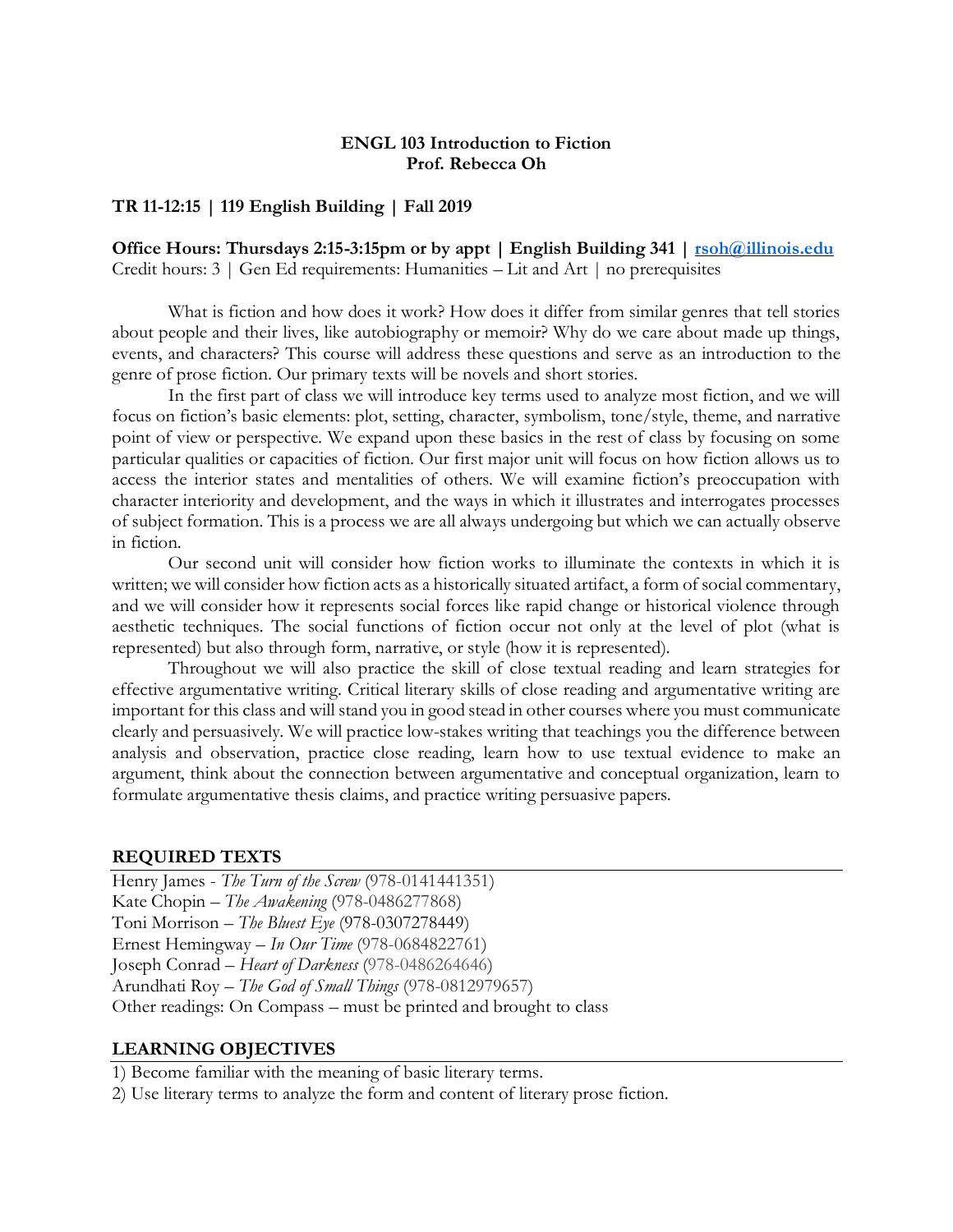- 3) Practice close reading literary texts.
- 4) Learn the difference between textual analysis and observation.
- 5) Learn how to formulate an argumentative thesis claim.
- 6) Practice and develop skills in using textual evidence to support an argument.

## **CLASS POLICIES**

**Care and Attendance –** We will expect to learn from one another in an environment where everyone feels comfortable contributing. You must treat your fellow students and instructor with respect at all times. Be courteous, curious, generous, and thoughtful. Care-ful attendance requires that you complete the reading, arrive on time, and be fully present in our conversations. You should take notes during your preparation for class and during our discussions. Our classroom can only be as good as you make it.

**Readings** – Bring all readings to class with you. It is difficult to participate in discussion if you cannot refer to the text. If you do not bring the day's text to class (whether fiction or criticism) you will lose participation points. You are responsible for acquiring the required readings for this class; you may buy them from the university bookstore or other vendors (such as Amazon, Abebooks etc.) but you must make sure to get the correct edition. Having the same edition is important so we can all have the same page references during our discussions. Do not get electronic editions as they do not have page numbers! Critical pieces and other readings that are not novels will be posted on the course website. These should be printed and brought to class with you.

**Technology** – The temptation to browse the internet is high, so laptops and cell phones are not to be used during class. Print out readings and bring them with you. If you require a laptop due to a documented disability, please speak with me.

**Requests for Special Accommodations** – UIUC provides accommodations to students with documented disabilities. To obtain disability-related adjustments or aids, students with disabilities should be in touch with me and Disability Resources and Educational Services (1207 Oak St./disability@illinois.edu). Once your accommodations have been determined by DRES, please meet with me so we can discuss your needs and make any necessary arrangements. Be aware that it is your responsibility to self-identify and seek accommodations from DRES; also note that accommodations are also not retroactive to the beginning of the semester but begin the day you contact me with a letter of accommodation from DRES.

**Workshops** - These in-class workshops are collaborative spaces for you to assess your work and your peers' work, and to gain the feedback of other readers. You should approach workshops generously and constructively, not negatively. Workshops are a great opportunity for you to hone your argumentative ideas and writing skills. While you are welcome to come by office hours to discuss papers, you should take full advantage of workshops by coming prepared with appropriate materials. There are no opportunities to make up workshops if you miss them. Further instructions for workshops will be handed out in class.

**Late Papers** - Late papers will be docked  $\frac{1}{3}$  letter grade per calendar day they are late (i.e. A- to B+). This includes the day it is due, if a paper is turned in after the deadline. For example, if a paper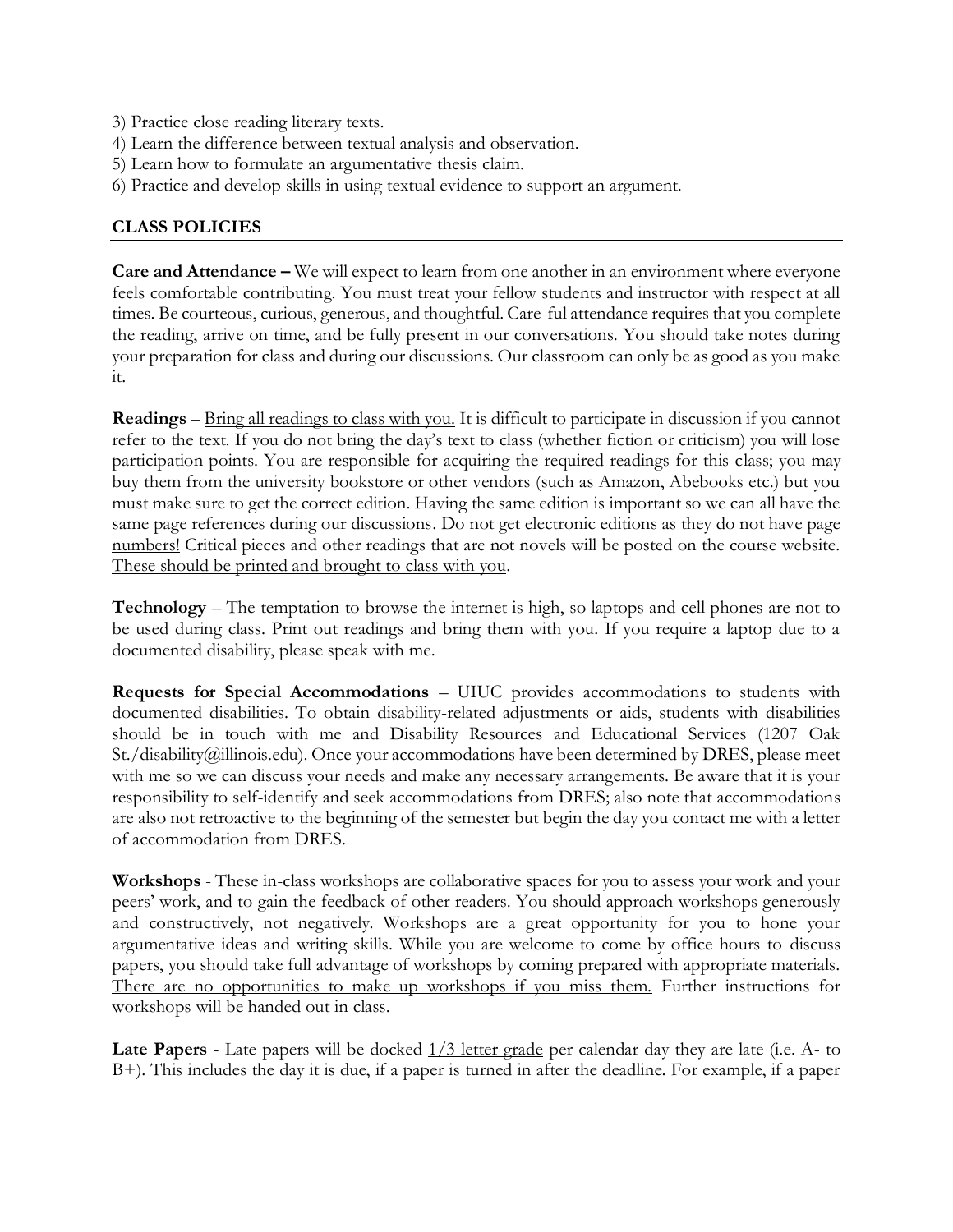is due at 12 noon and is turned in at 3pm that day, it is considered 1 day late. Extenuating circumstances will be considered on a case-by-case basis.

**Course Grades** –We will use  $+/-$  letter grades. A = 96-94, A $-$  = 93-90, B $+$  = 89-87, B = 86-84, B $-$ 83-80, C + = 79-77, C = 76-74, C - = 73-70, D + = 69-67, D = 66-64, D - = 63-60 **NOTE**: You must complete all papers in this class to receive a passing grade.

**Academic Integrity and Plagiarism** - Plagiarism in any form will not be tolerated. All work you submit must be your own. Whenever you use ideas from other people, even if you paraphrase them, you must cite your sources. When you quote directly from any materials, including internet pages, make sure to use quotation marks and note the author and page number parenthetically.

We will follow Articles 1-401 through 1-406 of the *Student Code*. This rule defines infractions of academic integrity, which include but are not limited to cheating, fabrication, and plagiarism. You are responsible for following these guidelines. If you have questions about whether something would be an infraction, speak with me. Ignorance of these codes does not constitute an excuse for plagiarism. English department faculty are required to report every suspected case of plagiarism to the Director of Undergraduate Studies before beginning investigative procedures. Consequences for plagiarism can include failing the class or dismissal from the university. No one wants that. Just don't do it.

**Nuts and Bolts** – For all papers, use 12-pt Times New Roman font and 1-inch margins. Papers must be double-spaced and include a Works Cited page in MLA formatting. The Purdue OWL is a good online source of information about formatting. Papers are all due in class unless otherwise noted.

**Office Hours** – I ask that everyone come visit me during office hours at least once by October 31. You needn't stay long but this will give you an opportunity to talk about a novel or theoretical work you find interesting or frustrating, upcoming assignments and papers, ask questions about the course, ask about topics we have not fully addressed in class, or just introduce yourself. I suggest you come by earlier rather than later. If you cannot make my office hours you can email me to set up an appointment.

## **GRADING AND ASSIGNMENTS**

## **1) Attendance – 10%**

If you're not in class, you can't contribute to your peers' learning and you miss their insights about course texts. You are allowed four absences during the semester for any reason before your grade will be affected. You do not need to let me know why you are absent, but it is wise to save your absences for times when you are ill rather than skipping class 'just because.' If you exceed the allowed absences, your final grade will be lowered accordingly, typically by 1/3 letter grade per excess absence (i.e. B to B-). Extenuating circumstances will be considered on a case by case basis.

If there is a prolonged period of time when you know you will not be able to come to class or you have extenuating circumstances that will contribute to your missing more than 4 classes (such as an ongoing illness) it is your responsibility to communicate with me in a timely manner, to arrange to turn in any assignments that may be due, and to learn about the proceedings of the class and subsequent assignments. If you register late for the course, it is largely up to you to catch up with the work that you have missed. Lateness for classes is also disruptive, and late arrivals will adversely affect your attendance grade. If you know that you will not be able to attend class on a particular date, or that you will be late, it would help to let me know ahead of time.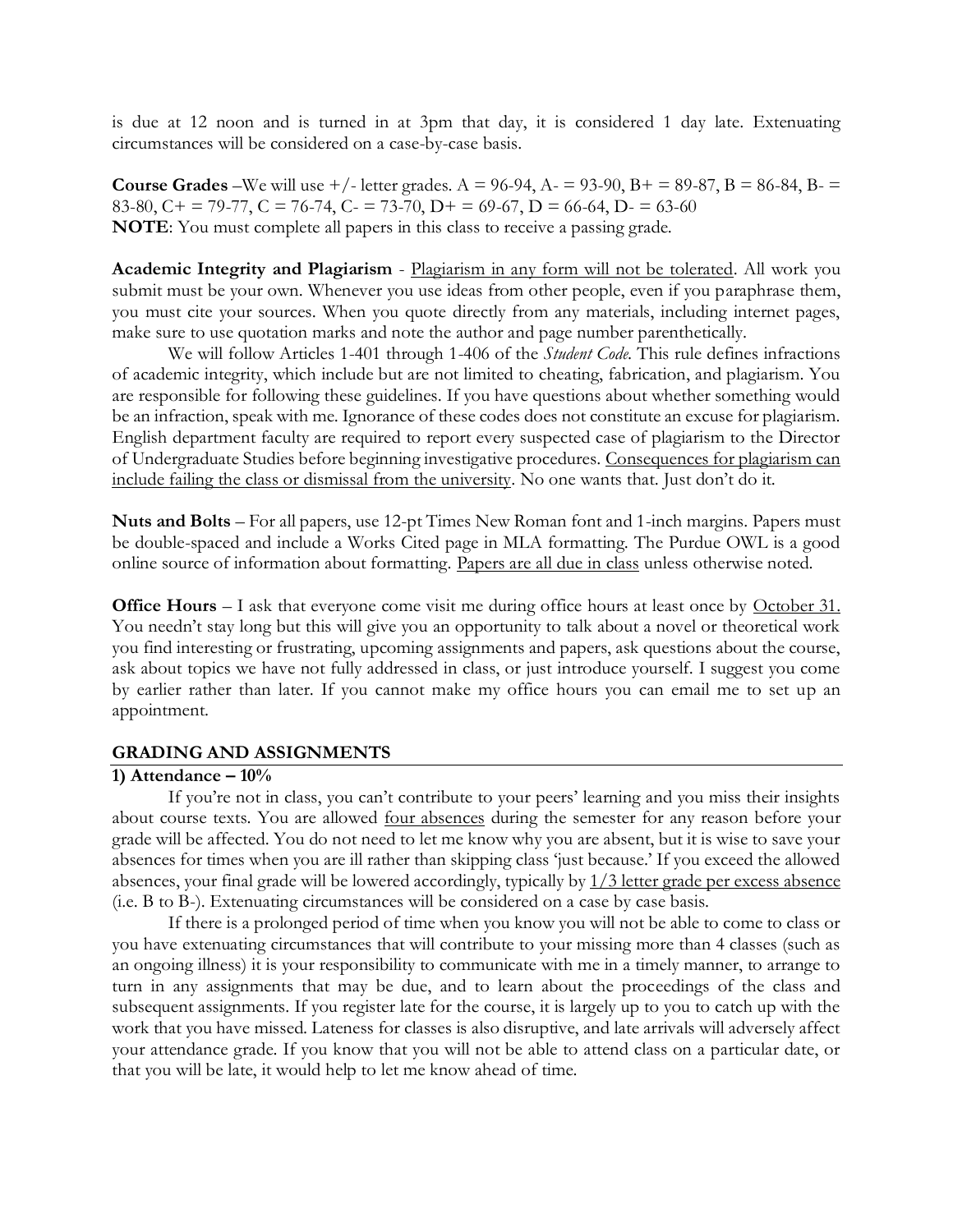### **2) Engaged Participation – 10%**

In addition to care-ful attendance (outlined above), engaged participation is a requirement for this course. This means coming to class having already read, taken notes on, and reflected on the materials for the day. We will be learning from each other, so come prepared to contribute your thoughts to discussion. Discussion can and will happen in many forms. It includes discussion as a whole class, in response to both open-ended and more guided questions. But it also includes group and pair work, and possibly in-class writings. Your participation grade will also take into account your preparations for discussion, such as OA assignments, and your participation in our workshop day. There are many ways to participate!

## **3) Reading Quizzes – 5%**

These short, simple quizzes will be given randomly during the semester to check that you are keeping up with the reading. They will be extremely easy to pass if you have done the reading. These are easy points!

## **4) Practicing Close Reading: Observation and Analysis - 20%**

Observation and Analysis (OA) assignments are closely related to your argumentative papers. You can think of these as complimentary assignments. OA posts can give you a jumping off point for papers and both give you multiple opportunities to engage with the texts.

Several times during the semester you will be required to submit a short observation and analysis about a text we are reading during that week. These OA assignments are meant to be lowstakes exercises in learning the difference between noticing a feature of the text (observation) and explaining its meaning (analysis). The passage does not need to be from that particular day's readings but must be about the text we are currently reading. The things you notice or observe may include punctuation, changes in tense or perspective, recurrent themes or symbols, a piece of dialogue, etc.

For OA assignments, you should pick a short segment from the text  $-$  a passage or a few paragraphs – to focus on. It will be easier to do a thorough analysis on a short segment than several pages. In your passage, identify something that you find interesting, striking, or puzzling about the text. This is your observation. You then want to make an analytic point about it. This can entail things like discussing the meaning it produces in the text, how it illuminates themes in the text, or how it affects your understanding of the text or what you know about the text. Summarizing the text does not count as observation or analysis.

You will want to discuss the significance of your observation in the passage itself, but can also connect it to the work more broadly. For example, if a piece of dialogue in your passage is a crucial moment of character development or reveals an important theme, you should talk about how it is working in the passage (both what is said and how it is said) and can also talk about how it affects or reflects your understanding of the larger work.

By analyzing your observation, you will be learning how to make a claim about the significance of something in the text. We will discuss the difference between observing, analyzing a text, and making claims about the text as a whole in class. They are related processes; observations are expanded into analysis, and a claim is often made through the accumulation of different analytical points. OAs should be about ½ to 1 page single spaced and are **due by 9pm the night before they assigned.** They should be posted to Compass's "Discussion Board." You are encouraged to read your peers' posts. Late responses will not be accepted.

## **5) Short argumentative papers (2 total) - 30%** (15% each)

For your response papers you will build on the analytic skills you have practiced in your OA assignments and in class discussion. In your papers you will make *an interpretive, argumentative thesis claim*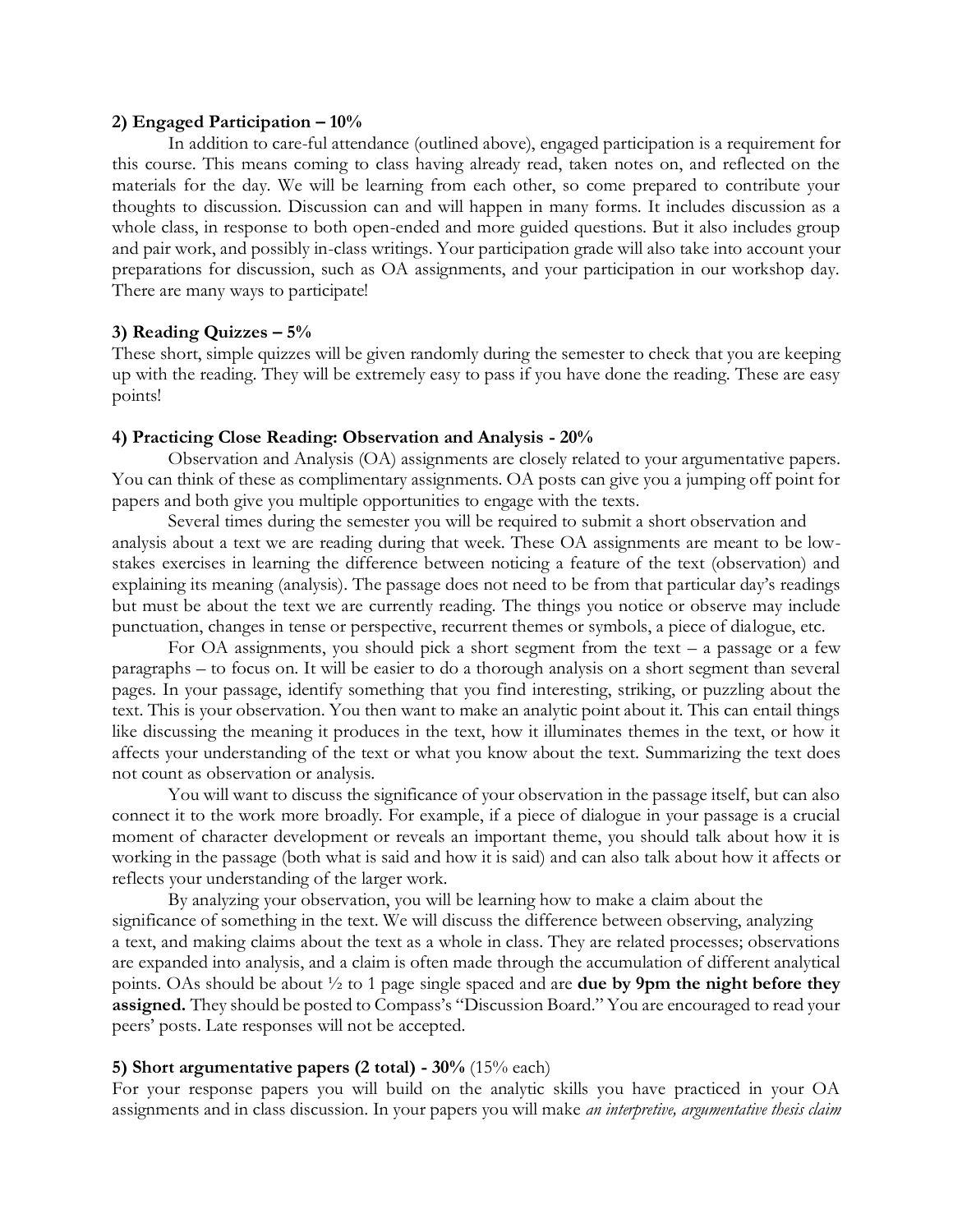about one of our texts. The point of these papers is to demonstrate the skills in close reading, analysis, and using evidence that you will be developing over the course of the class. Papers must be 3-4 pages, double-spaced in Times New Roman font. They are due in class in hard copy.

## **6) Guiding Discussion – 10%**

You will sign up for one day during the semester where you are responsible for **two things**. **First**, think of these days as days when you are extra responsible for the day's readings. On these days you will be one of the individuals primarily responsible for maintaining class discussion and answering questions. While other students will also be participating, you will put forth an **extra** effort to raise interesting points about the text, respond to other students' observations and questions, and help lead class. As such, be sure to prepare for the class by taking notes and preparing page numbers to reference.

**Second**, for the day you sign up, you will provide me with **three** articulate and thoughtful discussion questions to pose to the class, which will help shape class discussion. You are not required to lead the discussion about these questions. (If you would like to, let me know). The questions must go beyond opinions (I "like" or "think") and also "yes" or "no" questions and instead involve literary analysis. At least one of the questions should address one of our analytic key words – setting, plot, character, narrative point of view, tone/style, symbolism, or theme. Be sure to make clear in your question which of these terms you want us to think about. Questions should be emailed to me by midnight the day before you present so I can prepare them for common viewing.

## **7) Take Home Final– 15%**

You will have a take-home final exam. It will not be a tricky exam and you should do well as long as you come to class. Further details will be disseminated later in the semester.

## **SCHEDULE OF READINGS**

## **Keywords/Basics**

## **Week 1**

| August 27     | Introduction to class, syllabus<br>Carrie Mae Weems - "Black Woman with Chicken"<br>Ernest Hemingway - "Baby Shoes"          |
|---------------|------------------------------------------------------------------------------------------------------------------------------|
| August 29     | Process of close reading handout (in class)<br>Anton Chekhov – "Misery"<br>Kate Chopin – "The Story of an Hour"              |
| <b>Week 2</b> |                                                                                                                              |
| Sept 3        | Jhumpa Lahiri – "Unaccustomed Earth"                                                                                         |
| Sept 5        | Henry James - "Preface to Portrait of a Lady"<br>Henry James - The Turn of the Screw (pg. 1-36)<br>Examples of OAs (handout) |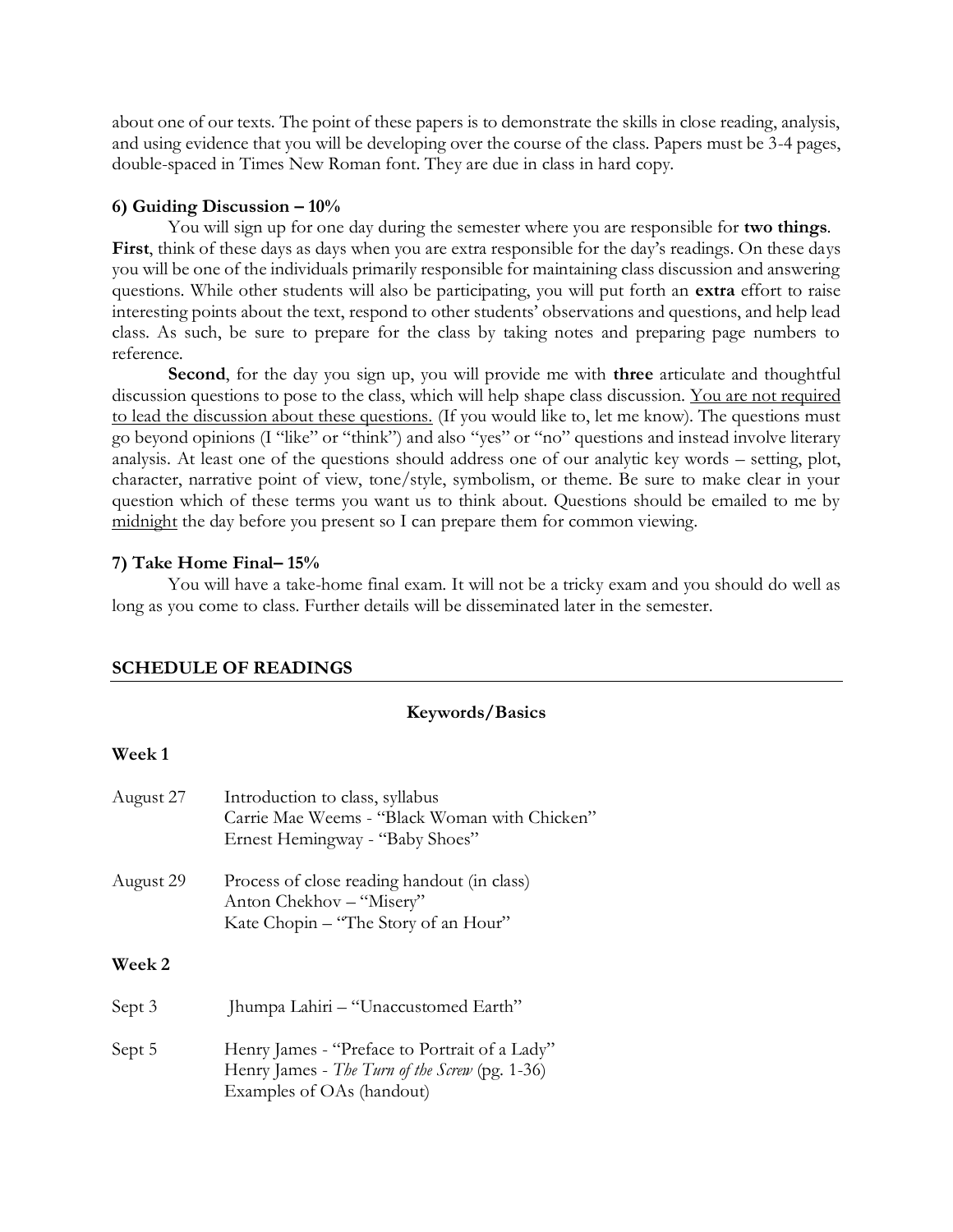# **Week 3**

| Sept 10 | Henry James - The Turn of the Screw (pg. 37-77)<br>DUE: OA on Turn of the Screw           |
|---------|-------------------------------------------------------------------------------------------|
| Sept 12 | Henry James - The Turn of the Screw (pg. 78-125)<br>In class debate: Are the ghosts real? |

# **Character Interiority and Subject Formation**

# **Week 4**

|         | Sept 17 Anton Chekhov – "Lady with the Dog"<br>Alice Munro – "Boys and Girls"<br>DUE: OA on "Lady" or "Boys and Girls" |  |
|---------|------------------------------------------------------------------------------------------------------------------------|--|
| Sept 19 | Kate Chopin - The Awakening (pg. 1-39, "speeding to cover.")<br>Proving things in literature (handout)                 |  |
| Week 5  |                                                                                                                        |  |
| Sept 24 | Kate Chopin – The Awakening (pg. 39-71, "Alcee Arobin.")<br>Argumentative writing tips (handout)                       |  |
| Sept 26 | Kate Chopin – The Awakening (pg. 71-116)<br>DUE: OA on The Awakening                                                   |  |
| Week 6  |                                                                                                                        |  |
| Oct 1   | IN CLASS: workshop for paper 1                                                                                         |  |
| Oct 3   | Toni Morrison - The Bluest Eye (pg. 3-50, "candy is named.")                                                           |  |
| Week 7  |                                                                                                                        |  |
| Oct 8   | Toni Morrison - The Bluest Eye (pg. 51-101)<br>DUE: OA on The Bluest Eye                                               |  |
| Oct 10  | Toni Morrison - The Bluest Eye (pg. 102-152, gone to Macon.")                                                          |  |
| Week 8  |                                                                                                                        |  |
| Oct. 15 | Toni Morrison – The Bluest Eye (pg. 152-206)<br>DUE: Paper 1 in class                                                  |  |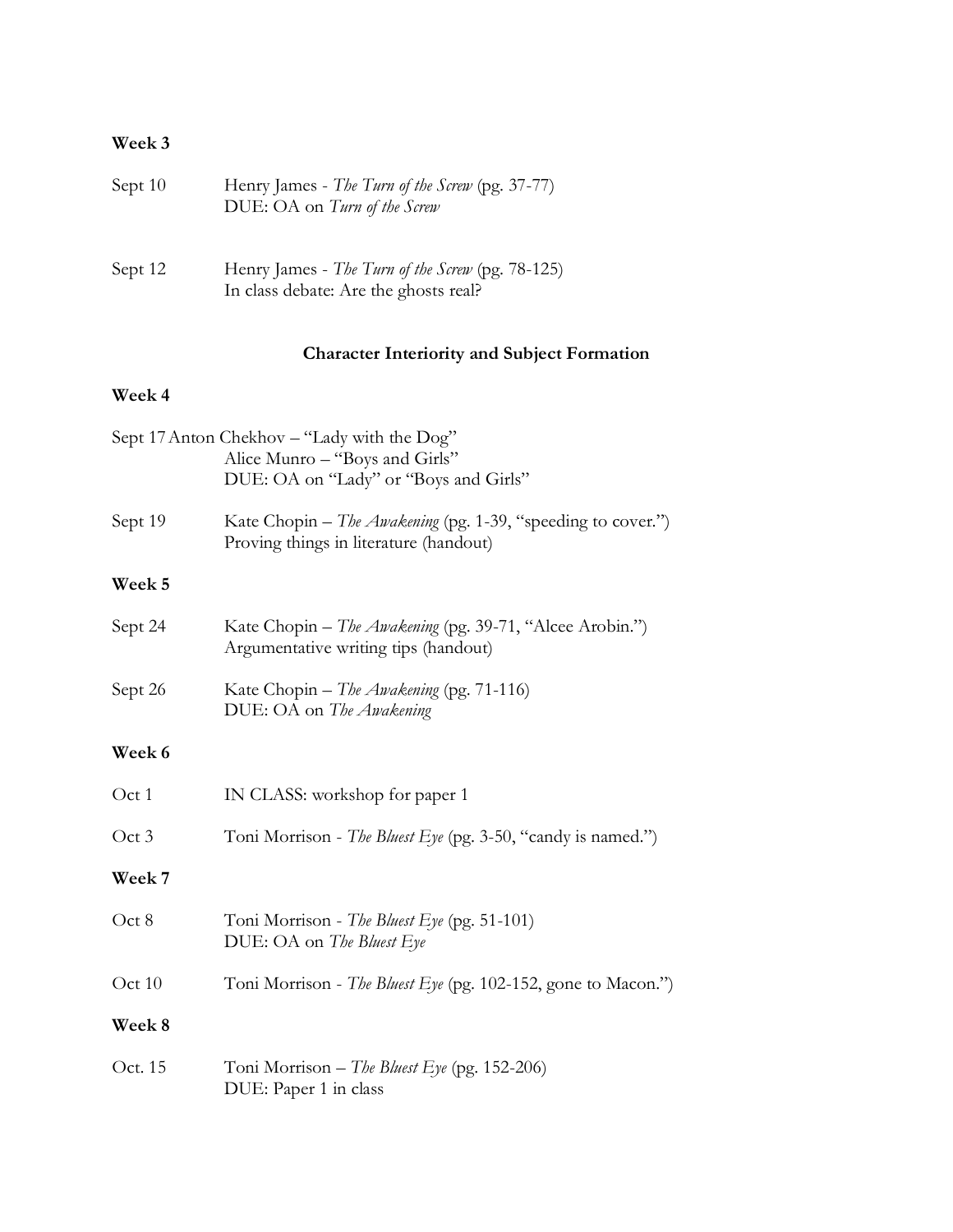# **Historical Change and Aesthetic Innovation**

| Oct. 17 | Ernest Hemingway - In Our Time (pg. 11-49)                                             |  |
|---------|----------------------------------------------------------------------------------------|--|
| Week 9  |                                                                                        |  |
| Oct. 22 | Ernest Hemingway - In Our Time (pg. 50-95)<br>DUE: OA on In Our Time                   |  |
| Oct. 24 | Ernest Hemingway - In Our Time (pg. 96-157)                                            |  |
| Week 10 |                                                                                        |  |
| Oct. 29 | Joseph Conrad - Heart of Darkness (pg. 1-23)                                           |  |
| Oct. 31 | Joseph Conrad - Heart of Darkness (pg. 24-50, "perfectly round.")                      |  |
| Week 11 |                                                                                        |  |
| Nov. 5  | Joseph Conrad - Heart of Darkness (pg. 50-72)<br>DUE: OA on Heart of Darkness          |  |
| Nov. 7  | IN CLASS: workshop for paper 2                                                         |  |
| Week 12 | Arundhati Roy - The God of Small Things (pg. 2-56)                                     |  |
| Nov.14  | Arundhati Roy - The God of Small Things (pg. 56-110)<br>DUE: OA on God of Small Things |  |
| Week 13 |                                                                                        |  |
| Nov. 19 | Arundhati Roy - The <i>God of Small Things</i> (pg. 111-164)                           |  |
| Nov. 21 | Arundhati Roy - The God of Small Things (pg. 175-218)<br>DUE: Paper 2 in class         |  |
| Week 14 | FALL BREAK - NO CLASS                                                                  |  |
| Week 15 |                                                                                        |  |
| Dec. 3  | Arundhati Roy - The God of Small Things (219-272)                                      |  |
| Dec. 6  | Arundhati Roy – The God of Small Things (273-321)                                      |  |
| Week 16 |                                                                                        |  |
| Dec. 10 | review for final                                                                       |  |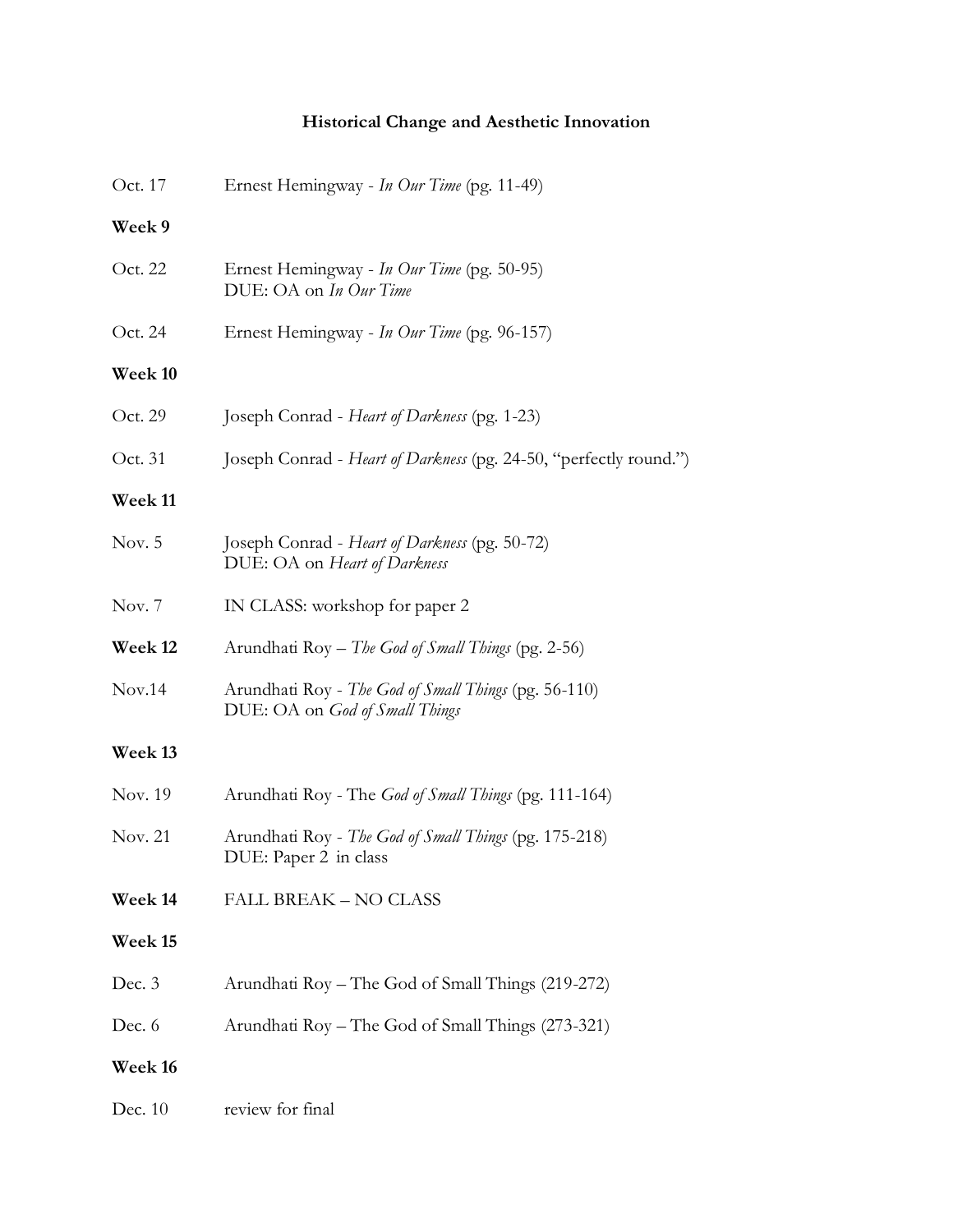Take home final due by noon 12/14 via email

I reserve the right to make changes to this syllabus during the semester.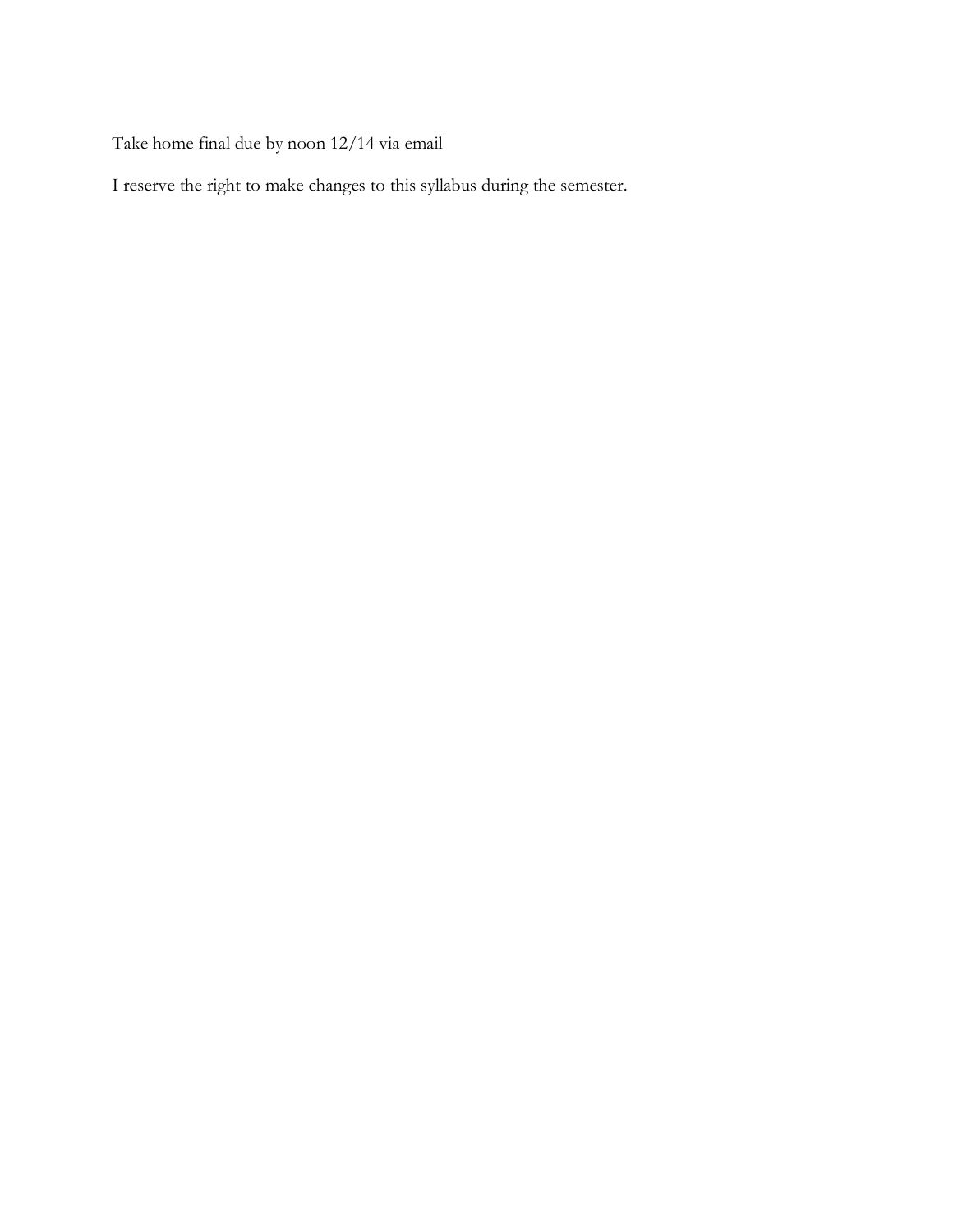## **ENGL 285 Postcolonial Literature in English Prof. Rebecca Oh**

## **TR 12:30-1:45pm | English Building 69 | Fall 2019**

**Office Hours: Thursdays 2:15-3:15pm or by appt | English Building 341 | rsoh@illinois.edu** Credit hours: 3 | Gen Ed requirements: Humanities and non-Western Cultural Studies | no prereqs

## **REQUIRED TEXTS**

Achebe, Chinua, *Things Fall Apart* (Anchor Books, 1994) Ghosh, Amitav. *In an Antique Land: History in the Guise of a Traveler's Tale* (Vintage, 1994) Roy, Arundhati. *The God of Small Things* (Random House, 1998) Shakespeare, William. *The Tempest* (Bedford/St. Martin's, 2009) Walcott, Derek. *Selected Poems* Ed. Edward Baugh (Farrar, Straus and Giroux, 2007) Other readings: on Compass

## **COURSE DESCRIPTION**

Colonialism was much more than a global system of European domination. It demands to be understood as a relationship, however unequal, between European colonizers and non-European colonized peoples. In this course we will investigate how power and resistance are configured within colonial relations and their aftermaths. How does power get produced and contested? By whom is it held? What are its effects? We will focus these questions through the potentials and pitfalls of language and literature. How does English, the language of former colonizers, come to represent diverse forms of non-European experience? How is it taken up, changed, and appropriated to "write back" to empire? Relatedly we will ask how postcolonial writers deploy unique narrative forms, genres, and styles to represent colonized experience. Our inquiries into language and power will lead us to consider how nation, race, gender, and class affect postcolonial experience. Most of our texts will be drawn from the twentieth century, and may include drama, a travelogue, films, novels, poetry, and theory/criticism.

By studying postcolonial literature you should gain an appreciation for how empire shaped the culture of colonized subjects and that of colonizing nations, as well as how imperialism continues to shape ongoing political, cultural, and economic inequalities. Though we begin with Shakespeare we will follow a thematic rather than a historical trajectory and approach all our texts, both fiction and criticism, through close and attentive reading.

## **COURSE OBJECTIVES**

- 1) Become familiar with some basic terms, problems, and issues that have shaped postcolonial literature. Be able to discuss and analyze how postcolonial writers have engaged with these ideas.
- 2) Gain a better understanding of some of the historical and social contexts that shape colonialism and imperialism as global projects.
- 3) Gain a deeper understanding of and appreciation for cultures and texts from outside Western Europe.
- 4) Hone skills in close reading, interpretation, and analysis.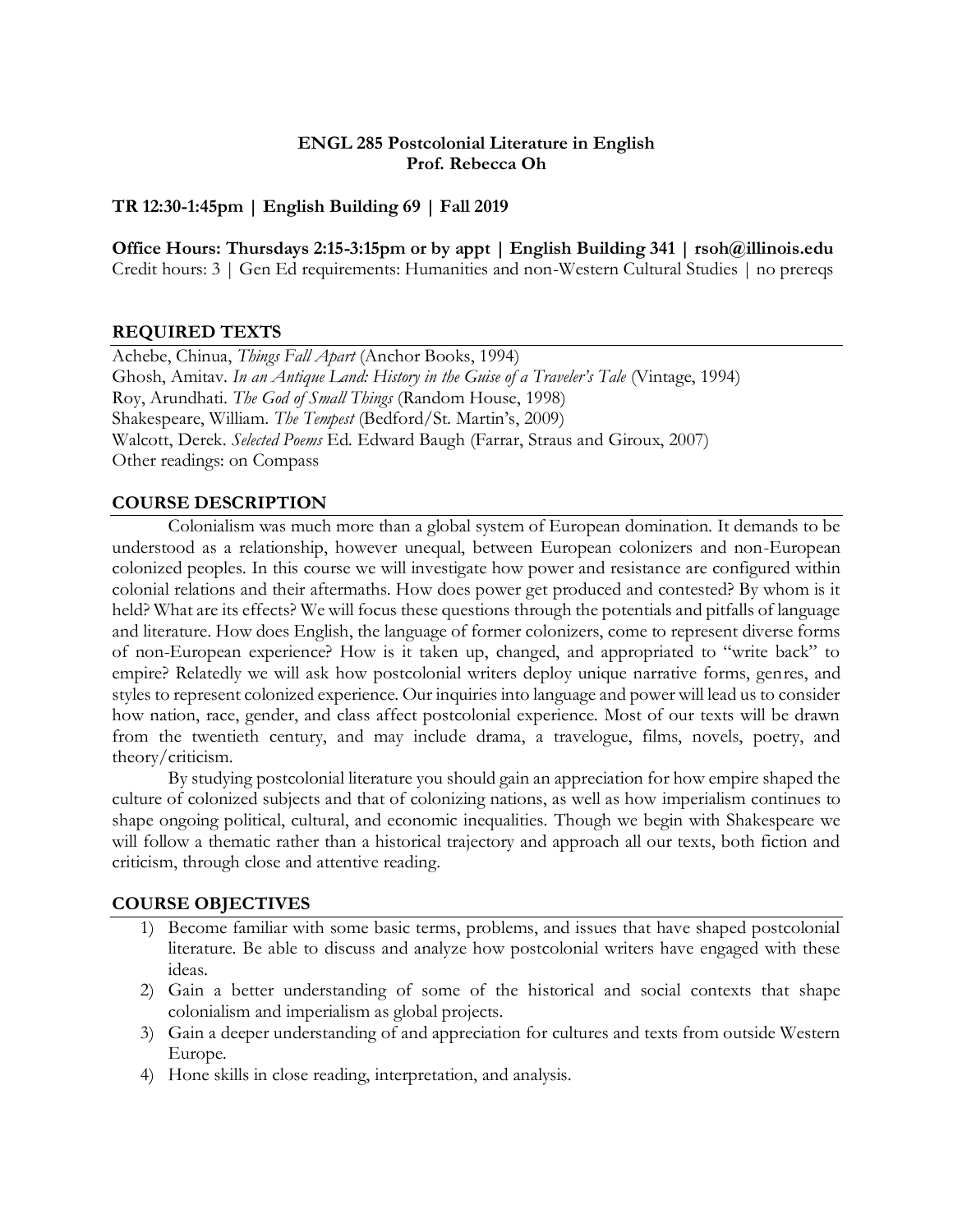- 5) Develop skills in critical writing and argumentation, particularly thesis statements and argumentative organization.
- 6) Begin developing skills in reading and analyzing academic criticism.

## **CLASS POLICIES**

**Care and Attendance –** We will expect to learn from one another in an environment where everyone feels comfortable contributing. You must treat your fellow students and instructor with respect at all times. Be courteous, curious, generous, and thoughtful. Care-ful attendance requires that you complete the reading, arrive on time, and be fully present in our conversations. You should take notes during your preparation for class and during our discussions. Our classroom can only be as good as you make it.

**Readings** – Bring all readings to class with you. It is difficult to participate in discussion if you cannot refer to the text. If you do not bring the day's text to class (whether fiction or criticism) you will lose participation points. You are responsible for acquiring the required readings for this class. You may buy them from the university bookstore or other vendors (such as Amazon, Abebooks etc.) but you must make sure to get the correct edition. Having the same edition is important so we can all have the same page references during our discussions. Do not get electronic editions as they do not have page numbers! Critical pieces will be posted on the course website. These should be printed and brought to class with you.

**Technology** – The temptation to browse the internet is high, so laptops and cell phones are not to be used during class. Print out readings and bring them with you. If you require a laptop due to a documented disability, please speak with me.

**Requests for Special Accommodations** – UIUC provides accommodations to students with documented disabilities. To obtain disability-related adjustments or aids, students with disabilities should be in touch with me and Disability Resources and Educational Services (1207 Oak St./disability@illinois.edu). Once your accommodations have been determined by DRES, please meet with me so we can discuss your needs and make any necessary arrangements. Be aware that it is your responsibility to self-identify and seek accommodations from DRES; also note that accommodations are not retroactive but begin the day you contact me with a letter of accommodation from DRES.

**Workshop** - This in-class workshop is a collaborative space for you to assess your work and your peers' work, and to gain the feedback of other readers. You should approach workshops generously and constructively, not negatively. Workshops are a great opportunity for you to hone your argumentative ideas and writing skills. While you are welcome to come by office hours to discuss papers, you should take full advantage of the workshop by coming prepared with appropriate materials. There is no opportunity to make up this workshop if you miss it. Further instructions for workshop will be handed out in class.

**Late Papers** - Late papers will be docked  $1/3$  letter grade per calendar day they are late (i.e. A- to B+). This includes the day it is due, if a paper is turned in after the deadline. For example, if a paper is due at 12 noon and is turned in at 3pm that day, it is considered 1 day late. Extenuating circumstances will be considered on a case-by-case basis.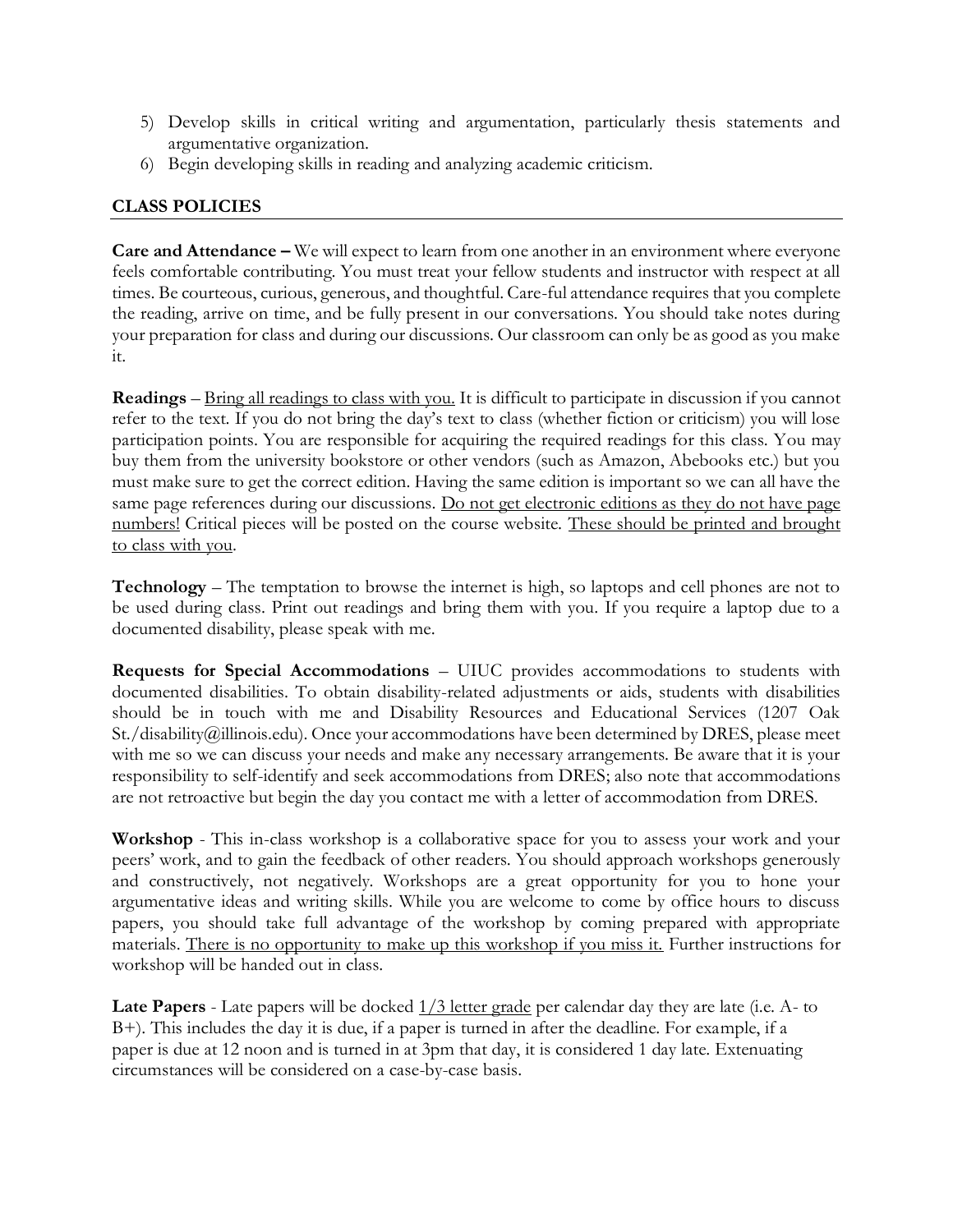**Extensions** - MUST be requested at least 24 hours in advance of a paper deadline via email. Verbal confirmation does not count. I am willing to work with you on paper deadlines, but it is your responsibility to request extensions in a timely manner. Do not email me the day a paper is due and ask for an extension. Extenuating circumstances like family or serious medical emergencies will be considered on a case by case basis.

**Course Grades** – We will use  $+/-$  letter grades. A = 96-94, A- = 93-90, B+ = 89-87, B = 86-84, B- $= 83-80$ ,  $C + 79-77$ ,  $C = 76-74$ ,  $C - 73-70$ ,  $D + 69-67$ ,  $D = 66-64$ ,  $D - 63-60$ **NB**: You must complete all papers in this class to receive a passing grade.

**Academic Integrity and Plagiarism** - Plagiarism in any form will not be tolerated. All work you submit must be your own. Whenever you use ideas from other people, even if you paraphrase them, you must cite your sources. When you quote directly from any materials, including internet pages, make sure to use quotation marks and note the author and page number parenthetically.

We will follow Articles 1-401 through 1-406 of the *Student Code*. This rule defines infractions of academic integrity, which include but are not limited to cheating, fabrication, and plagiarism. You are responsible for following these guidelines. If you have questions about whether something would be an infraction, speak with me. Ignorance of these codes does not constitute an excuse for plagiarism. English department faculty are required to report every suspected case of plagiarism to the Director of Undergraduate Studies before beginning investigative procedures. Consequences for plagiarism can include failing the class or dismissal from the university. No one wants that. Just don't do it.

**Nuts and Bolts** – For all papers, use 12-pt Times New Roman font and 1-inch margins. Papers must be double-spaced and include a Works Cited page in MLA formatting. The Purdue OWL is a good online source of information about formatting. Papers are all due in hard copy in class unless otherwise noted.

**Office Hours** – I ask that everyone come visit me during office hours at least once by October 31. You needn't stay long but this will give you an opportunity to talk about a novel or theoretical work you find interesting or frustrating, upcoming assignments and papers, ask questions about the course, ask about topics we have not fully addressed in class, or just introduce yourself. I suggest you come by earlier rather than later. If you cannot make my office hours you can email me to set up an appointment.

## **ASSIGNMENTS AND GRADING**

#### **1) Attendance – 10%**

If you're not in class, you can't contribute to your peers' learning and you miss their insights about course texts. You are allowed four absences during the semester for any reason before your grade will be affected. You do not need to let me know why you are absent, but it is wise to save your absences for times when you are ill rather than skipping class 'just because.' If you exceed the allowed absences, your final grade will be lowered accordingly, typically by 1/3 letter grade per excess absence (i.e. A to A-). Extenuating circumstances will be considered on a case by case basis.

If there is a prolonged period of time when you know you will not be able to come to class or you have extenuating circumstances that will contribute to your missing more than 4 classes (such as an ongoing illness) it is your responsibility to communicate with me in a timely manner, to arrange to turn in any assignments that may be due, and to learn about the proceedings of the class and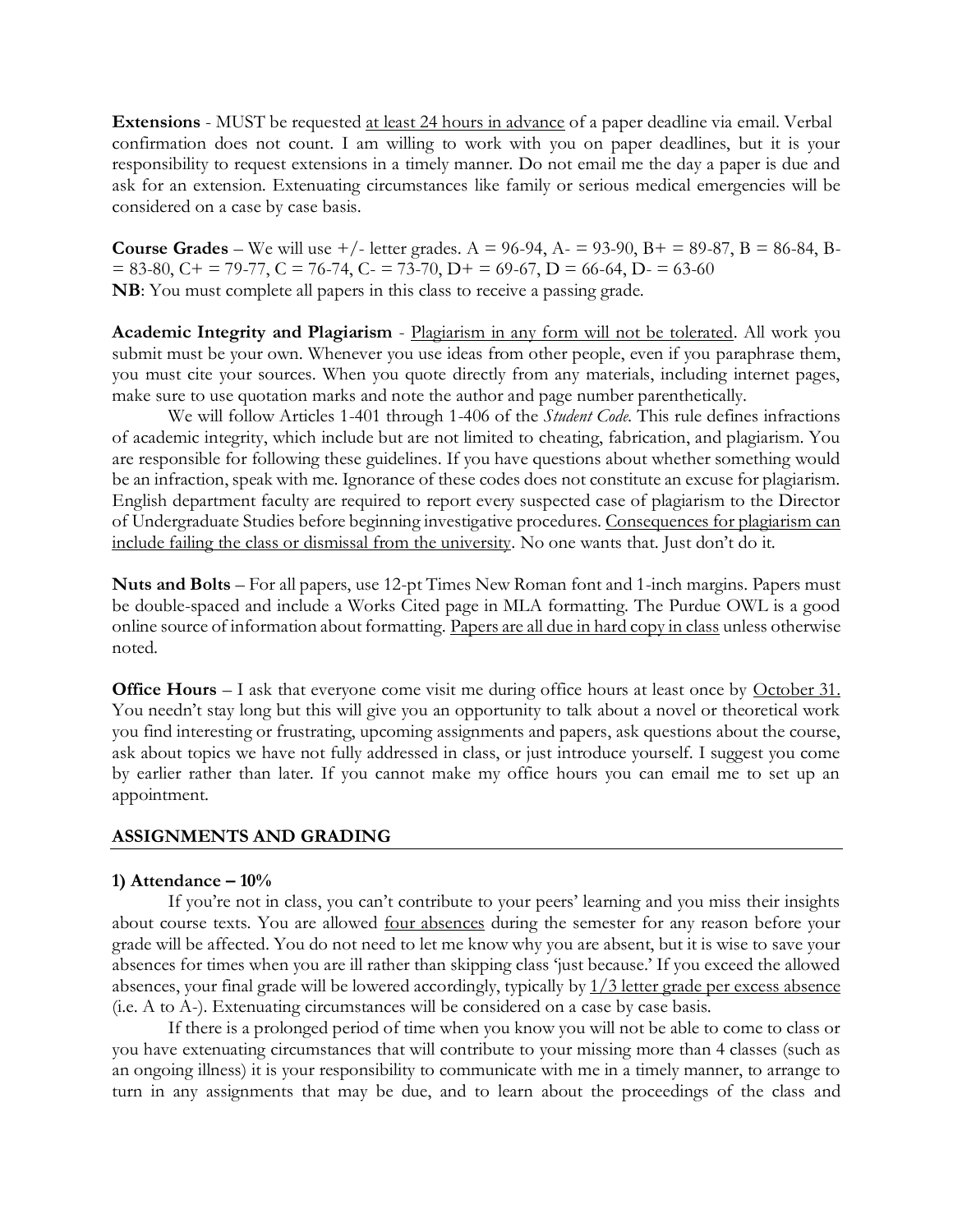subsequent assignments. If you register late for the course, it is largely up to you to catch up with the work that you have missed. Lateness for classes is also disruptive, and late arrivals will adversely affect your attendance grade. If you know that you will not be able to attend class on a particular date, or that you will be late, it would help to let me know ahead of time.

### **2) Engaged Participation – 10%**

In addition to care-ful attendance (outlined above), engaged participation is a requirement for this course. This means coming to class having already read, taken notes on, and reflected on the materials for the day. We will be learning from each other, so come prepared to contribute your thoughts to discussion. Discussion can and will happen in many forms. It includes discussion as a whole class, in response to both open-ended and more guided questions. But it also includes group and pair work, and possibly in-class writings. Your participation grade will also take into account your preparations for discussion, such as OA assignments and your participation in our workshop day. There are many ways to participate!

### **3) Observation and Analysis (OA) – 20%**

Observation and Analysis (OA) assignments are closely related to your argumentative papers. You can think of these as complimentary assignments. OA posts can give you a jumping off point for papers and both give you multiple opportunities to engage with the texts.

Several times during the semester you will be required to submit a short observation and analysis about a text we are reading during that week. These OA assignments are meant to be lowstakes exercises in learning the difference between noticing a feature of the text (observation) and explaining its meaning (analysis). The passage does not need to be from that particular day's readings but must be about the text we are currently reading. The things you notice or observe may include punctuation, changes in tense or perspective, recurrent themes or symbols, a piece of dialogue, etc.

For OA assignments, you should pick a short segment from the text  $-$  a passage or a few paragraphs – to focus on. It will be easier to do a thorough analysis on a short segment than several pages. In your passage, identify something that you find interesting, striking, or puzzling about the text. This is your observation. You then want to make an analytic point about it. This can entail things like discussing the meaning of your observation, how it illuminates themes in the text, or how it affects your understanding of the text or what you know about the text.

You will want to discuss the significance of your observation in the passage itself, but can also connect it to the work more broadly. For example, if a piece of dialogue in your passage is a crucial moment of character development or reveals an important theme, you should talk about how it is working in the passage (both what is said and how it is said) and can also talk about how it affects or reflects something about the larger work.

Do not summarize plot. OAs should be about ½ to 1 page single spaced and are **due by 9pm the night before they assigned.** They should be posted to Compass's "Discussion Board." You are encouraged to read your peers' posts. Late responses will not be accepted.

#### **4) Reading Quizzes – 5%**

These short, simple quizzes will be given randomly during the semester to check that you are keeping up with the reading. They will be extremely easy to pass if you have done the reading. These are easy points!

## **5) Discussion Leading - 10%**

Beginning in week four, once during the semester you will sign up to lead class discussion. You are responsible for **two things**. **First**, think of these days as days when you are extra responsible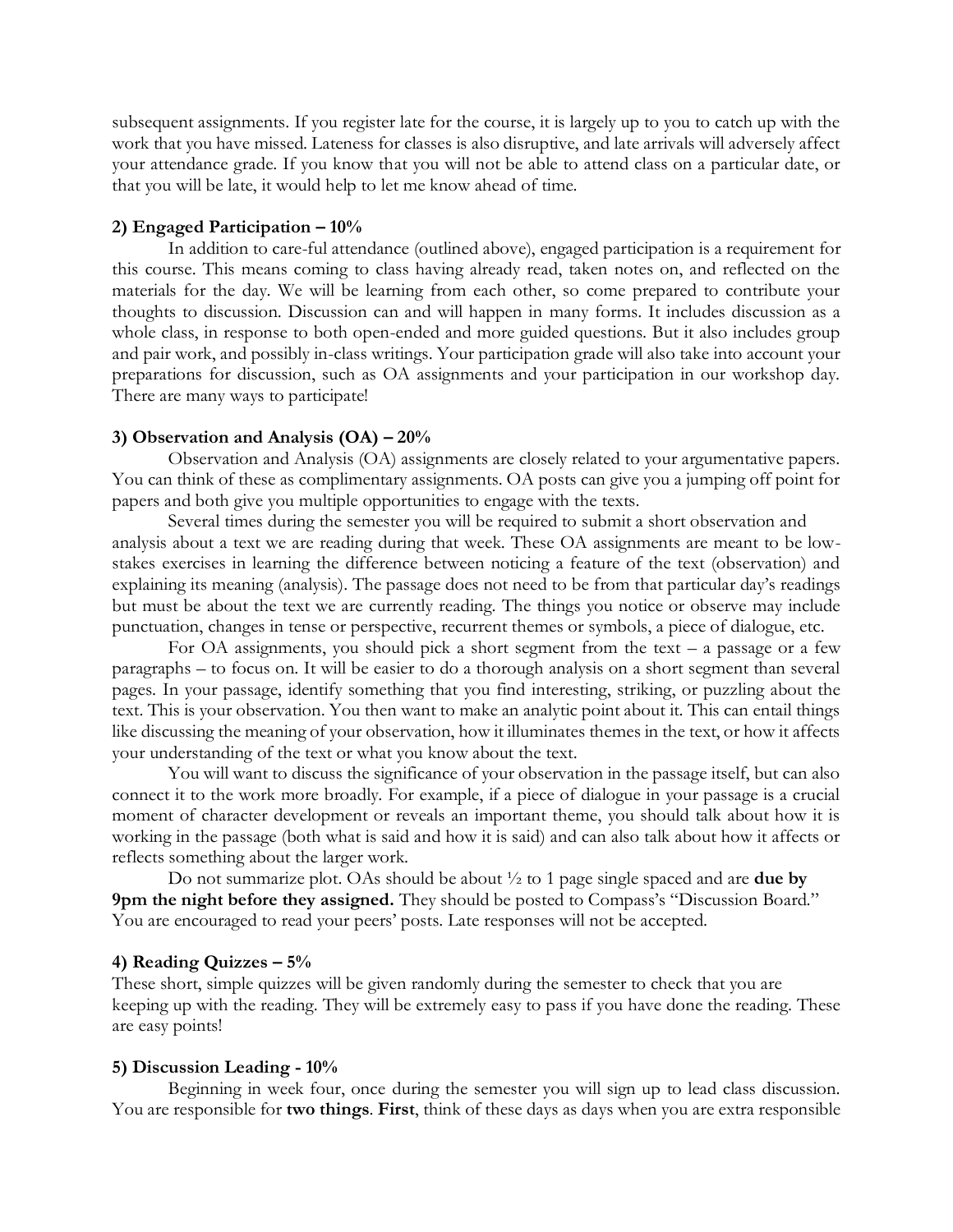for the day's readings. On these days you will be one of the individuals primarily responsible for maintaining class discussion and answering questions. While other students will also be participating, you will put forth an **extra** effort to raise interesting points about the text, respond to other students' observations and questions, and help lead class. As such, be sure to prepare for the class by taking notes and preparing page numbers to reference.

**Second**, you will come up with **three** articulate and thoughtful discussion questions to pose to the class, which you will field to your satisfaction. The questions must go beyond opinions (I "like" or "think") and also "yes" or "no" questions and instead involve analysis. Think of this as your opportunity to guide us toward parts of the fiction or criticism that you found most illuminating or interesting, or that you have questions about and would like to puzzle through with the class. When discussing criticism, you might highlight how you understood the argument, point out interesting or provocative parts of the argument, ask how the piece complicates or compliments the fiction, or ask about the logical implications or limitations of the piece's critical ideas. For novels you might draw our attention to passages you think are particularly relevant, interesting, or challenging, patterns you think are significant, or ask about how the text relates to our organizing themes and questions.

You can make a power point of your questions or simply email them to me by midnight before your discussion leading day. You should plan for your discussion leading to run about **10-15 minutes.**  Except in the case of documented emergencies, if you are absent during your discussion day you will not have the opportunity to make up this assignment**.**

## **6) Essays (2 total) – 15% each** (30% total)

For your essays you will build on the analytic skills we will be practicing in class. You will make *an interpretive, argumentative claim* about one of our novels. The point of this paper is to demonstrate the skills in close reading, analysis, and using textual evidence that you will be developing over the course, and your knowledge of the kinds of concerns that motivate postcolonial writing. You are encouraged to expand on thoughts you have developed in your OA responses but this is not required. Papers must be double-spaced, 5-6 pages, 12-pt Times New Roman, with an MLA bibliography.

Your revised essay should take into account the feedback given after the first essay. Along with the essay you should submit a paragraph outlining the changes you made and why or how they strengthened your paper*.* The grade for this paper will be counted separately from your original essay, so it behooves you to make the revised paper as strong and persuasive as possible. Same formatting double-spaced, 5-6 pages, 12-pt Times New Roman, MLA bibliography.

**NB:** All essays are due in hard copy in class.

#### **7) Creative Final and Analytical Essay – 15%**

Further details will be distributed later in the semester.

### **SCHEDULE OF READINGS**

#### **Week 1:**

8/27 course introduction

8/29 *The Tempest*, Act I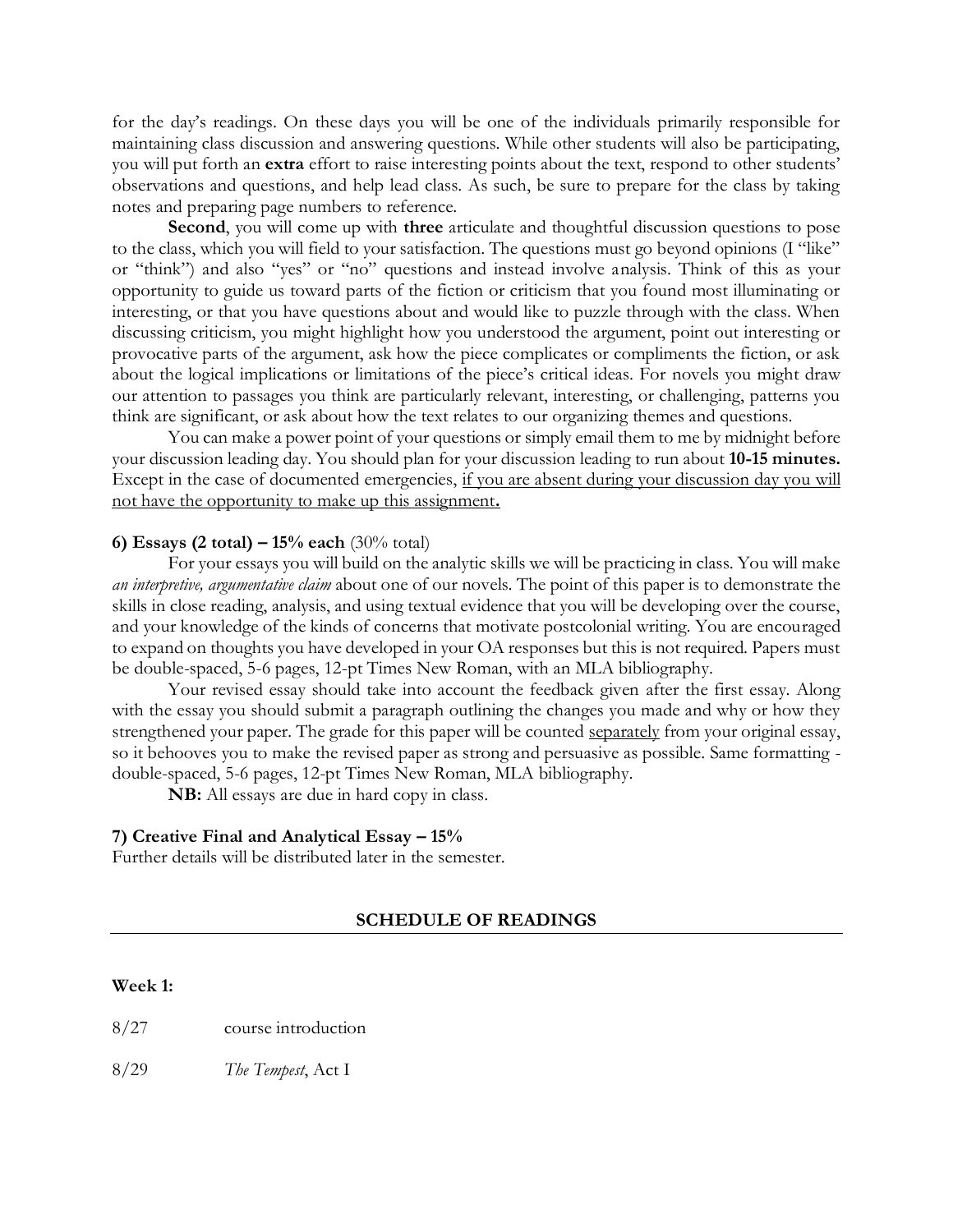## **Week 2:**

| 9/3            | The Tempest, Act II<br>Process of close reading handout (in class)                                                                         |  |
|----------------|--------------------------------------------------------------------------------------------------------------------------------------------|--|
| 9/5            | The Tempest, Act III and Act IV                                                                                                            |  |
| Week 3:        |                                                                                                                                            |  |
| 9/10           | The Tempest, Act V<br>Due: OA on The Tempest                                                                                               |  |
| 9/12           | "Why Study Critical Controversies about The Tempest," pg. 91-108 and Cesaire,<br>selections from A Tempest, pg. 309-319 in Bedford edition |  |
| Week 4:        |                                                                                                                                            |  |
| 9/17           | Ania Loomba, "Defining the terms" from <i>Colonialism</i> / Postcolonialism (Compass)                                                      |  |
| 9/19           | Chinua Achebe - Things Fall Apart (3-38)                                                                                                   |  |
| Week 5:        |                                                                                                                                            |  |
| 9/24           | Achebe - Things Fall Apart (39-72)                                                                                                         |  |
| 9/26           | Achebe - Things Fall Apart (73-106)<br>Due: OA on Things Fall Apart                                                                        |  |
| <b>Week 6:</b> |                                                                                                                                            |  |
| 10/1           | Achebe - Things Fall Apart (107-140)<br>In class: Argumentative writing handout                                                            |  |
| 10/3           | Achebe - Things Fall Apart (141-174)                                                                                                       |  |
| Week 7:        |                                                                                                                                            |  |
| 10/8           | Elleke Boehmer - "Imperialism and Textuality," selections from Edward Said,<br>Orientalism (Compass)                                       |  |
| 10/10          | Amitav Ghosh - In an Antique Land                                                                                                          |  |
| <b>Week 8:</b> |                                                                                                                                            |  |
| 10/15          | Ghosh - In an Antique Land<br>Due: essay 1                                                                                                 |  |
| 10/17          | Ghosh - In an Antique Land                                                                                                                 |  |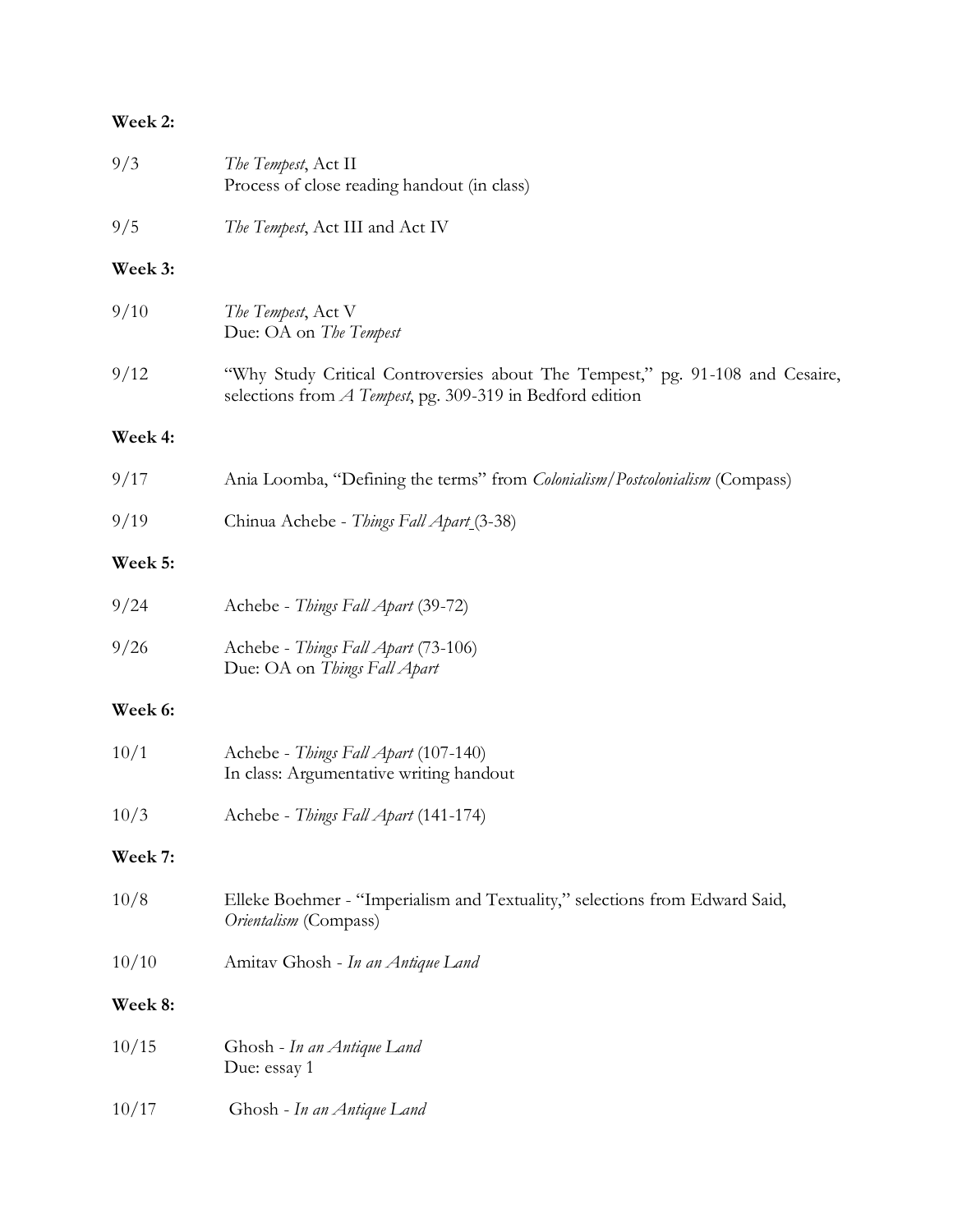# **Week 9:**

| 10/22           | Ghosh - In an Antique Land (82-149)<br>Chakrabarty, selection from Provincializing Europe, pg. 6-11 (Compass)                      |  |  |
|-----------------|------------------------------------------------------------------------------------------------------------------------------------|--|--|
| 10/12           | Ghosh - In an Antique Land (150-217)<br>OA on In an Antique Land                                                                   |  |  |
| <b>Week 10:</b> |                                                                                                                                    |  |  |
| 10/29           | Ghosh - In an Antique Land                                                                                                         |  |  |
| 10/31           | Ania Loomba - 'Constructing racial and cultural difference'' from Colonialism/<br>Postcolonialism (Compass)                        |  |  |
| <b>Week 11:</b> |                                                                                                                                    |  |  |
| 11/5            | In class workshop: essay 1 (no reading due)                                                                                        |  |  |
| 11/7            | in class: Life and Debt                                                                                                            |  |  |
| <b>Week 12:</b> |                                                                                                                                    |  |  |
| 11/12           | in class: Life and Debt<br>Due: OA on Life and Debt                                                                                |  |  |
| 11/14           | Breiner - "Creole Language in Derek Walcott" (Compass)<br>Walcott - "Introduction", "Sainte Lucie" from Selected Poems pg. 103-116 |  |  |
| 11/14           | Walcott – "The Light of the World" from Selected Poems pg. 184-188                                                                 |  |  |
| Week 13:        | Key terms - hybridity, ambivalence etc., on Compass                                                                                |  |  |
| 11/19           | Arundhati Roy – The God of Small Things (66 pages)                                                                                 |  |  |
| 11/21           | Roy - God of Small Things<br>Due: Revised essay 1                                                                                  |  |  |
| Week 14:        | <b>FALL BREAK NO CLASS</b>                                                                                                         |  |  |
| <b>Week 15:</b> |                                                                                                                                    |  |  |
| 12/3            | Roy - God of Small Things                                                                                                          |  |  |
| 12/5            | Roy - God of Small Things                                                                                                          |  |  |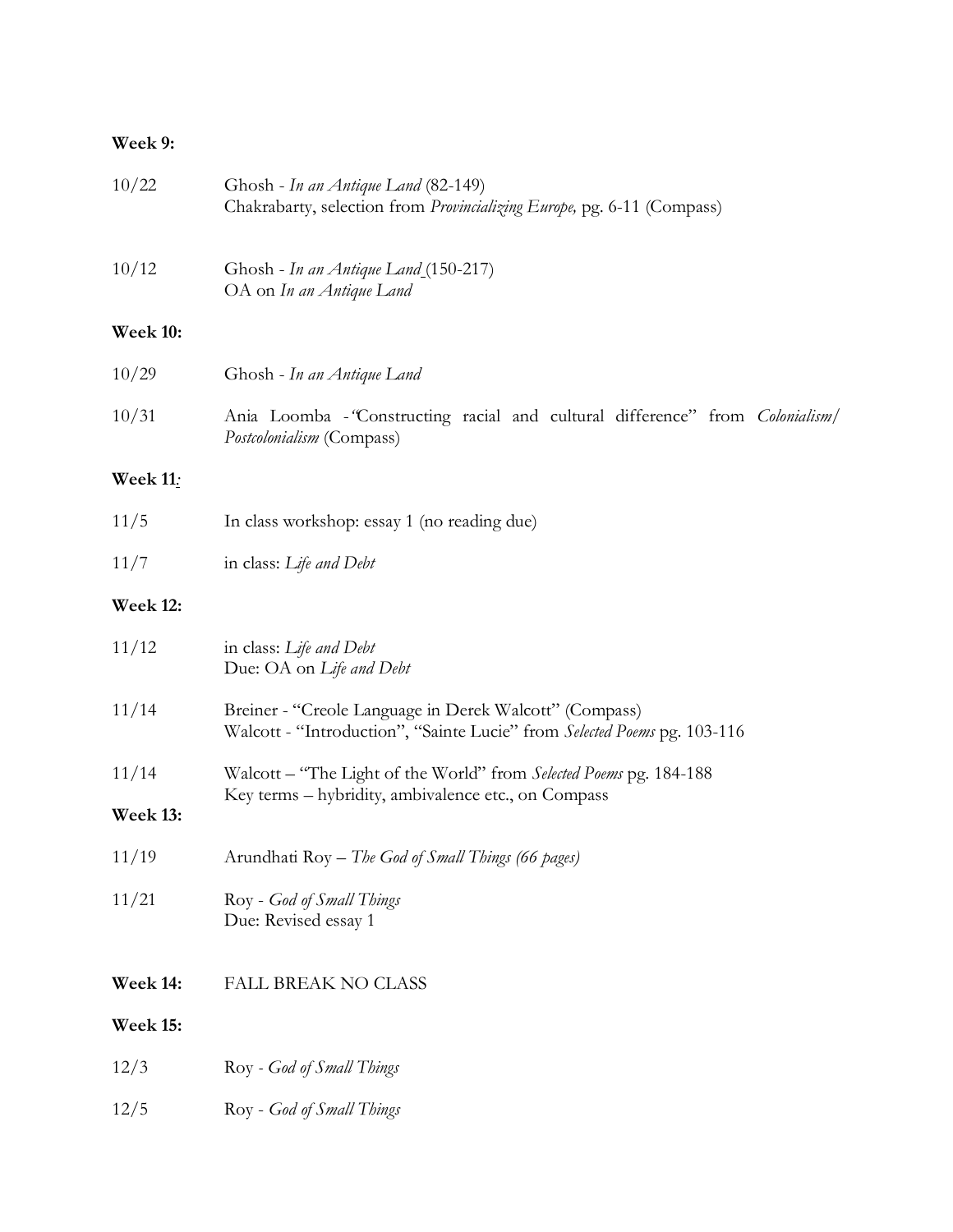Due: OA on *God of Small Things*

## **Week 16:**

- 12/10 *Roy - God of Small Things*
- 12/13 Final creative assignment and analysis due at midnight via email

I reserve the right to make changes to this schedule during the semester.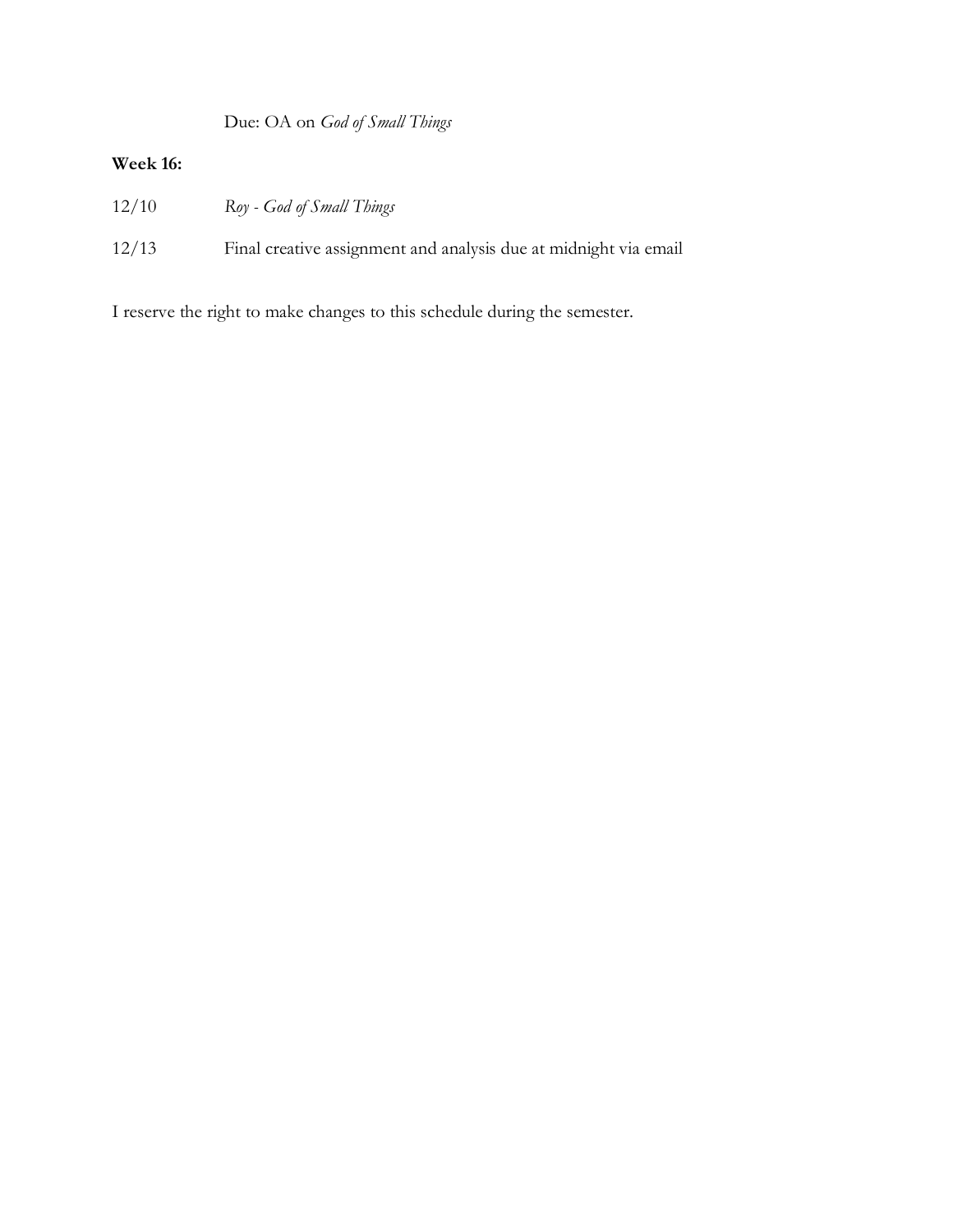## **ENGL 300 Postcolonial Novels: The Country and the City Prof. Rebecca Oh**

## **TR 10-11:15am | Psychology Building 21 | Spring 2019**

## **Office Hours: Thursdays 3:15-4:15pm or by appt | English Building 341 | rsoh@illinois.edu**

This course examines the troubled career of the nation-state in postcolonial novels. We focus on the aftermath of independence movements in Africa and South Asia as postcolonial countries struggled to learn to rule themselves, form national communities, and participate in the global economy and circuits of cultural exchange. While colonialism is easily understood as an antagonistic enterprise between colonizers/colonized, this class focuses on the aftermath of such binaries. After independence, how did nations come to inaugurate themselves amidst fragmented histories, languages, and identities? How are nation-sates shaped by global networks of power? How do novels invest in, criticize, and seek to represent both the potentialities of the nation-state and modernities beyond it?

In the first part of this class we will examine nation-building and the role of the writer. How do critics and canonical postcolonial writers understand the challenges of independence and how do novels to grapple with the imminent but unfinished 'many in one' of the nation? How did postcolonial writers understand their role in the formation of new national communities? How does the literary form of the novel respond to the new political terrain of the nation-state, its opportunities, and its limits? How does literature participate in national imaginings as well as the failures and exclusions of the nation-state?

In the second half of class we will move away from the nation-state to more transnational frameworks. We will ask how novels represent the challenges and opportunities of global cities as subnational and international spaces. How do cities relate to rural hinterlands and fit into international networks? How do novels figure the new opportunities but also new conditions of exposure and vulnerability inaugurated by cities as sites of transnational exchange, capital circulation, and environmental pollution? How do global cities disrupt aspirations and forms of belonging formerly organized by the nation? How do postcolonial novels help us understand the extent to which global cities have displaced the nation-state as the primary site of postcolonial experience, identity, and aspiration, while also showing us how the nation-state remains relevant?

In addition to honing close reading, analytic, and interpretive skills, this course will introduce students to basic academic research and to reading critical theory. This course also emphasizes argumentative writing, and paper revision will be an integral part of the course.

## **COURSE OBJECTIVES**

- 7) Learn about core problems and questions that have shaped postcolonial studies. Be able to discuss and analyze how postcolonial writers have engaged with these ideas.
- 8) Learn to analyze how the nation-state and global city shape postcolonial experience and intersect with new and old power dynamics.
- 9) Hone skills in close reading, interpretation, and analysis.
- 10) Develop skills in critical writing and argumentation, particularly thesis statements and argumentative organization.
- 11) Develop basic skills in academic research.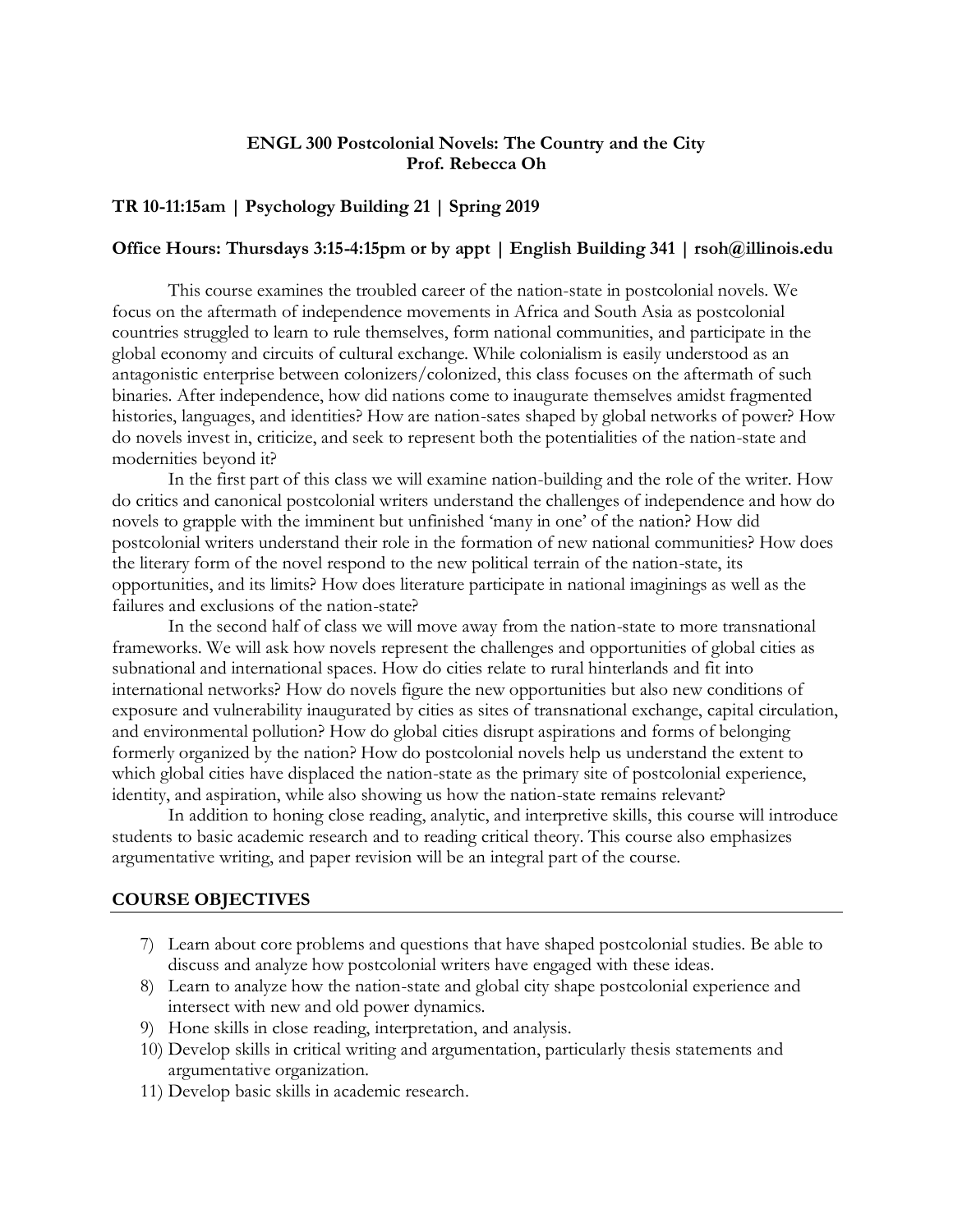12) Learn how to integrate close textual reading with criticism and theory in argumentation.

## **CLASS POLICIES**

**Care and Attendance –** We will expect to learn from one another in an environment where everyone feels comfortable contributing. You must treat your fellow students and instructor with respect at all times. Be courteous, curious, generous, and thoughtful. Care-ful attendance requires that you complete the reading, arrive on time, and be fully present in our conversations. You should take notes during your preparation for class and during our discussions. Our classroom can only be as good as you make it.

**Readings** – Bring all readings to class with you. If you do not bring the day's text to class (whether novel or criticism) you will lose participation points. You are responsible for acquiring the required novels for this class; you may buy them from the university bookstore or other vendors (such as Amazon, Abebooks etc.) but you must make sure to get the correct edition. Having the same edition is important so we can all have the same page references during our discussions. Do not get electronic editions as they do not have page numbers! Critical pieces and other readings that are not novels will be posted on the course website.

**Technology** – The temptation to browse the internet is high, so laptops and cell phones are not to be used during class. Print out readings and bring them with you. If you require a laptop due to a documented disability, please speak with me.

**Requests for Special Accommodations** – UIUC provides accommodations to students with documented disabilities. To obtain disability-related adjustments or aids, students with disabilities should be in touch with me and Disability Resources and Educational Services (1207 Oak St./disability@illinois.edu). Once your accommodations have been determined by DRES, please meet with me so we can discuss your needs and make any necessary arrangements. Be aware that it is your responsibility to self-identify and seek accommodations from DRES; also note that accommodations are not retroactive to the beginning of the semester but begin the day you contact me with a letter of accommodation from DRES.

**Workshops** - These in-class workshops are collaborative spaces for you to assess your work and your peers' work, and to gain the feedback of other readers. You should approach workshops generously and constructively, not negatively. I envision workshops as the primary place where you will hone your argumentative ideas and writing skills; while you are welcome to come by office hours to discuss papers, you should view workshops as your primary place to get feedback about your papers. Further instructions for workshops will be handed out in class.

**Late Papers** - Late papers will be accepted up to 3 days after the deadline. All late papers will be docked 1 letter grade per day they are late. Extenuating circumstances will be considered on a caseby-case basis.

**Extensions** (only applicable to revised short papers, annotated bibliography and final research paper) - Extensions MUST be requested at least 24 hours in advance of a paper deadline via email. Verbal confirmation does not count. Do not email me the day a paper is due and ask for an extension.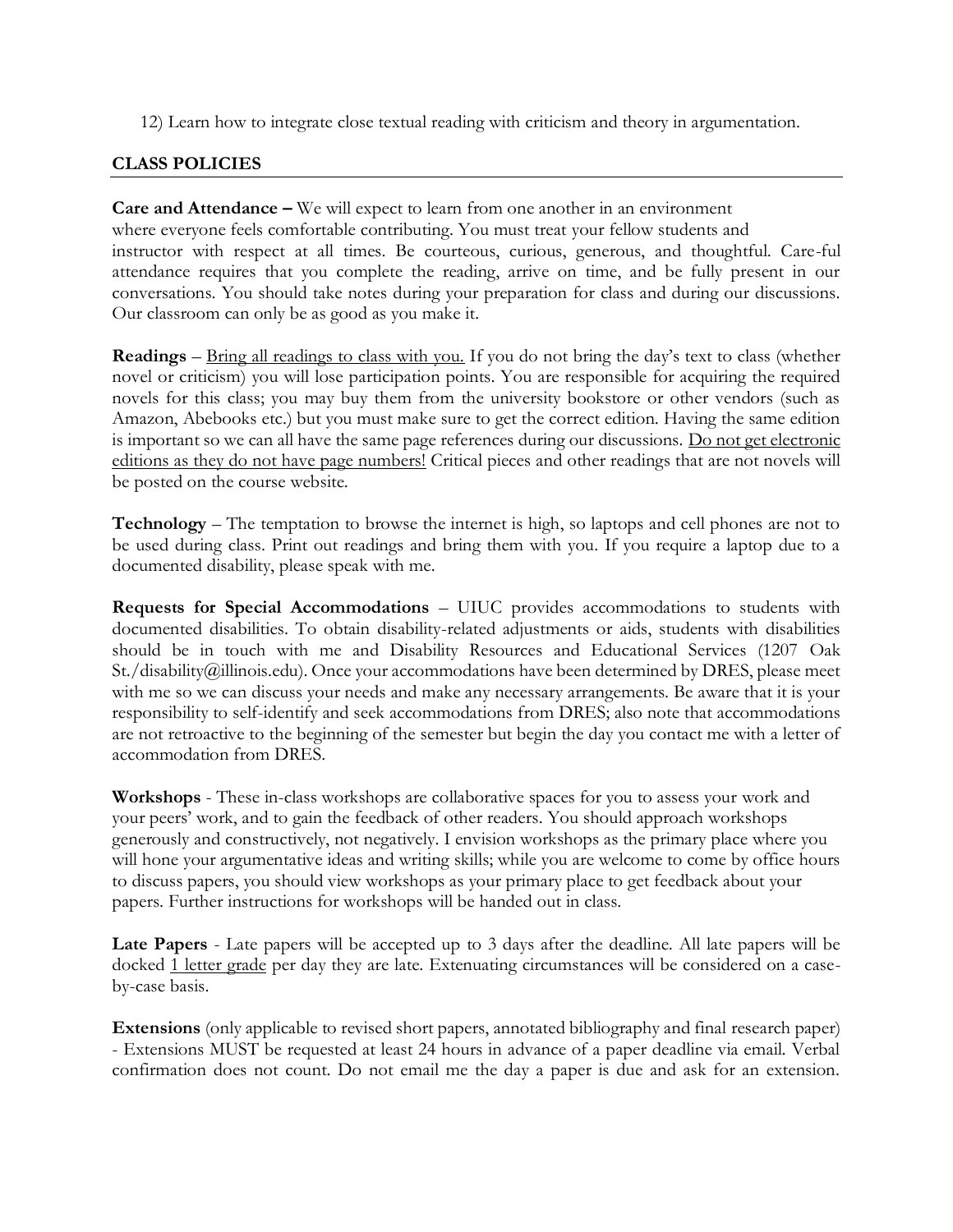Extenuating circumstances like family or serious medical emergencies will be considered on a case by case basis.

**NOTE**: Due dates for initial short papers cannot be extended; we will peer workshop these short papers in class on two designated "workshop days," which are noted on the syllabus. If your short paper is submitted late, you will miss the in-class workshop, valuable feedback, and participation points for that day.

**Course Grades** – We will use  $+/-$  letter grades. A = 96-94, A- = 93-90, B+ = 89-87, B = 86-84, B- $= 83-80$ ,  $C_{+} = 79-77$ ,  $C = 76-74$ ,  $C_{-} = 73-70$ ,  $D_{+} = 69-67$ ,  $D = 66-64$ ,  $D_{-} = 63-60$ **NOTE**: You must complete all papers in this class to receive a passing grade.

**Academic Integrity and Plagiarism** - Plagiarism in any form will not be tolerated. All work you submit must be your own. When you use ideas from other people, you must cite your sources. When you quote directly from any materials, including internet pages, make sure to use quotation marks and note the author and page number parenthetically.

We will follow Articles 1-401 through 1-406 of the *Student Code*. This rule defines infractions of academic integrity, which include but are not limited to cheating, fabrication, and plagiarism. You are responsible for following these guidelines. If you have questions about whether something would be an infraction, speak with me. Ignorance of these codes does not constitute an excuse for plagiarism. English faculty are required to report every suspected case of plagiarism to the Director of Undergraduate Studies before beginning investigative procedures. Consequences for plagiarism can include failing the class or dismissal from the university.

**Nuts and Bolts** – For all papers, use 12-pt Times New Roman font and 1-inch margins. Papers must be double-spaced and include a Works Cited page in MLA formatting. The Purdue OWL is a good source of information about formatting.

**Office Hours** - I encourage you to come talk to me during office hours, whether it's about your papers, a particular theoretical work or novel, or questions you have about the course. If you cannot make my office hours, email me and we can work to set up an appointment.

## **ASSIGNMENTS**

## **Attendance and Participation – 10%**

In addition to attendance (outlined above), engaged participation is a requirement for this course. This means coming to class having already read, taken notes on, and reflected on the materials for the day. We will be learning from each other, so come prepared to contribute your thoughts to discussion. You are allowed **four** absences during the semester for any reason before your grade will be affected. If you exceed the allowed absences, your final grade will be lowered accordingly, typically by 1 letter grade per excess absence. Extenuating circumstances will be considered on a case by case basis.

Your participation grade also includes your participation in our 2 workshop days. These workshops are valuable opportunities for you to learn about the components of argumentative writing and gain feedback for your revised papers.

## **Discussion Leading – 10%**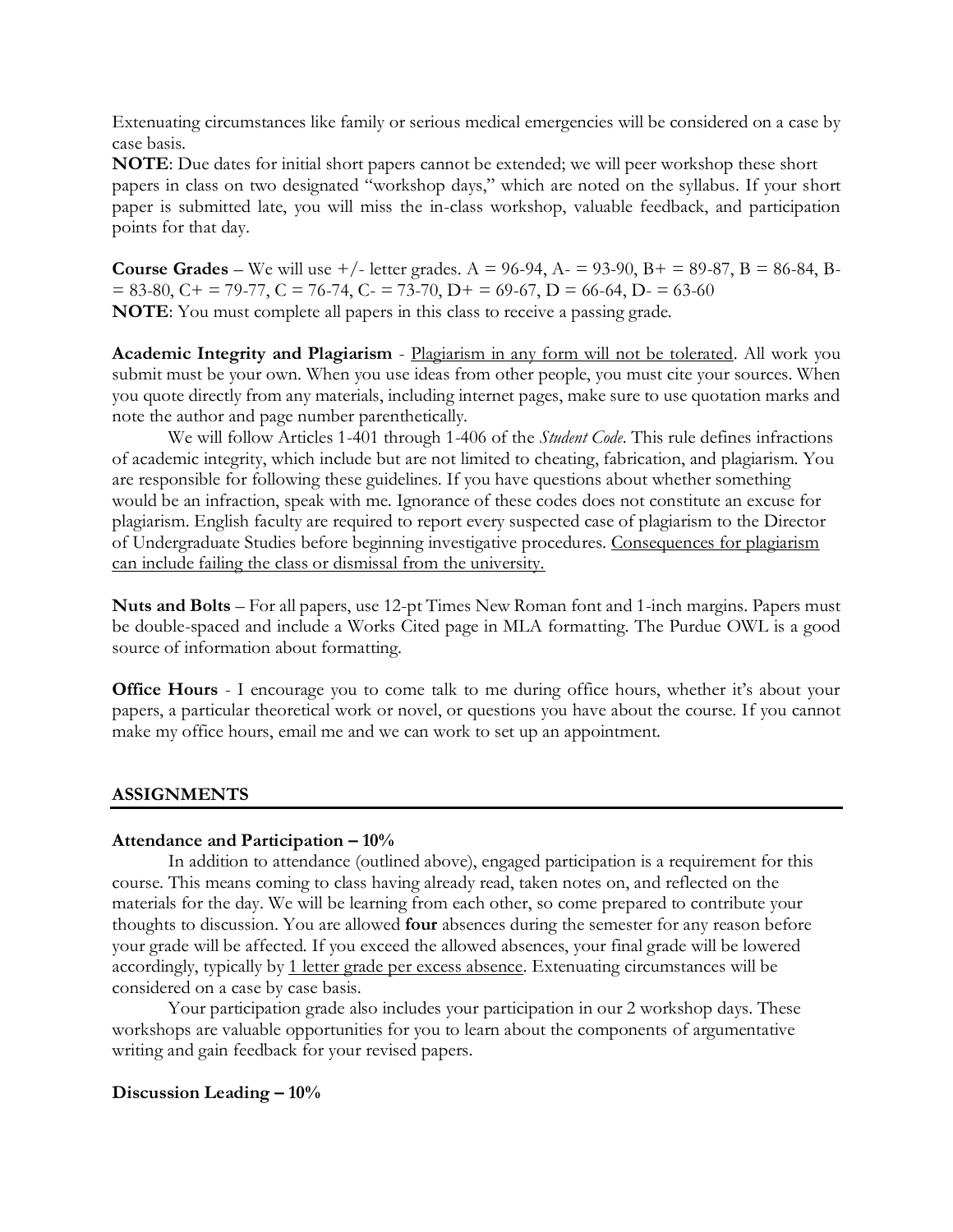Beginning in **week 3**, you will sign up to lead discussion **once during the semester**. You should prepare a short **presentation** for the class about the day's reading. Think of this as your opportunity to guide us toward parts of the fiction/criticism that you found most illuminating or interesting, as well as helping us get a grasp of critical arguments if there is a critical piece the day you present. When presenting on criticism, you might highlighting how you understood the argument, point out interesting or provocative parts of the argument, discuss how the piece complicates or compliments the novel, and point out logical implications or limitations of the piece's critical ideas. For novels you might draw our attention to passages you think are particularly relevant, interesting, or challenging, patterns you think are significant, or offer your take on how the text relates to our organizing themes and questions. You will also need to pose **3 discussion questions** for the class and field the discussion of these questions until they have been answered to your satisfaction. For days with both criticism and a novel you should propose at least one question about each (i.e. do not make all 3 questions about the novel or all 3 about criticism). Email discussion questions to me before class; I will put them on a PowerPoint for common viewing. A visual accompaniment to your presentation is not required, but if you do make one you should also email this to me before class. You should plan for your discussion leading to run about **15 minutes.** Except in the case of documented emergencies, if you are absent during your discussion day you will not have the opportunity to make up this assignment**.**

## **Word of the Day (WOD) – 5%**

On the day you post your Observation and Analysis (see below) you will also be responsible for coming up with a "word of the day." This can be any word (or a short phrase) from the reading that you find striking, interesting, or want to draw our attention to and include in class discussion. Be sure you can explain your thoughts about the word and why you want us to think with or about it. I will use WOD to facilitate our discussion and may call on you to explain your word.

## **Weekly Observation and Analysis (OA) – 5%**

Beginning in **week 2,** before Tuesday or Thursday of each class, you will submit a short Observation and Analysis (OA) response to the readings we are discussing for that day. Observation and Analysis (OA) assignments are meant to be low-stakes exercises in practicing close reading and may be related to your short response papers (see below). You can think of OAs and the short papers as complimentary assignments.

If writing about a novel, you should pick a short segment from the text – a passage or a few paragraphs – to focus on. It will be easier to do a thorough analysis on a short segment than several pages. For your passage, identify something that you find interesting, striking, or puzzling about the text. This is your observation. You then want to make an analytic point about it. This means making a claim about the significance of your observation for the meaning of the novel or your understanding of it. Ideally, your analysis will begin to advance an intellectual position about something from the reading or a critical opinion/interpretation of a passage. You will want to discuss the significance of your observation in the passage itself but can connect it to the work more broadly if you wish.

For critical pieces, the same basic principles apply, but instead of focusing on a formal or thematic aspect of the text, you should close read the critical ideas/argumentation of the piece. You may choose to focus on a particular sub-claim or the overarching idea/claim of the piece. You should identify an idea you find interesting, striking, or puzzling in the piece, and then analyze how it fits into the overall argument (if it is a sub-claim), how it affects your understanding of a novel, or logical implications of the idea/argument that you want to draw out.

**Do not summarize**. Your OA should  $1/2$  to 1 page single-spaced. Responses are due on Compass by **8pm** the day before your assigned response day. Late responses will not be accepted.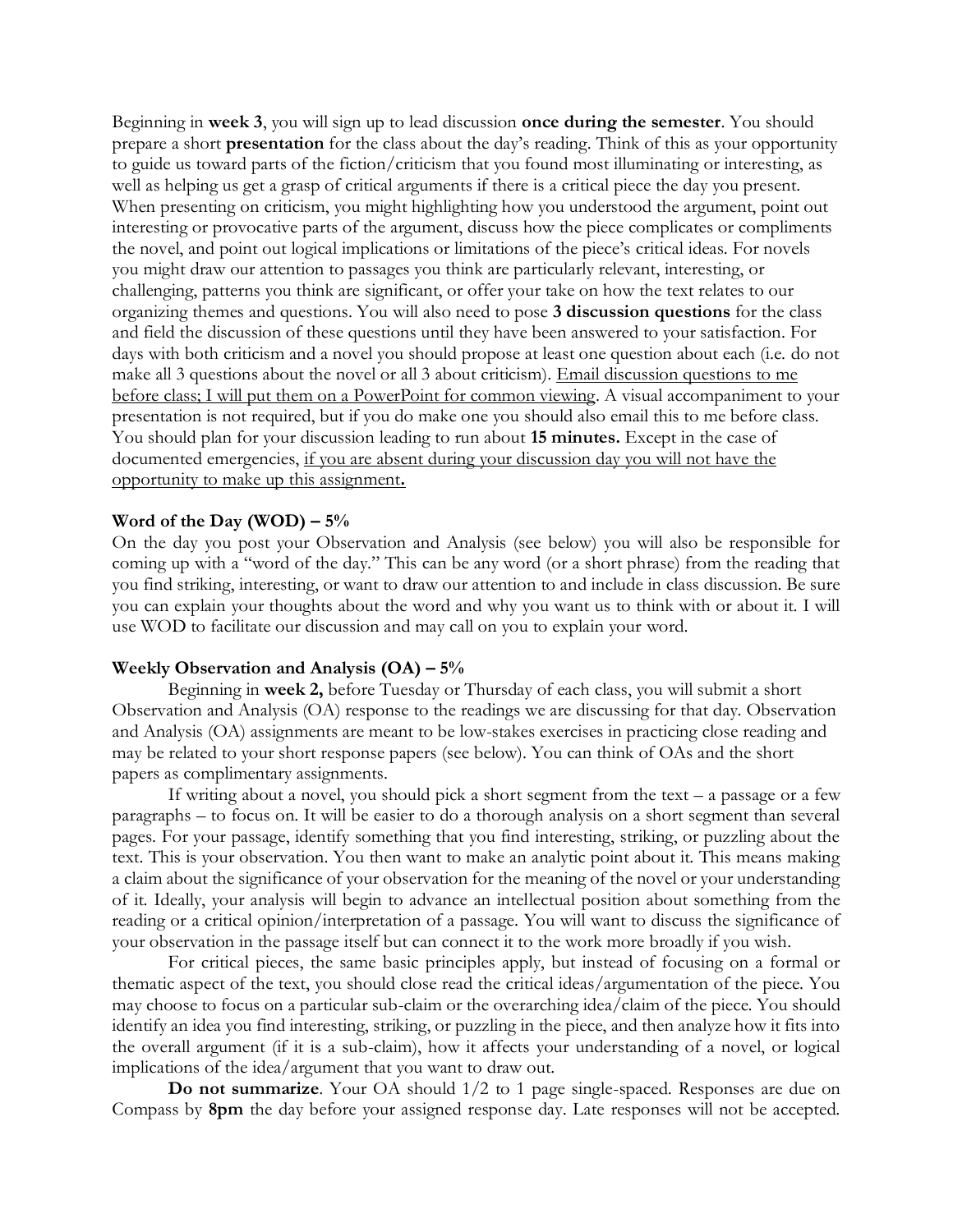You do not have to post on workshop days (listed as "no post" on the syllabus) or the week in which you lead discussion.

## **Initial Short Papers – no formal grade**

For your short papers you will build on the analytic skills you have practiced in your OA assignments. In your papers you will make *an argumentative thesis claim* about one of our novels. You must incorporate one critical piece either as part of the argument you want to make about the novel or as part of the evidence you use in proving the argument. You do not want to "apply" the theory to the novel, but rather situate the critical ideas in your own argument about the work. For example, "X says Y about nationalism, and while B novel supports this point it also complicates it by…" While the paper topics are open, you are encouraged to expand on one of your weekly responses. The point of these papers is to help you demonstrate and practice the skills in close reading, analysis, argumentation, using evidence, and reading criticism that you will be developing over the course of the class.

Initial short papers will not receive formal grades (though I will indicate what grade it would have received had you handed it in as is). By suspending initial grades I hope to encourage you to work toward improving your writing. I will use only the final revised drafts for your final grade. In calculating your final paper grade I will take into account improvements between the first and second drafts.

**NOTE**: Due dates for short papers cannot be extended; we will peer workshop these short papers in class on two designated "workshop days," which are noted on the syllabus. If your short paper is submitted late, you will miss the in-class workshop, valuable feedback, and participation points for that day.

## **Revised Short Papers – 20% each** (40% of total grade)

Revisions are a required part of this class. You will be expected to take the feedback from your workshop session and incorporate it into your revised short paper. **Your revised paper grade will be your only paper grade,** so it is worth investing the time and energy to revise your paper and make it as strong as possible. Along with your revised paper, you must submit an explanation of the changes you have made between drafts and why/how these strengthen the paper. Do not exceed 1 double-spaced page.

## **Annotated Bibliography – 10%**

As you develop your ideas for your final paper, you will compile a short annotated bibliography on your chosen topic. The bibliography should contain at least six sources that help you develop your ideas and argument for the final paper. No more than three of your entries can be drawn from this course's assigned reading. Citations should be in MLA format, and each annotation should be no longer than a paragraph—i.e. 250-300 words.

## **Final Research Paper – 20%**

In your final paper, you will undertake a longer version of the short critical analysis you've been producing in your weekly OAs and short papers. You are welcome to expand one of your short papers for the final paper, though that is not required. As in your more concise writing, your final paper should make an argument and include an identifiable thesis statement. In addition, outside research is required for this paper; ideally you will draw upon the sources referenced in your annotated bibliography, though you may include other sources as well. 7-10 pages, double-spaced.

## **REQUIRED TEXTS**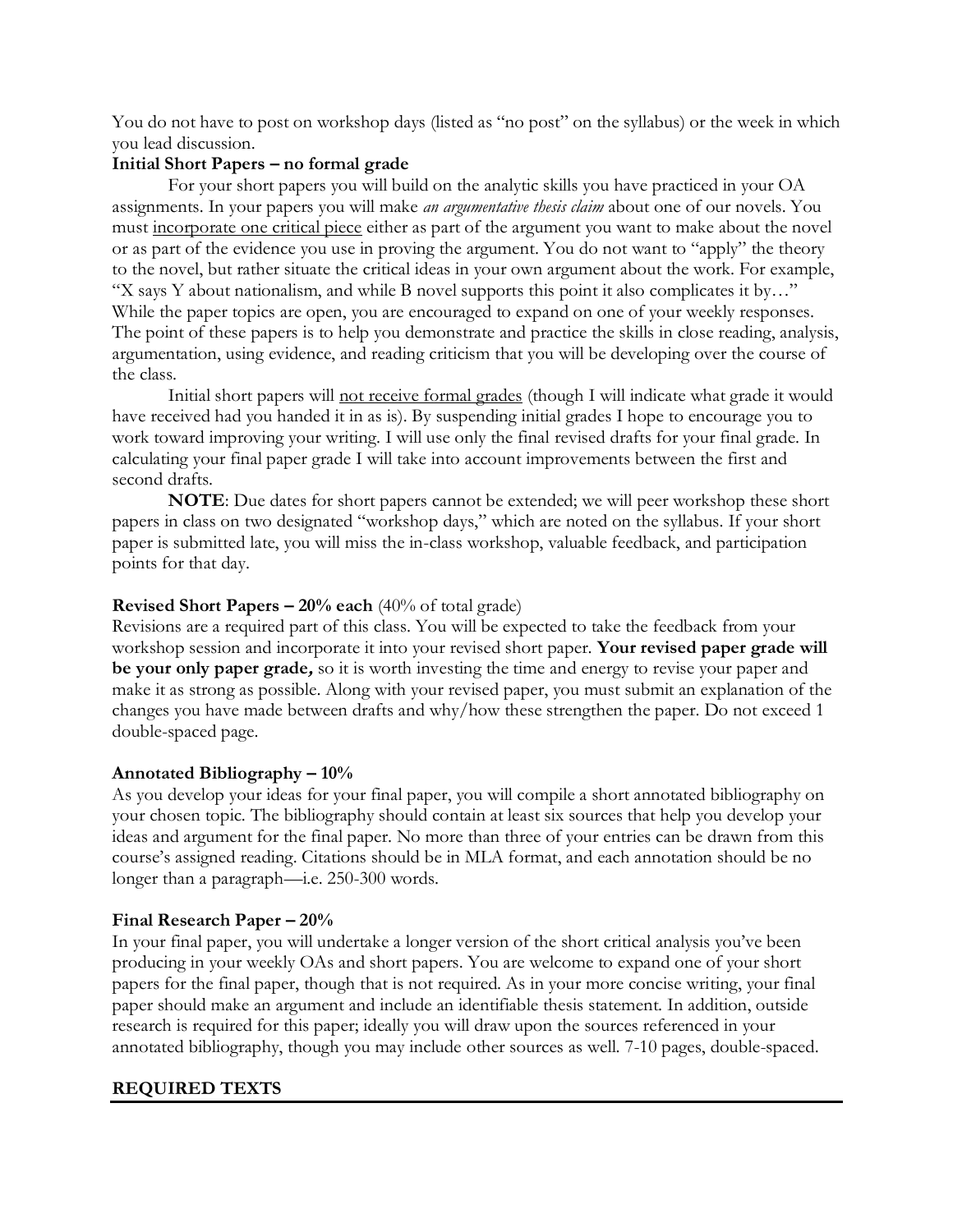Salman Rushdie - *Midnight's Children* Chimamanda Adiche - *Half of a Yellow Sun* Chinua Achebe - *Anthills of the Savannah* Chris Abani - *GraceLand* Indra Sinha - *Animal's People* Aravind Adiga - *The White Tiger*

## **SCHEDULE OF READINGS**

|                  | From Many, One: The Challenge of Independence                                                                                                                 |  |
|------------------|---------------------------------------------------------------------------------------------------------------------------------------------------------------|--|
| Week 1<br>Jan 15 | Introduction to class, syllabus                                                                                                                               |  |
| Jan 17           | Benedict Anderson, Imagined Communities, "Introduction" and "Cultural Roots"<br>B.R. Ambedkar - The Annihilation of Caste, pg. 29-41, 47-49, 52-56, 63-64, 83 |  |
| Week 2<br>Jan 22 | Salman Rushdie - Midnight's Children (pg. 3-109, "All is well.")<br>Brennan - "The National Longing for Form"                                                 |  |
| Jan 24           | Midnight's Children (pg. 109-220)                                                                                                                             |  |
| Week 3<br>Jan 29 | Midnight's Children (221-336)<br>David Lloyd - "Nationalisms Against the State"                                                                               |  |
| Jan 31           | Midnight's Children (337-441)<br>Argumentative essay handout                                                                                                  |  |
| Week 4<br>Feb 5  | Midnight's Children (441-533)                                                                                                                                 |  |
| Feb 7            | DUE Paper 1 // IN CLASS WORKSHOP (no reading or posts)                                                                                                        |  |
|                  | <b>Fragmented States</b>                                                                                                                                      |  |
| Week 5<br>Feb 12 | Chinua Achebe - Anthills of the Savannah (1-109)<br>Chinua Achebe - "Where the Problem Lies"                                                                  |  |
| Feb 14           | Anthills of the Savannah (110-216)                                                                                                                            |  |
| Week 6<br>Feb 19 | Chimamanda Ngozi Adiche - Half of a Yellow Sun (1-126)                                                                                                        |  |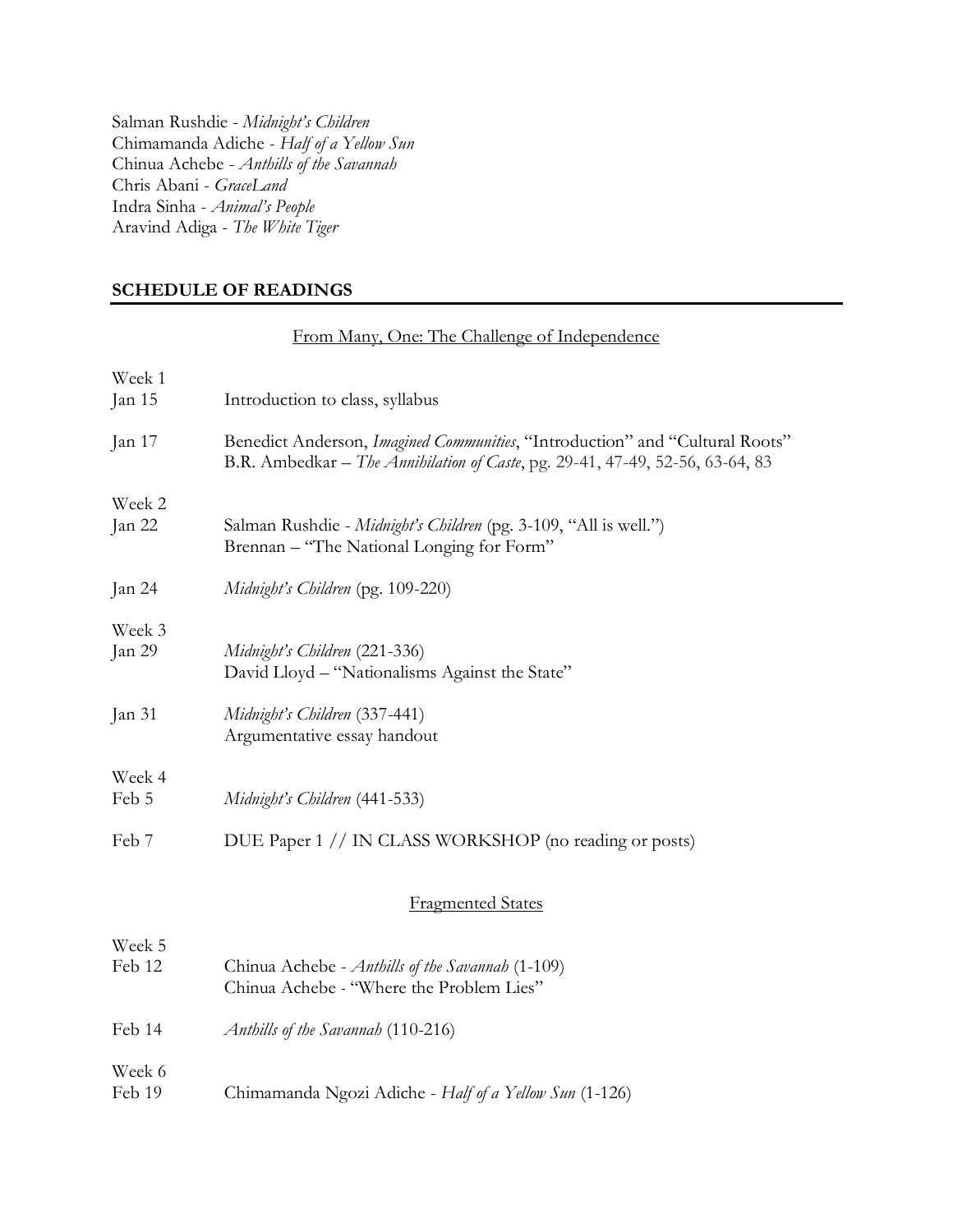|                   | Raymond Williams - "Base and Superstructure in Marxist Cultural Theory"                                                                                                       |
|-------------------|-------------------------------------------------------------------------------------------------------------------------------------------------------------------------------|
| Feb 21            | Half of a Yellow Sun (127-216)<br>Franz Fanon – "The trials and tribulations of national consciousness" from The<br>Wretched of the Earth, pg. 148-154, 158, 166-169, 197-205 |
| Week 7<br>Feb 26  | DUE Paper 1 revisions with 1 page explanation<br>Half of a Yellow Sun (217-324)                                                                                               |
| Feb 28            | Half of a Yellow Sun (327-433)                                                                                                                                                |
| Week 8<br>Mar 5   | Half of a Yellow Sun (434-541)<br>Chinua Achebe, "The Truth of Fiction" and "The Novelist as Teacher"                                                                         |
|                   | Urban Underbellies, Global Futures                                                                                                                                            |
| Mar. 7            | Chris Abani - Graceland (3-106)<br>Dawson and Edwards - "Global South Cities: Introduction"                                                                                   |
| Week 9<br>Mar 12  | Graceland (107-215, "the rain took him")<br>Simone – "People as Infrastructure"                                                                                               |
| Mar. 14           | Graceland (215-321)<br>University library research methods instructional session                                                                                              |
| Week 10           | Mar 17-24 SPRING BREAK - NO CLASS                                                                                                                                             |
| Week 11<br>Mar 26 | DUE Paper 2 // IN CLASS WORKSHOP (no reading or posts)                                                                                                                        |
| Mar 28            | Indra Sinha - <i>Animal's People</i> (1-91)                                                                                                                                   |
| Week 12<br>Apr. 2 | Animal's People (92-187)<br>Mike Davis - "Slum Ecology"                                                                                                                       |
| Apr 4             | Animal's People (188-251, "in the end is love.")                                                                                                                              |
| Week 13<br>Apr 9  | DUE paper 2 revisions and 1 page explanation<br>Animal's People (251-366)                                                                                                     |
| Apr $11$          | Aravind Adiga - The White Tiger (1-95)<br>Ulka Anjaria, "Realist Impulse and the Future of Postcoloniality"                                                                   |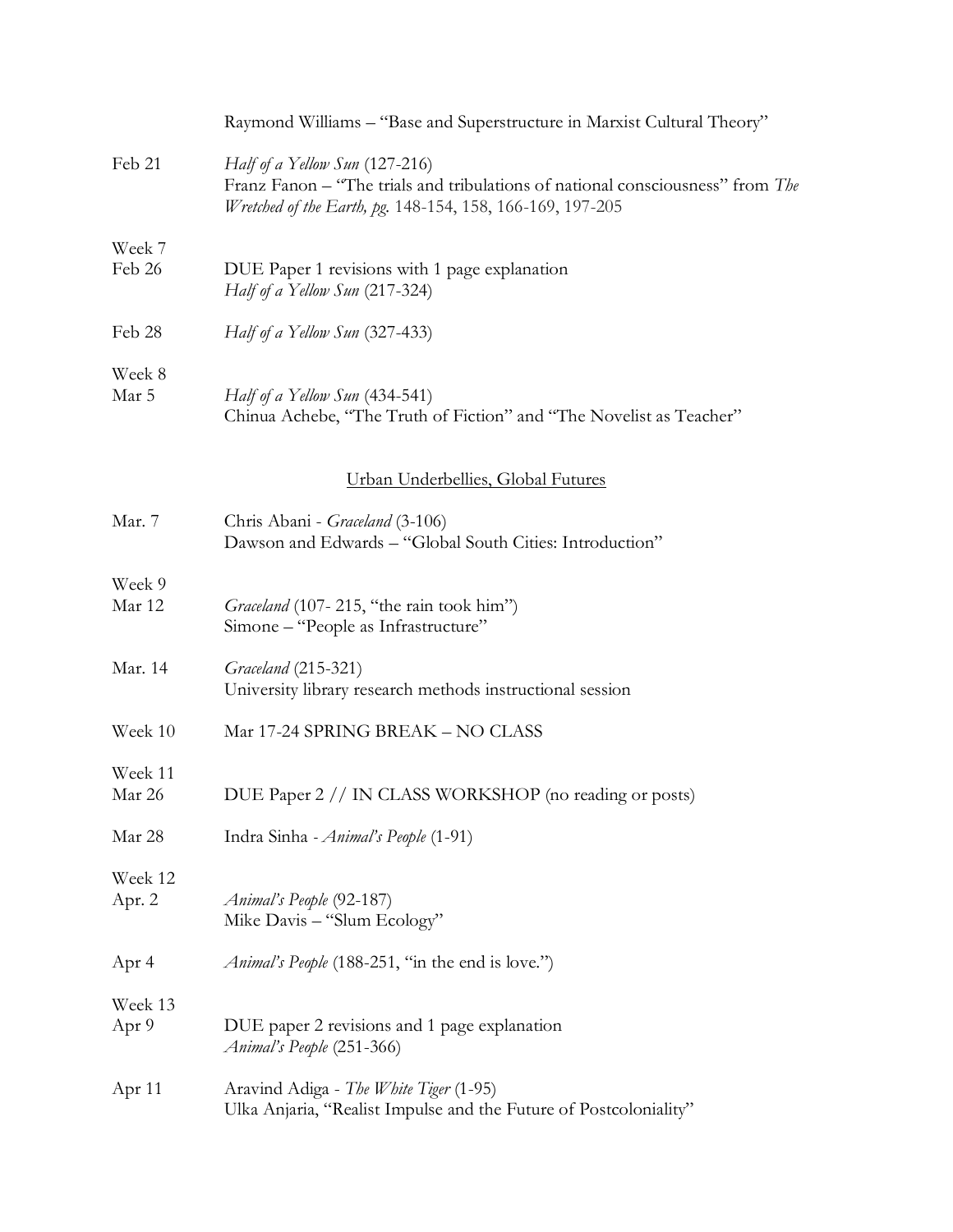| Week 14<br>Apr $16$ | The White Tiger (97-189)                                                                                  |
|---------------------|-----------------------------------------------------------------------------------------------------------|
| Apr 18              | The White Tiger (191-276)<br><b>DUE</b> Annotated Bibliography                                            |
| Week 15<br>Apr 23   | No class - individual research paper meetings<br>Bring outline or introductory paragraphs; no full drafts |
| Apr $25$            | No class – individual research paper meetings<br>Bring outline or introductory paragraphs; no full drafts |
| Week 16<br>April 30 | No class – individual research paper meetings<br>Bring outline or introductory paragraphs; no full drafts |
| May 4               | Final Research papers due by midnight via email                                                           |
|                     |                                                                                                           |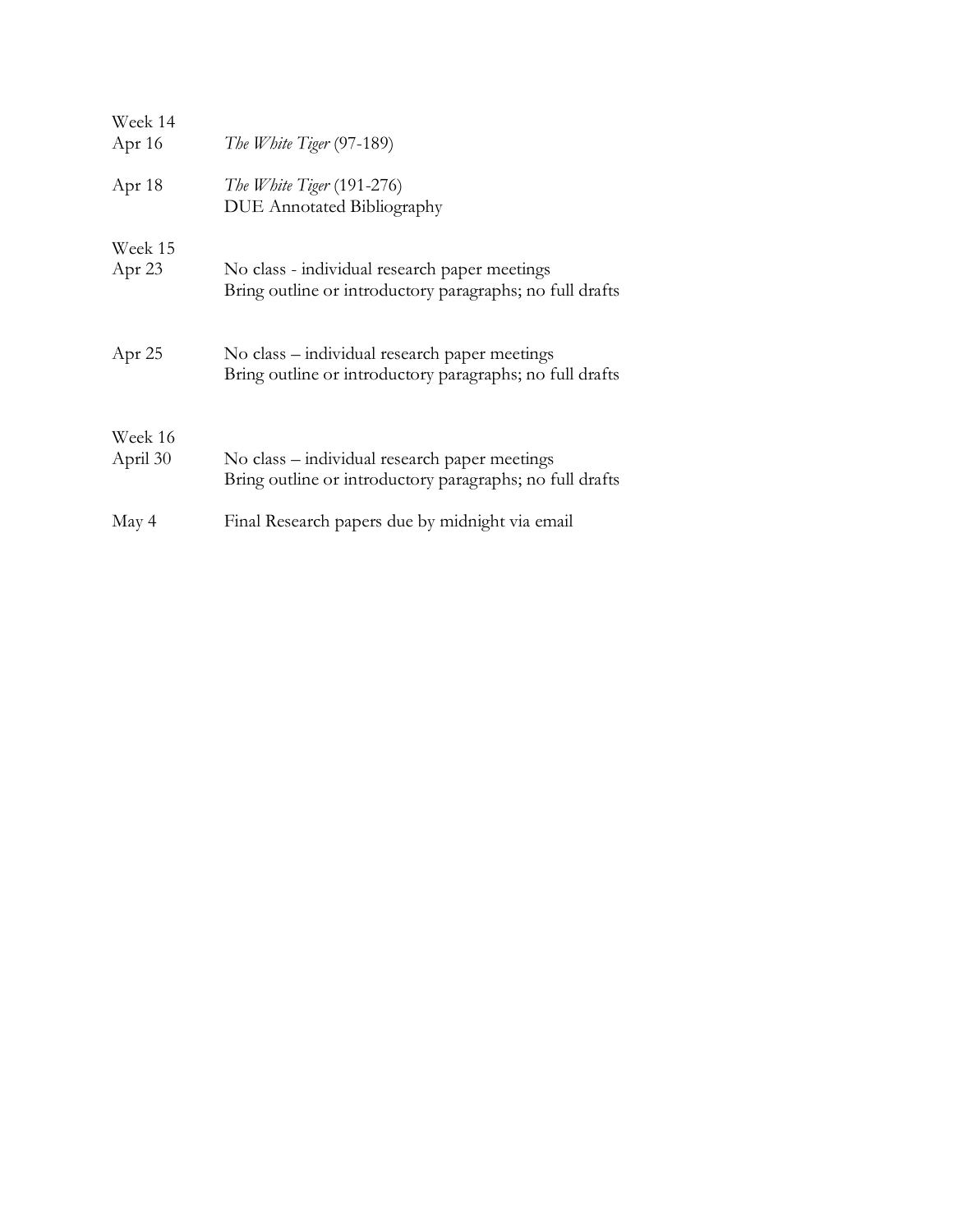### **ENGL 261: Genres of Living on a Damaged Planet: from Nature/Culture to NatureCultures**

Prof. Rebecca Oh | MW 1-3:30pm | ENGL 150 | Fall 2018

Office Hours: Fridays, 11-12:30pm or by appt | English Building 341 | rsoh@illinois.edu

In the eighteenth and nineteenth centuries, the environment was often seen as external to humans; created by a divine God, site of vast natural forces which humans could not control, and testament to the limitations of human imagination. It was also the source of resources powering European industrial expansion, from steam and water power to metals, timber, and coal. In the twentieth century, it became more commonplace to think of the environment as needing protection from the ravages of human activity – not just industrial resource extraction but also its byproducts, in the form of waste and pollution.

In this course we will examine how writers have reckoned with the entanglement of humans and the natural world, as ideas of the environment have moved inward: from that which is external to, to threatened by, to closely entwined with, human life. This shift is also signaled in our title, as we move from "nature/culture," the idea that nature and culture are opposed and defined against each other, to "naturecultures," a word that bespeaks the intimacy of the human and the natural. We will examine some of the aesthetic categories or genres that strive to represent, and give us access to, these conceptions of nature and culture.

Why does so much environmental writing take the form of genre writing? We will ask this question not to find an "answer" but to examine and analyze the productiveness of genre for environmental writing. What is genre? As convention or norm, affective contract, or behavioral provocation, what are the capacities and limitations of common genres of environmental writing and what does the idea of genre more generally offer those who write about the environment? If not genre, what other organizational forms or ideas might we use? We will consider these questions by interrogating a range of media including images, film clips, poetry, and novels.

The first part of this class will consider the constructed opposition of nature and culture in genres like the sublime, wilderness, and pastoral. We will examine texts of American nature writing, Romantic poetry, and visual media. The genre of apocalypse will act as our hinge between the ideas of nature/culture and naturecultures, and the second part of class will consider an idea which has gained much traction over the twentieth century: that humans and nature are closely entwined and often subject to similar harms. The final part of this class will thus consider forms of environmental harm and the genre of "slow violence," in which humans and their environments are commonly subject to forms of spatially diffuse and temporal dilated harm. And, even though only the latter part of our class explicitly theorizes humans and the environment together, we will consider how our earlier genres are also concerned with human impact upon the environment, through the ways in which they strive to construct the environment as a thing apart.

Throughout, we will ask how changes in the environment have been depicted over time, and the desires, fears, or assumptions that underpin these responses to environmental change. We will consider all five genres for the affective, formal, or narrative conventions they invoke or violate, the kind of affective contracts they produce, the ways in which they depict temporal relationality, and the kinds of actions or mental orientations they seek to provoke.

#### **COURSE OBJECTIVES**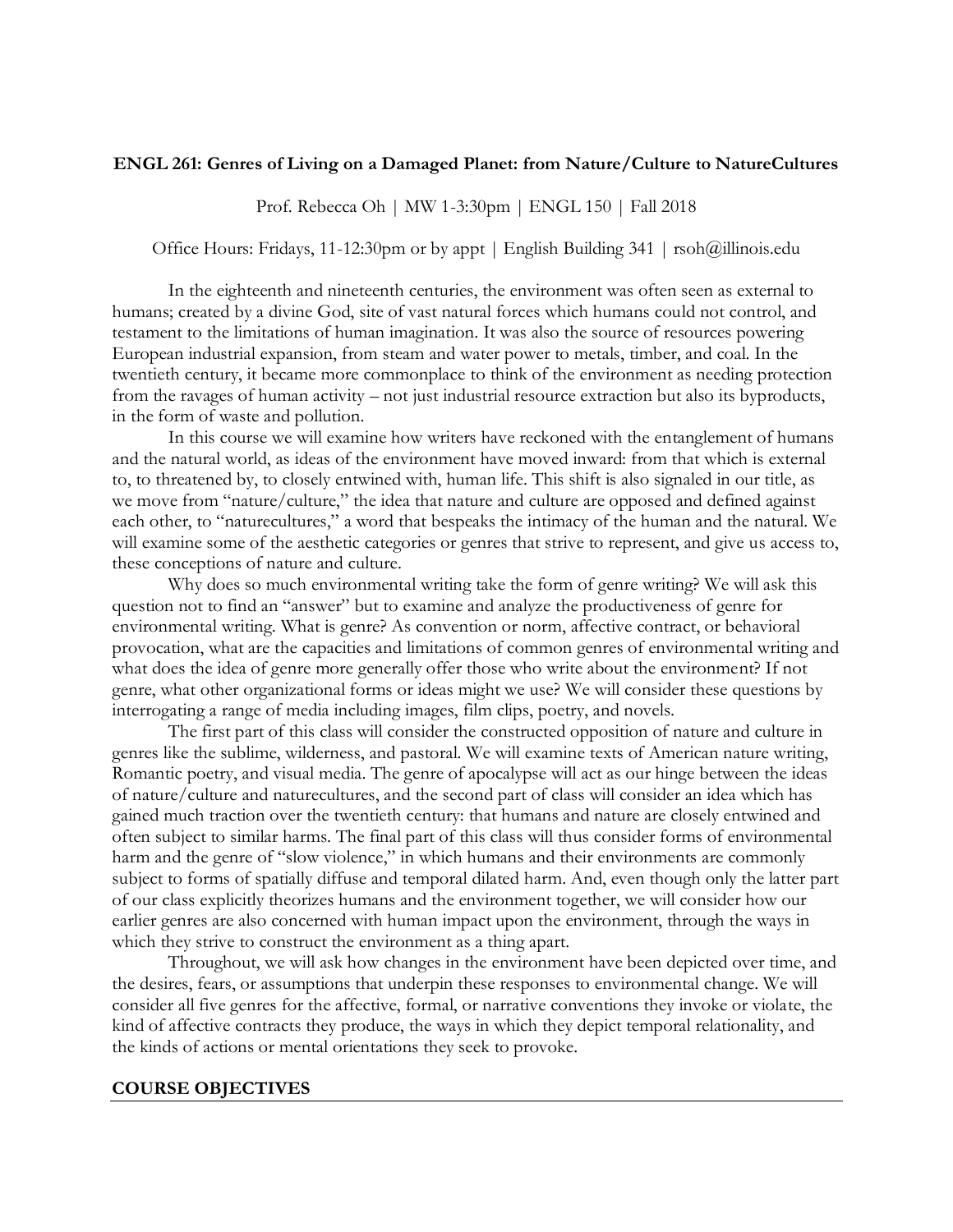1) Be able to discuss historical changes in representations of nature and the environment.

2) Learn about and be able to discuss different conceptions of nature, culture/society, and the relationships between them.

3) Learn about and be able to discuss different genres used in writing about the environment, their characteristics, and potential uses.

4) Practice thinking comparatively between local and global perspectives on the environment.

5) Hone close reading, oral communication, writing and research skills.

6) Gain an appreciation for the ways in which knowledge and action are shaped by aesthetic mediums, genres, or forms,

## **CLASS POLICIES**

**Care and Attendance –** Because we will expect to learn from one another in an environment where everyone feels comfortable contributing, you must treat your fellow students and instructor with respect at all times. Be kind, curious, generous, and thoughtful. Respectful attendance requires that you complete the reading with care, arrive on time, and be fully present in our conversations. You should take notes during your preparation for class and during our discussions. Be a good classroom citizen.

**Technology** - Do not use laptops or cell phones during class. Print readings and bring them with you. If you require a laptop due to a documented disability, please speak with me.

**Requests for Special Accommodations** – UIUC provides accommodations to students with documented disabilities. To obtain disability-related adjustments or aids, students with disabilities should be in touch with me and Disability Resources and Educational Services (1207 Oak St./disability@illinois.edu). Once your accommodations have been determined by DRES, please meet with me so we can discuss your needs and make any necessary arrangements. Be aware that it is your responsibility to self-identify and seek accommodations from DRES; also note that accommodations are also not retroactive to the beginning of the semester but begin the day you contact me with a letter of accommodation from DRES.

**Readings** – You are responsible for acquiring the required novels for this class; you may buy them from the university bookstore or other vendors (such as Amazon, Abebooks) but you must make sure to get the correct edition. Having the same edition is important so we can all have the same page references during our discussions. Short stories, handouts, and other readings that are not novels will be posted on the course website. Bring the novels with you and print off and bring the other readings from the course website with you to class each day. Reading texts in hard copy allows you to annotate as you read and as we discuss them in class.

**Late Papers** - Late papers will be docked 1/3 letter grade per day they are late. This includes the day it is due, if a paper is turned in after the deadline. For example, if a paper is due at 12 noon and is turned in at 3pm that day, it is considered late. Extenuating circumstances will be considered on a case-by-case basis.

**Course Grades** – We will use +/- letter grades.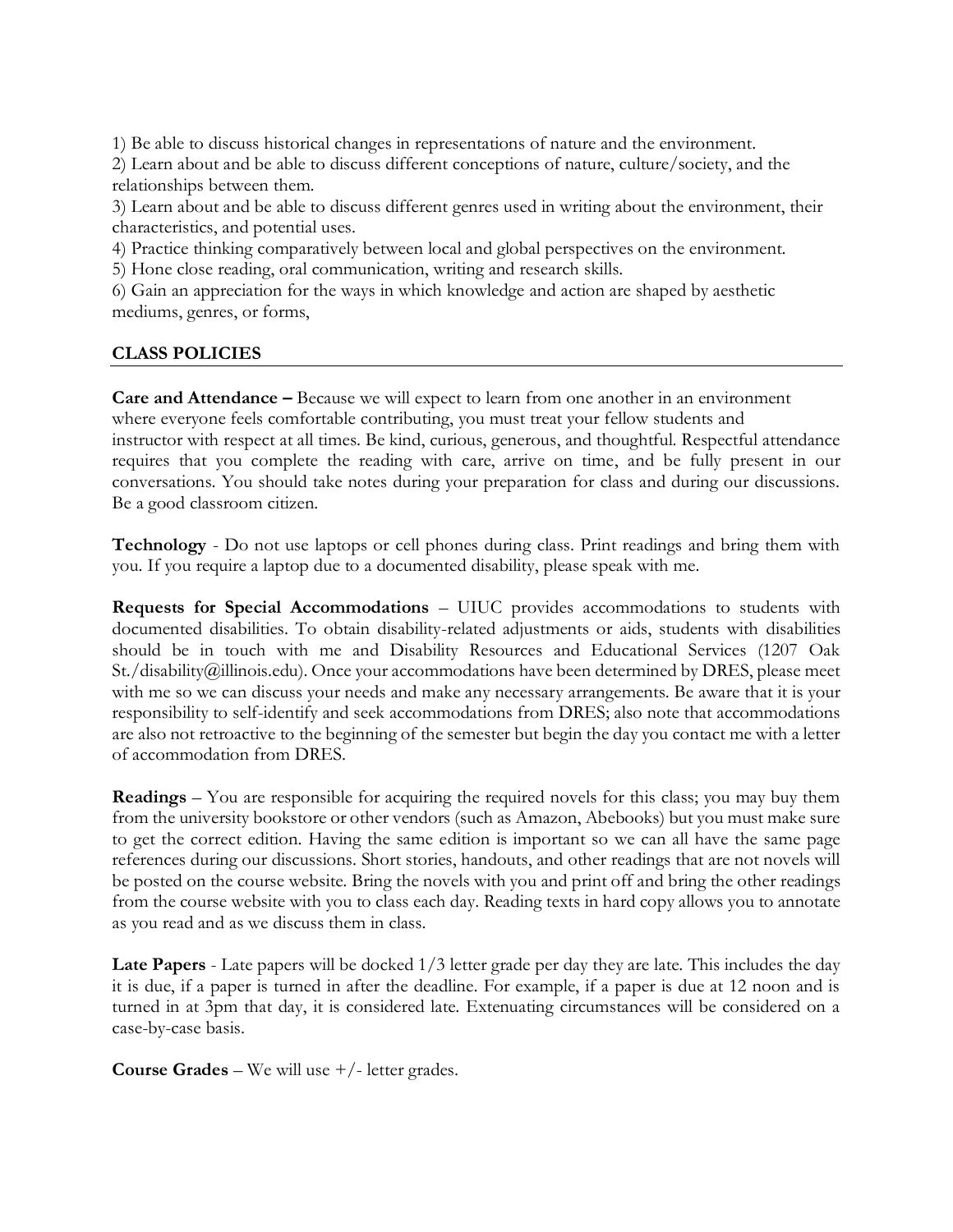**Academic Integrity** – We will follow Articles 1-401 through 1-406 of the *Student Code*. This rule defines infractions of academic integrity, which include but are not limited to cheating, fabrication, and plagiarism. You are responsible for following these guidelines. If you have questions about whether something would be an infraction, speak with me.

**Plagiarism** - Plagiarism in any form will not be tolerated and will result in a failing grade. All work you submit must be your own. When you use ideas from other people, you must cite your sources. When you quote directly from any materials, please make sure to use quotation marks and note the author and page number parenthetically. For your substantial writing assignments (response papers, final) I will ask you to include a Works Cited page. This should be formatted in MLA style and include the publication information for each text.

**Nuts and Bolts** – For assignments, use 12-pt Times New Roman font and 1-inch margins. Papers should be double-spaced and cited in MLA formatting. The Purdue OWL is a good source of information about formatting.

**Office Hours** - I encourage you to come talk to me during office hours, whether it's about your papers, a particular story or novel, or questions you have about the course. If you cannot make my office hours, email me and we will work to set up an appointment.

## **ASSIGNMENTS AND GRADING**

NB: You must complete all assignments in order to receive a passing grade. I reserve the right to make changes to our reading schedule as the course develops.

**1) Attendance and Participation (15%)** – In addition to attendance (outlined above), engaged participation is a requirement for this course. This means coming to class having already read, taken notes on, and reflected on the materials for the day. We will be learning from each other, so come prepared to contribute your thoughts to discussion. You are allowed **two** absences before your grade will be affected. If you exceed the allowed absences, your final grade will be lowered accordingly, typically by one letter grade per excess absence. Extenuating circumstances will be considered on a case by case basis.

**2) Weekly Compass post (20%)** - These posts should reflect your thoughts and questions about the texts and ideas for each week. Posts should be ½ to 1 page single-spaced and are due by **9 pm the day before class.** It's important to post on time: everyone is responsible for reviewing each session's compass discussion before class. Extra posts with links to interesting articles or popular culture materials are welcome! Your first post will be due in Week 2. You do not need to post for Week 5 (fall break).

## **3) Local toxicity (group) presentations (15%)**

In order to think about our own embeddedness in the circulation of toxins and pollutants, as well as the protections, blockades, or exposures we experience in our particular places, research how some sort of common chemical – a pesticide, detergent, household cleaner, batteries, etc – is treated where you live or in a place you have lived previously. What are your options for disposing of the chemical? Are there clear directions on the product? If not, how would you find out how to dispose of them? Are there services for disposal or sites near you where you can dispose of them safely? Are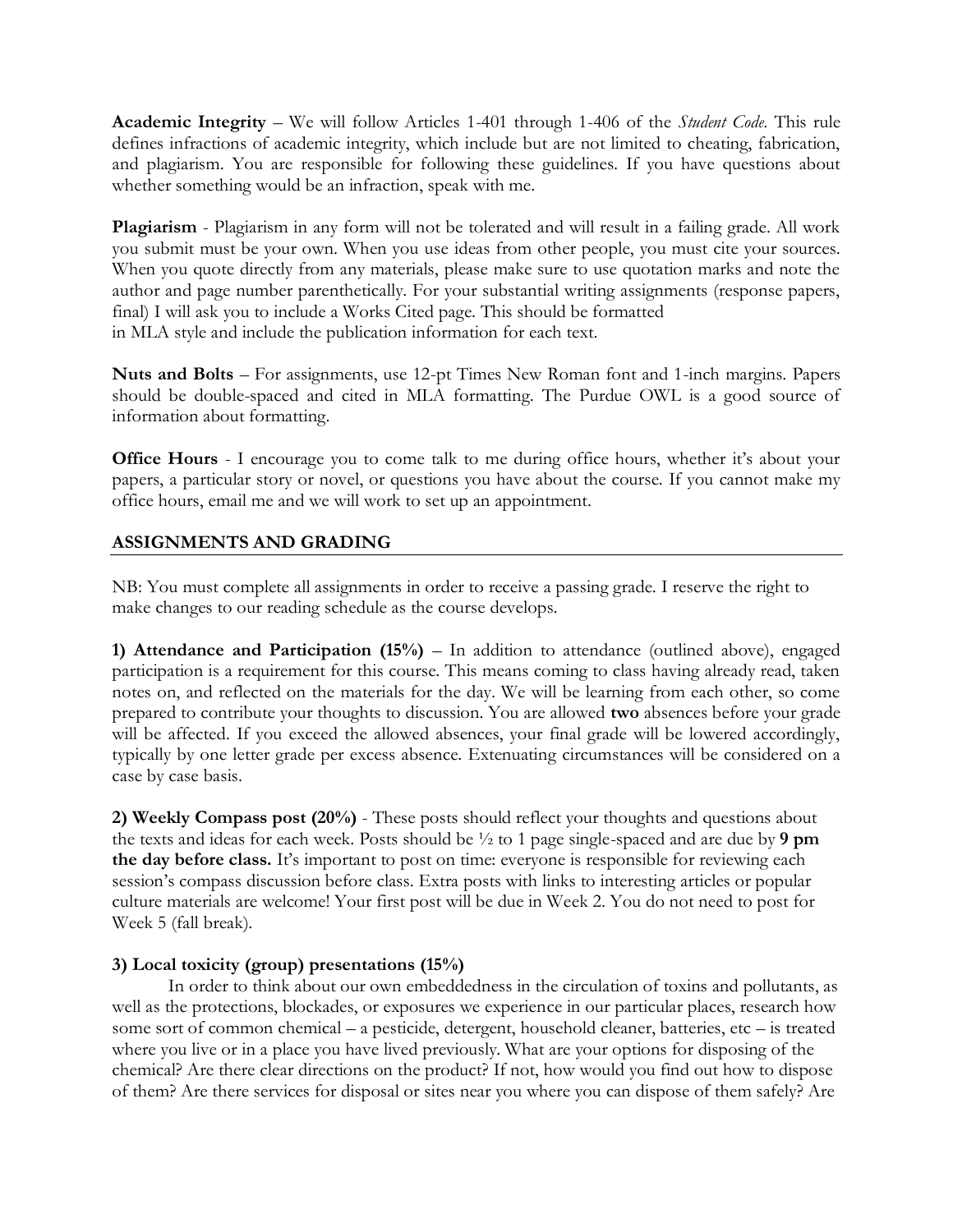there barriers to accessing any of these? What are the physical consequences of inappropriate exposure to the chemical you picked?

If possible, find out what happens to the chemical after it leaves your immediate attention. You do not need to do exhaustive research; you may choose to visit a site, make online inquiries, call, or read information on a product website. Part of the purpose of this task is to find out what information is easily available and accessible to the public – and what is not. How does what you learned (or were not able to learn) affect your concepts of where you live and how toxicity impacts you.

Depending on the size of the class, you will either give a short (5-10 minute) presentation of your findings or discuss your findings in small groups before reporting back to the class.

## **4) Reflection Papers: Slow Violence, Compared (2-3 pages) (15%)**

More information about this assignment will be given out during the semester.

## **5) Discussion Leading (15%)**

# **Once during the semester beginning in week 2,** you are responsible for **two things**.

**First**, think of these days as days when you are extra responsible for the day's readings. On these days you will be one of the individuals primarily responsible for maintaining class discussion and answering questions. While other students will also be participating, you will put forth an **extra**  effort to raise interesting points about the text, respond to other students' observations and questions, and help facilitate discussion. As such, be sure to prepare for the class by taking notes and preparing page numbers to reference.

**Second**, on these days you will provide **two** articulate and thoughtful discussion questions to pose to the class, which will help shape class discussion. They can be about a particular reading for the day, a conceptual arc we are developing, a compare/contrast question about the genres we are reading about (including the one we are in), etc. You will own your questions and be in charge of leading the discussion until you feel there has been a satisfactory exploration of the issues, for 15-20 minutes. You must email the discussion questions to me by **10pm** the day before your discussionleading day; I will put them in power point format so they will be easily viewable in class.

# **6) Final Paper (20%)**

You will have two options for final papers. You may write a traditional argumentative essay or you may write a short story in the mode of one of the genres we have studied in the course, accompanied by a critical analysis of your story and the genre. Further details will be distributed later.

# **REQUIRED TEXTS**

Paolo Bachigalupi - *The Water Knife* (978-0804171533) Cormac McCarthy *The Road* (978-0307387899) Indra Sinha - *Animal's People* (978-1416578796) Kathy Jetnil-Kijiner *- Iep Jaltok* (978-0816534029)

# **SCHEDULE OF READINGS**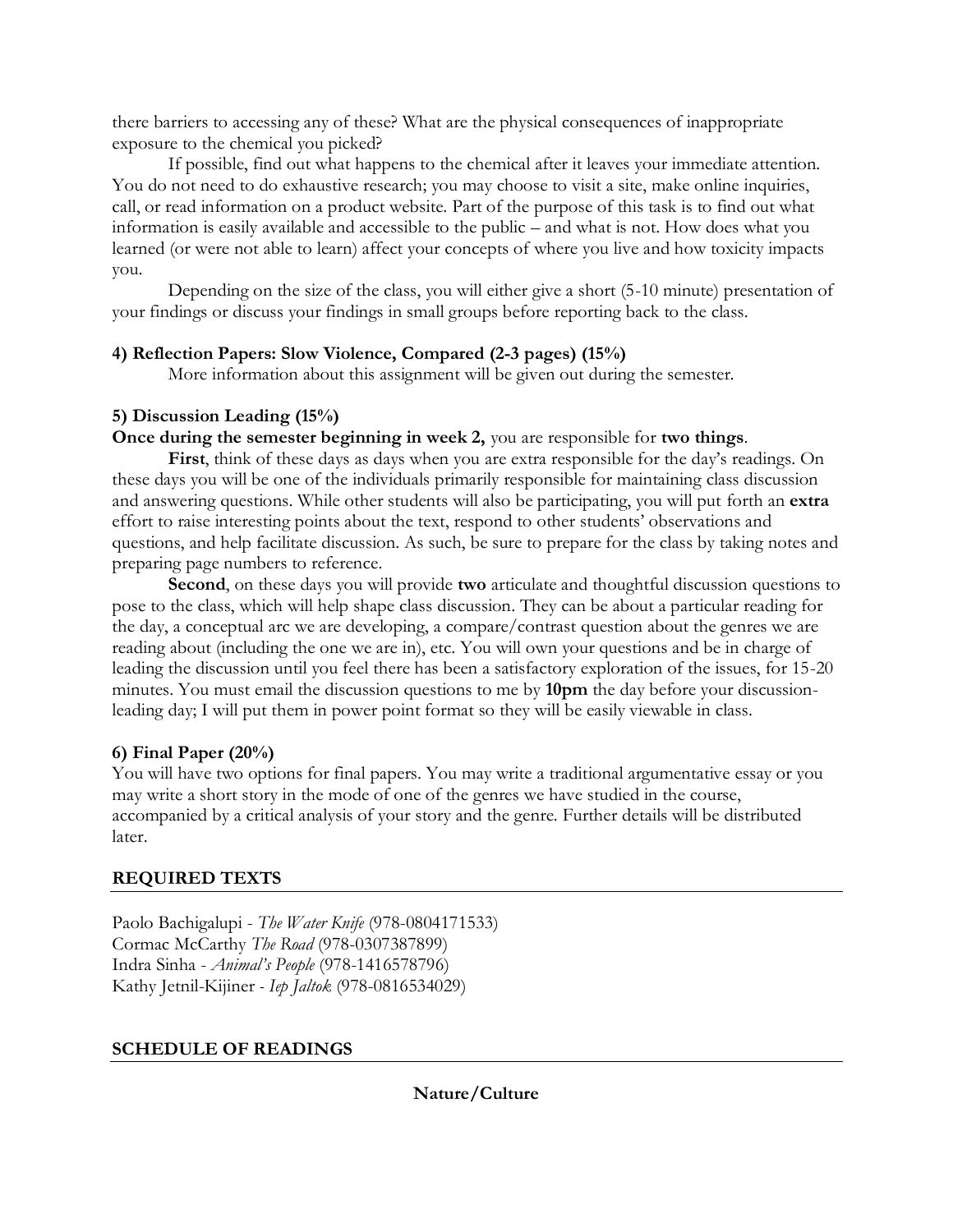### **Week 1**

Oct. 22 – Intro

Introduction to class, syllabus What is genre? – Lauren Berlant, selection from *The Female Complaint* and Ralph Cohen, "History and Genre" (in class)

Raymond Williams Keywords – "Ecology," "Nature" (in class)

## Oct. 24 - Sublime and Wilderness

Raymond Williams – "Ideas of Nature"

#### Sublime

Edmund Burke – selections from "A Philosophical Enquiry into the Origin of Our Ideas of the Sublime and Beautiful," Part I, sect. 7, Part 4, sect. 3 William Wordsworth – selections from *The Excursion*, Book 4 "Despondency Corrected" Percy Shelley – "Mont Blanc: Lines Written in the Vale of Chamouni" (in class) Charles Wright, "Clear Night" – in class reading and discussion (in class)

Wilderness John Muir – *Our National Parks* chapter 1, "The Wild Parks and Forest Reservations of the West" Jean Craighead George, *My Side of the Mountain* (in class)

### **Week 2**

Oct 29 – Pastoral

Henry David Thoreau – "Sounds" from *Walden* Leo Marx – "Sleepy Hollow, 1844" from *The Machine in the Garden* Thomas Hardy *–* chs. 2 and 30 from *Tess of the D'Urbervilles* (in class)

## Oct. 31– Apocalypse

*Mad Max: Fury Road*, clips (in class) Lawrence Buell – "Environmental Apocalypticism" from *The Environmental Imagination*  Cormac McCarthy - *The Road*, pgs. 3-115 ("Shh. Yes. Yes they will.")

## **Week 3**

Nov. 5 - Apocalypse

*The Day After Tomorrow,* clips (in class) Fredric Jameson, "Progress versus Utopia, or, Can We Imagine the Future" from *Archaeologies of the Future* Cormac McCarthy - *The Road*, pgs. 115-287

### Nov. 7 - Apocalypse

Paolo Bacigalupi - The Water Knife, pgs. 1-141 Ursula Heise – "The Invention of Eco Futures"

### **NatureCultures**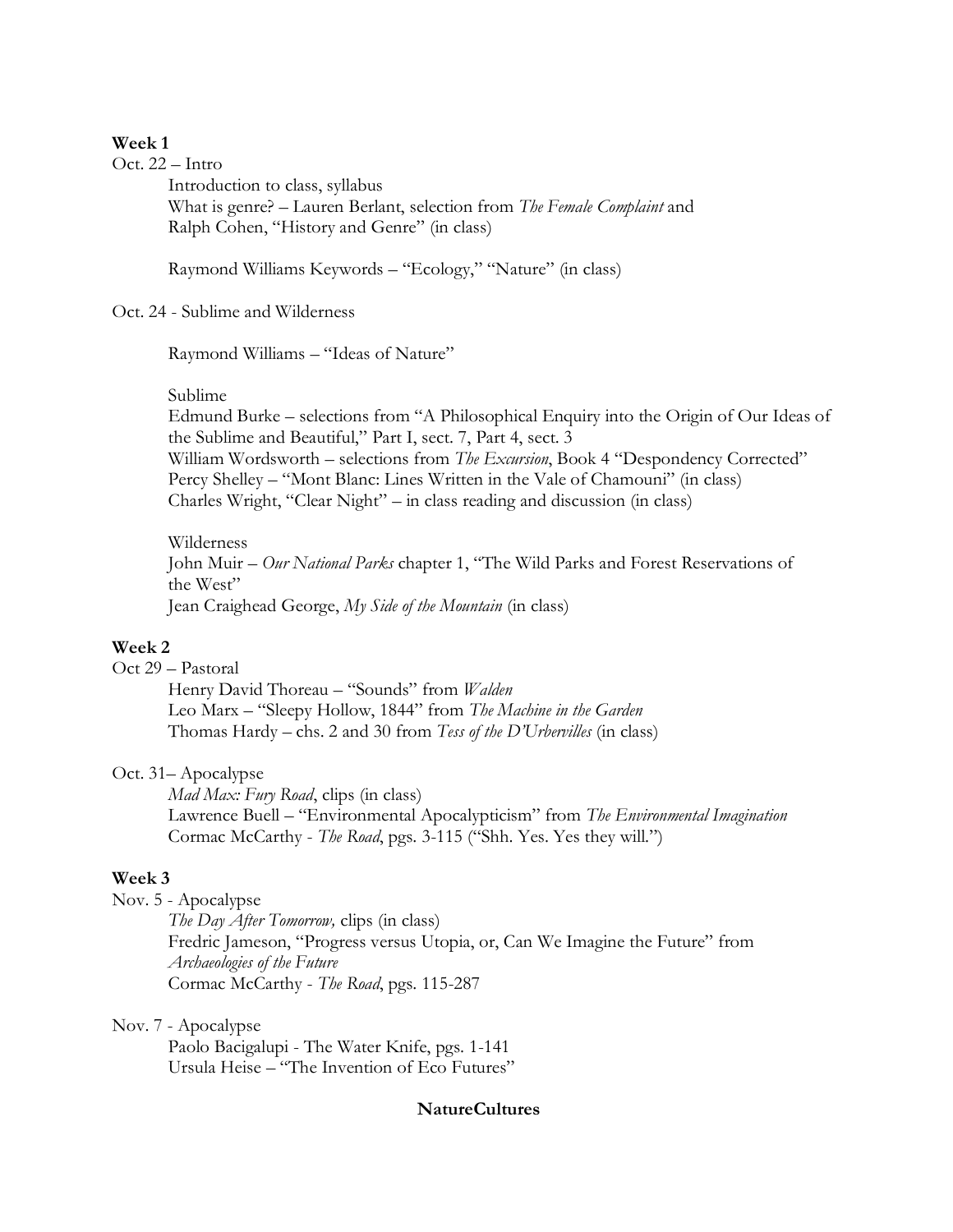### **Week 4**

Nov. 12 - From Nature/Culture to NatureCultures (transition week)

Paolo Bacigalupi - *The Water Knife* (142-371) William Cronon – "The Trouble with Wilderness; or, Getting Back to the Wrong Nature" Rachel Carson – "Fable for Tomorrow" from *Silent Spring* (in class)

Nov. 14 - Environmental Justice

EJ Bullard – "Race and Environmental Justice in the United States" "Principles of Environmental Justice", Adopted at the People of Color Conference on Environmental Justice, Washington, D.C. 1991 (in class)

## **Week 5** Nov. 17-25 FALL BREAK NO CLASS

## **Week 6**

Nov. 26 - Slow Violence

**DUE** Local toxicity (group) presentations Rob Nixon – "Introduction" from *Slow Violence and the Environmentalism of the Poor*

Nov. 28 - Slow Violence: Toxicity

Indra Sinha - *Animal's People* (pg. 1-122) Rob Nixon – chapter 1, "Slow Violence, Neoliberalism, and the Environmental Picaresque" from *Slow Violence*

### **Week 7**

Dec. 3 – Slow Violence: Toxicity Indra Sinha - *Animal's People* (pg. 123-244) Greenpeace, "Bhopal Principles of Corporate Accountability" (only Intro and the 10 principles, not logging) Indra Sinha, "Bhopal: A Novel Quest for Justice" (in class)

Dec. 5 – Slow Violence: Toxicity

**DUE** Reflection Papers: Slow Violence in the News Indra Sinha - Animal's People (pg. 245-366)

Slow Violence: Floods Jean Lafitte, LA – "Left to Louisiana's Tides, a village fights for time" New Orleans, LA – "Fortified but still in peril, New Orleans Braces for the Future" (in class)

### **Week 8**

Dec. 10 - Sea Level Rise and Climate Change

Kathy Jetnil-Kijiner, *Iep Jaltok Watermark*, partial screening (in class)

Dec. 12 *- Watermark*, screening cont. Course evaluations (in class)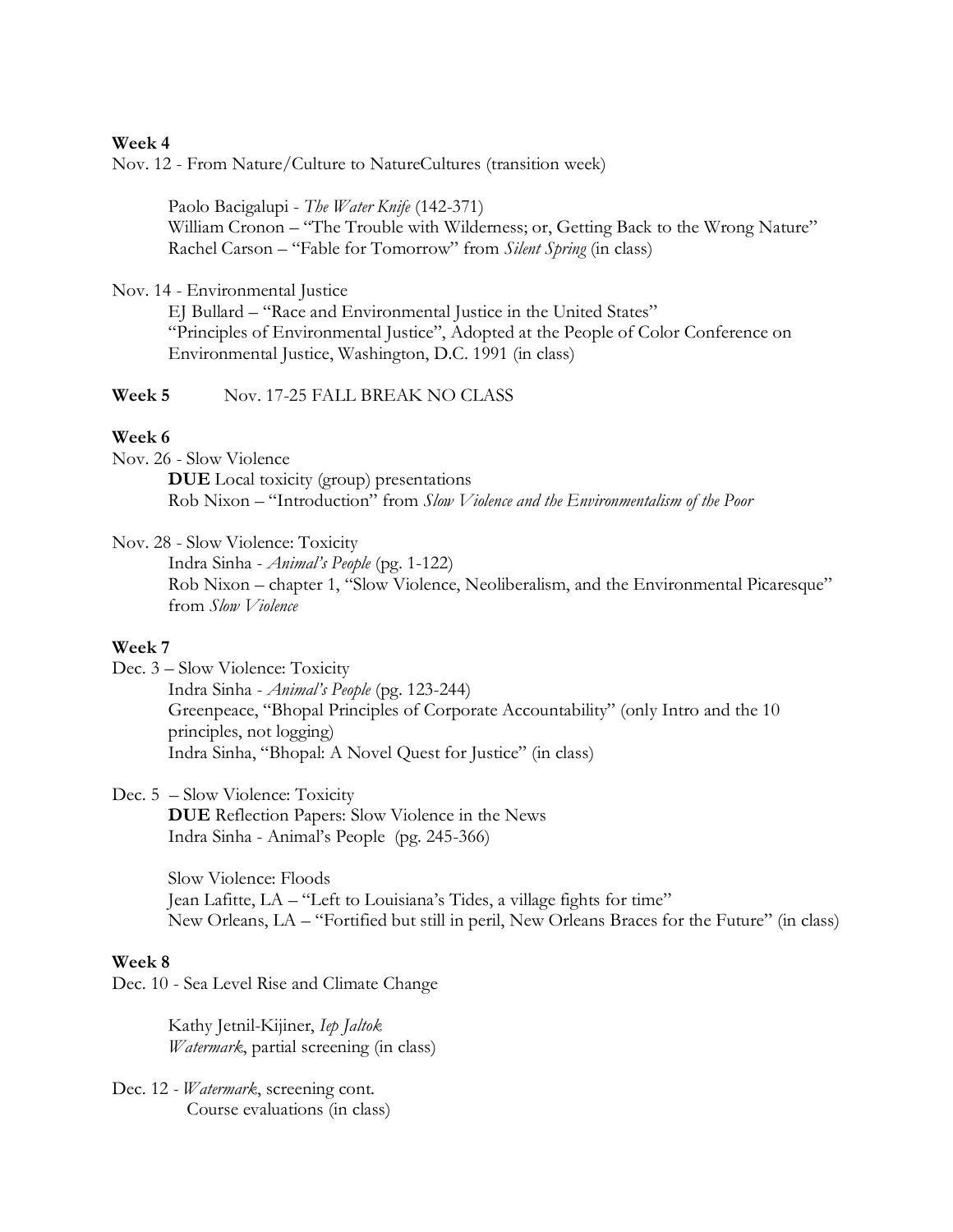## Dec. 14 - Final papers due via email **GNSE/CHDV 11001 Love and Borders: Theoretical and Ethnographic Perspectives**

Jennifer Cole and Rebecca Oh Fall 2015

Monday & Wednesdays: 1:30-2:50 pm

Office Hours: Jennifer Cole (Most Wednesdays 3:30--sign up sheet by the office) 3rd floor of Rosenwald, Suite 305 [jcole@uchicago.edu](mailto:jcole@uchicago.edu)

Rebecca Oh (Wednesdays 3-4:30) Sign up via Google Doc. [roh@uchicago.edu](mailto:roh@uchicago.edu)

The experientially compelling nature of romantic love and companionate marriage not withstanding, marriage is neither an entirely individual matter, nor an entirely familial one. Rather, marriage and family has long been central to how states regulate their populations and constitute national belonging. At the same time, marriage especially, and intimate relations more generally, have long been central to the constitution of social class. Yet even as intimate relations contribute to the constitution of bounded groups of various kinds, they often provide the means to transcend them. Building on these ideas, this class examines how love, gender, and family have figured in the constitution of various kinds of borders and boundaries. Topics to be examined include the relationship between kinship and national belonging, the role of marriage in the constitution of class hierarchies, race and the regulation of sexuality in colonial contexts, moral panics and contemporary efforts to regulate bi-national marriage and same sex marriage.

## **Requirements**:

Attendance and Participation (20%) – Two (2) questions posted to the Chalk blackboard site by midnight the night before each class. These questions should pull particular passages with page numbers and ask analytical questions about the argument; please be as specific as possible.

Attendance: If you have to miss a class please let the instructors know; you are allowed one missed class without penalty.

Computer Policy: Experience has shown that computers and the Internet prove to be an irresistible distraction beyond most human's control. Therefore, we do not allow computers or cell phones in class. Please print out your readings and bring them with you for discussion. If this is an undue financial burden let us know and we'll work something out.

Midterm (40%) 5-6 page essay, double spaced, DUE Monday Nov. 2nd in class

Final (40%) 5-6 page essay, double spaced, DUE Monday Dec. 7th, handed in to Spencer in Comparative Human Development, 3rd floor of Rosenwald

No late papers accepted.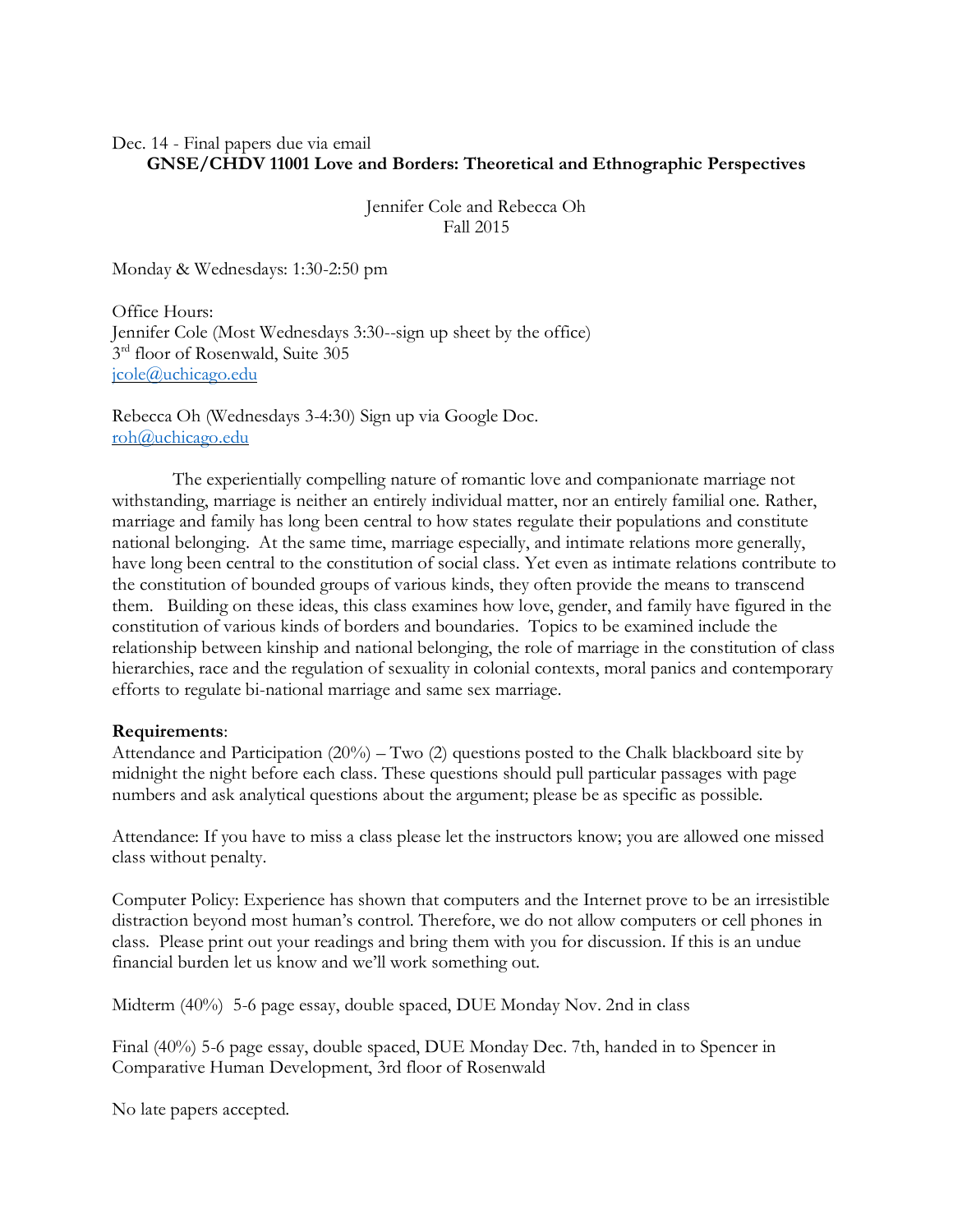## **Required books from Seminary Co-op:**

John Stuart Mill, *The Subjection of Women* (Dover Thrift Edition, unabridged) Michel Foucault, *The History of Sexuality*, volume 1 (Vintage books) Nadine Gordimer, *The Pickup* (Picador 2013) EM Forster, *Passage to India* (Mariner 1965)

## **Schedule of Readings and Topics**

## **Week 1:**

| Monday, September 28 <sup>th</sup>              | Hegel on Love (handed out and read in class)                                                                                                       |
|-------------------------------------------------|----------------------------------------------------------------------------------------------------------------------------------------------------|
| Wednesday, September 30 <sup>th</sup>           | The Subjection of Women, pp. 1-48                                                                                                                  |
| Week 2:                                         |                                                                                                                                                    |
| Monday, October 5 <sup>th</sup>                 | The Subjection of Women continued, pp. 49-101                                                                                                      |
| Wednesday, October 7th<br>the State) (on Chalk) | Engels "The Family" from The Origin of the Family, Private Property and                                                                            |
| Week 3:                                         |                                                                                                                                                    |
| Monday, October 12 <sup>th</sup>                | Nira Yuval-Davis, "Theorizing Gender and Nation";<br>Partha Chatterjee, "The Nationalist Resolution of the Women's<br>Question" (Chalk)            |
| Wednesday, October 14 <sup>th</sup>             | Gayle Rubin, "The Traffic in Women;"<br>Bourdieu, selections from Bachelors Ball (Chalk)                                                           |
| Week 4:                                         |                                                                                                                                                    |
| Monday, October 19th                            | Foucault, History of Sexuality (pg. 1-73)                                                                                                          |
| Wednesday, October 21st                         | Foucault, History of Sexuality (pg. 77-102, 135-159)                                                                                               |
| Week 5                                          |                                                                                                                                                    |
| Monday, October 26 <sup>th</sup>                | Edward Said, Orientalism, pp. 1-28 (Chalk)<br>Ann Laura Stoler - "Making Empire Respectable" in American<br>Enthnologist 16.4 (1989) (pg. 634-652) |
| Wednesday, October 28 <sup>th</sup>             | Povinelli, "Notes on Gridlock," from Public Culture (on Chalk)                                                                                     |
| Week 6                                          |                                                                                                                                                    |
| Monday, November 2nd                            | Midterm due IN CLASS                                                                                                                               |